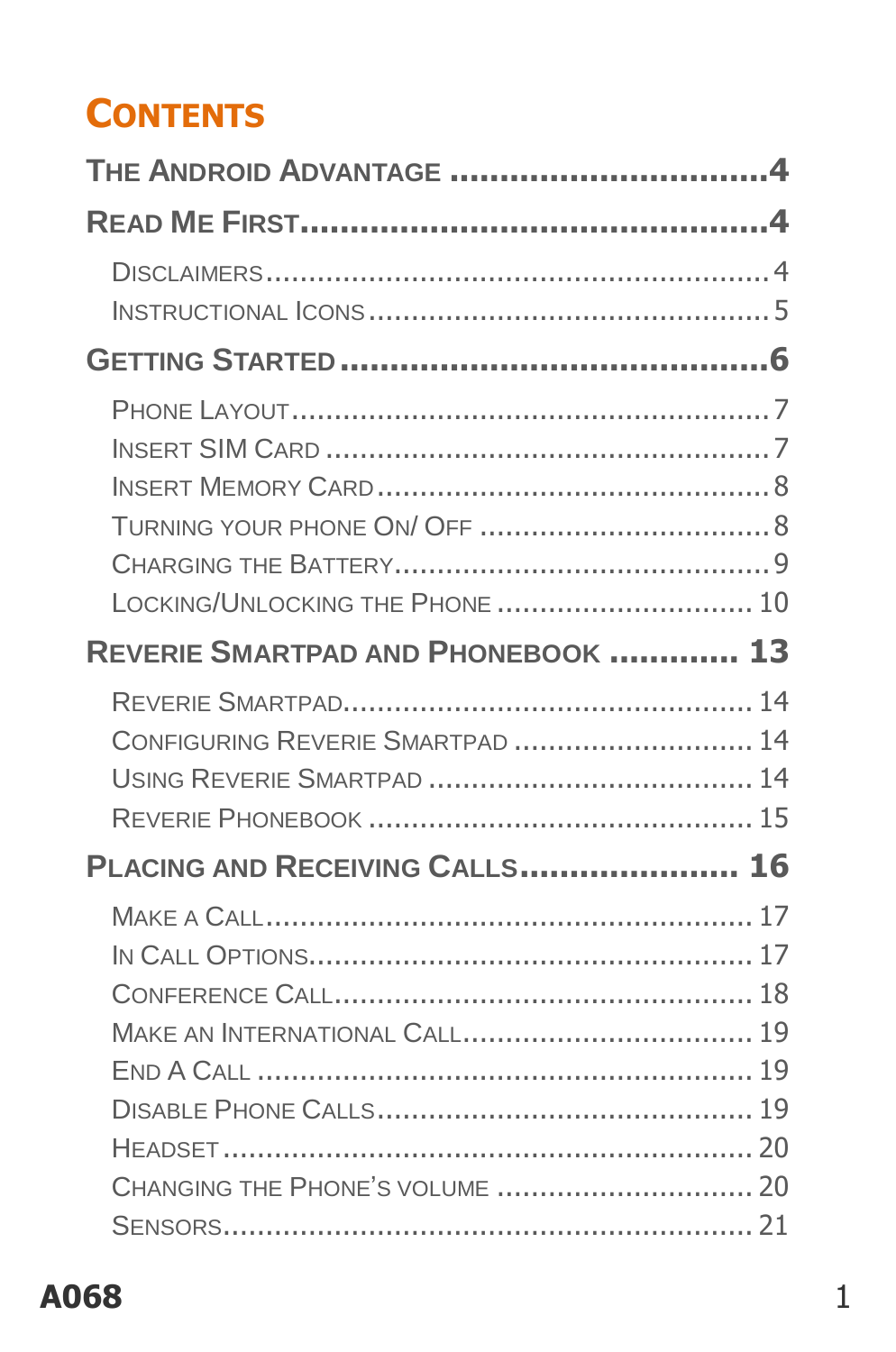| USING THE TOUCH SCREEN  22             |  |
|----------------------------------------|--|
|                                        |  |
|                                        |  |
|                                        |  |
|                                        |  |
|                                        |  |
|                                        |  |
|                                        |  |
|                                        |  |
|                                        |  |
|                                        |  |
|                                        |  |
|                                        |  |
|                                        |  |
| REARRANGE ITEMS ON THE HOME SCREEN  29 |  |
|                                        |  |
|                                        |  |
| <b>MANAGING NOTIFICATIONS  31</b>      |  |
|                                        |  |
|                                        |  |
|                                        |  |
|                                        |  |
|                                        |  |
| CREATE AND SEND MULTIMEDIA MESSAGE  35 |  |
|                                        |  |
|                                        |  |
|                                        |  |
|                                        |  |

#### A068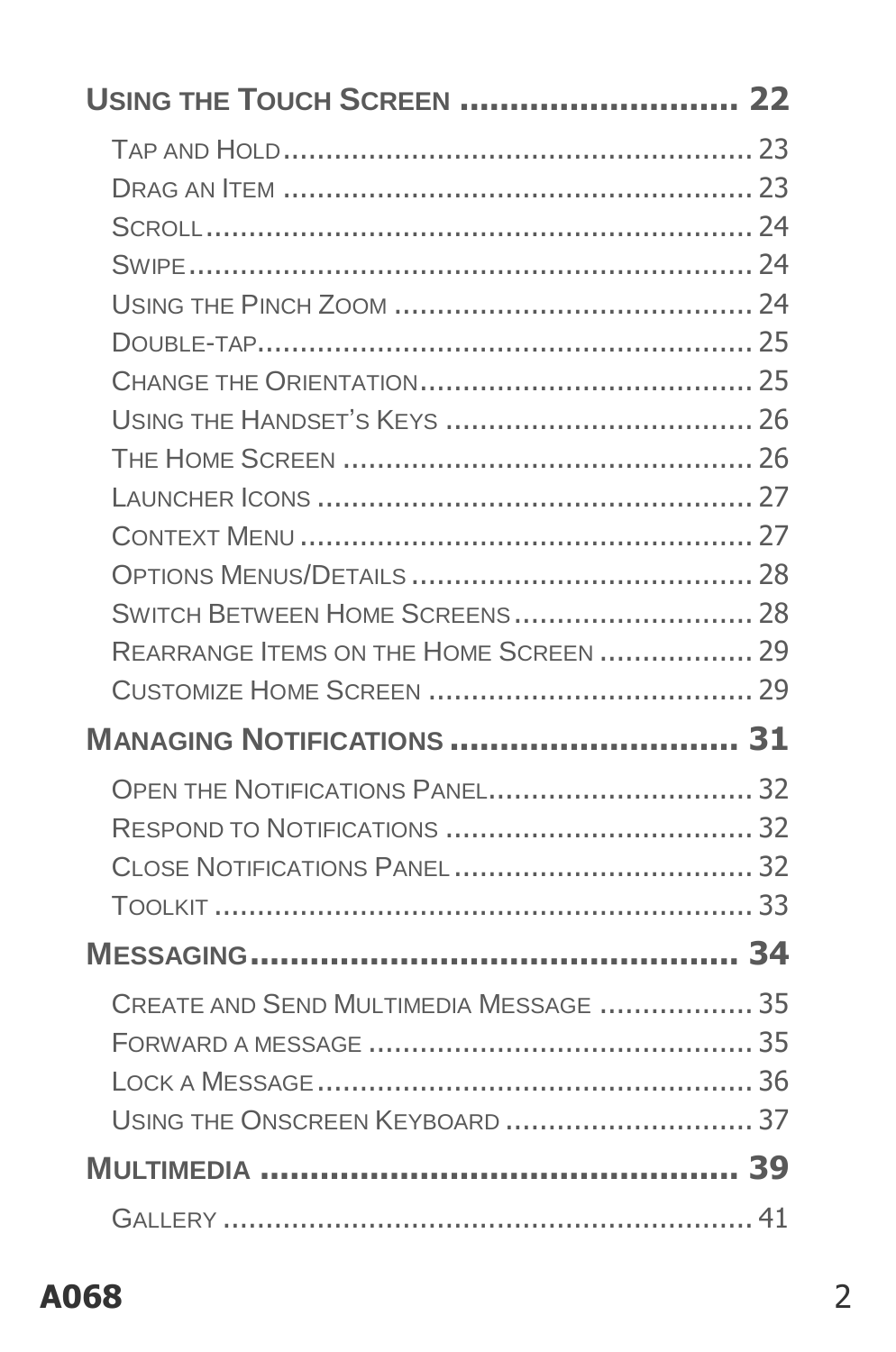| <b>CONNECTING TO NETWORKS AND DEVICES 44</b>        |  |
|-----------------------------------------------------|--|
|                                                     |  |
| <b>MANAGING ACCOUNTS  48</b>                        |  |
| <b>WHY USE A GOOGLE ACCOUNT  49</b>                 |  |
|                                                     |  |
|                                                     |  |
|                                                     |  |
|                                                     |  |
|                                                     |  |
| USING APPLICATIONS AND WIDGETS 52                   |  |
|                                                     |  |
|                                                     |  |
| <b>DOWNLOAD APPLICATIONS FROM ANDROID MARKET 54</b> |  |
|                                                     |  |
|                                                     |  |
| <b>TAKING CARE OF YOUR DEVICE 58</b>                |  |
|                                                     |  |
|                                                     |  |
|                                                     |  |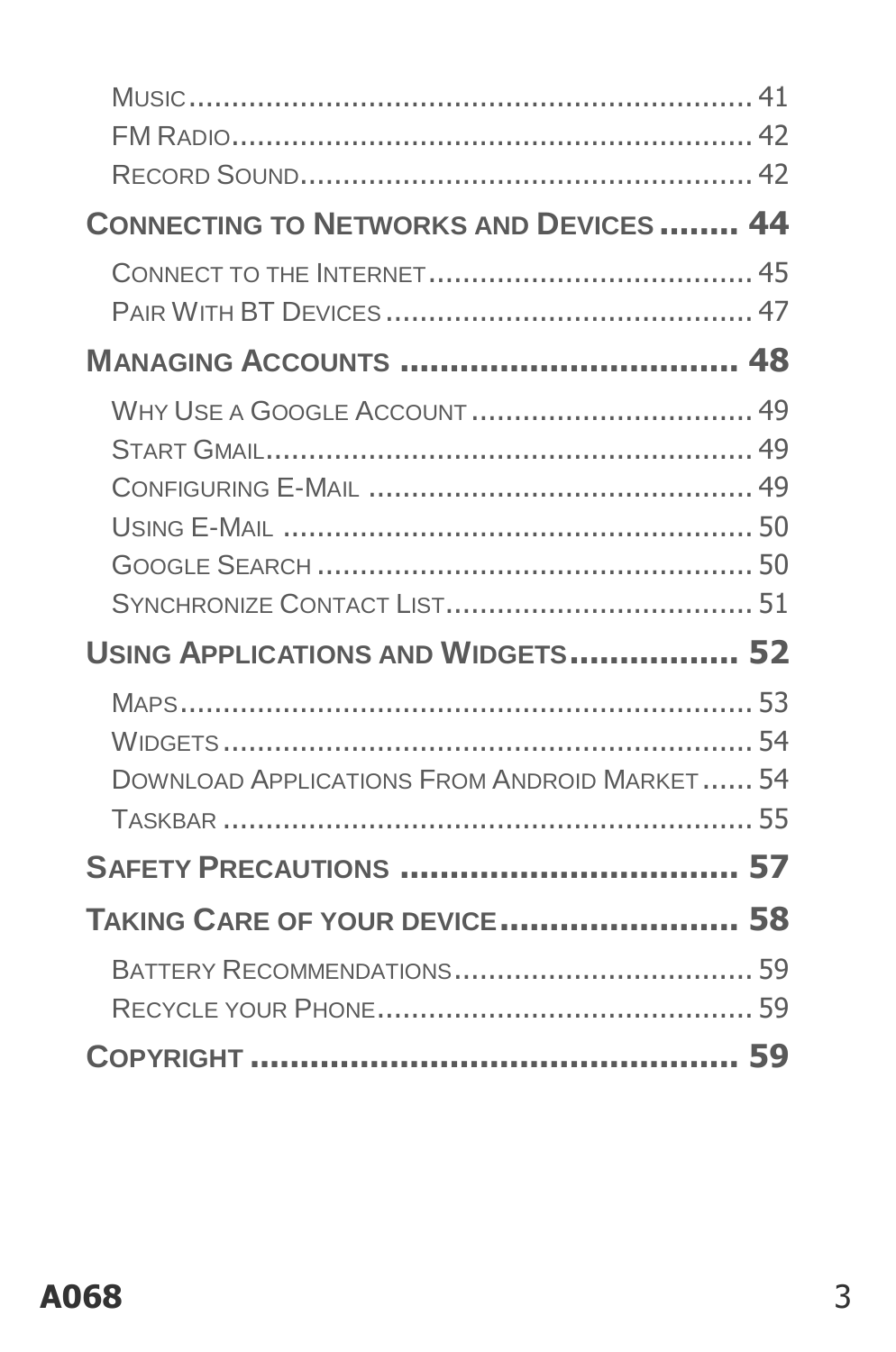# <span id="page-3-0"></span>**THE ANDROID ADVANTAGE**

Micromax A068 comes with Jelly Bean 4.2.2 that is capable of performing various functions just like your personal computer and can be personalized according to your own needs. For example, you can add and remove applications or upgrade existing applications to improve the functions. At the Android market, an ever growing range of applications, games, movies, and books are available for you to download.

# <span id="page-3-1"></span>**READ ME FIRST**

- Please read all safety precautions and this manual carefully before using your device to ensure safe and proper use.
- The descriptions in this manual are based on the default settings of your device.
- Available features and additional services may vary by device, software, or service provider.
- Applications and their functions may vary based on the country, region, software or hardware specifications. Micromax is not liable for performance issues caused by thirdparty applications.

#### <span id="page-3-2"></span>**DISCLAIMERS**

 The colors, specifications, functions and graphics shown/mentioned in the user manual may differ from the actual product. In such a case, the latter shall govern. Images shown are for representation purpose only. Specifications are subject to change without prior notice. Micromax keeps the right to modify the content in this user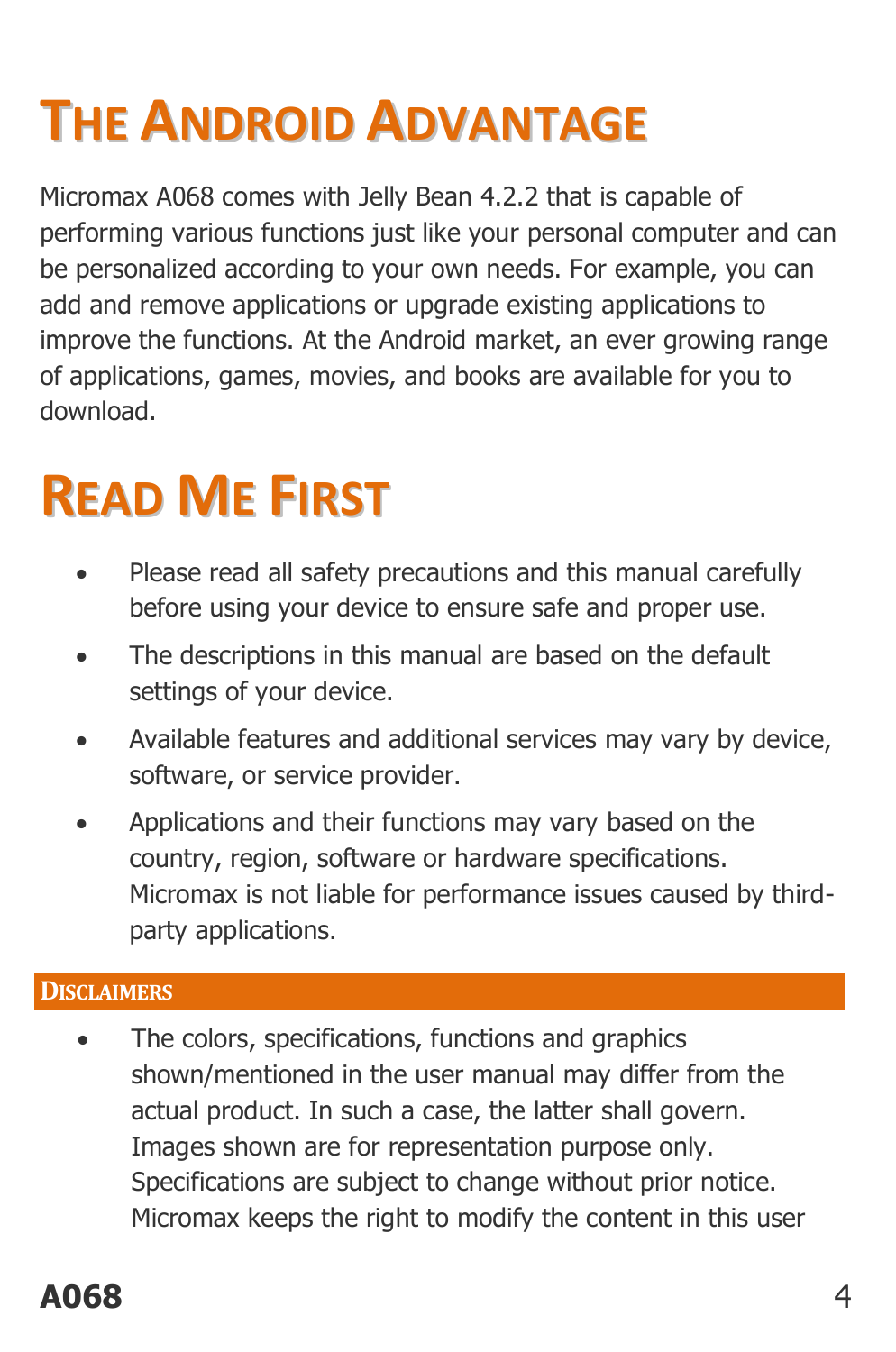guide without prior notice.

- Upon first use of your device, your device will send information related to your mobile, IMEI numbers, location details and other software details through SMS\* automatically. This information may be used as further specified in Micromax privacy policy\*\*.
- Talk and standby times are affected by network preferences, type of SIM cards, connected accessories and individual usage patterns. Services and some features may be dependent on the network, service/content providers, SIM cards, compatibility of the devices used and the content formats supported.
- Other product logos and company names mentioned herein may be trademarks or trade names of their respective owners.

\*Operator tariff shall be applicable for SMS.

\*\*Micromax privacy policy is available a[t www.micromaxinfo.com.](http://www.micromaxinfo.com/)

#### <span id="page-4-0"></span>**INSTRUCTIONAL ICONS**

Before you start, please familiarize yourself with the icons you will see in this manual:



C. Warning: Situations that could cause injury to yourself or others



Caution: Situations that could cause damage to your device or other equipment

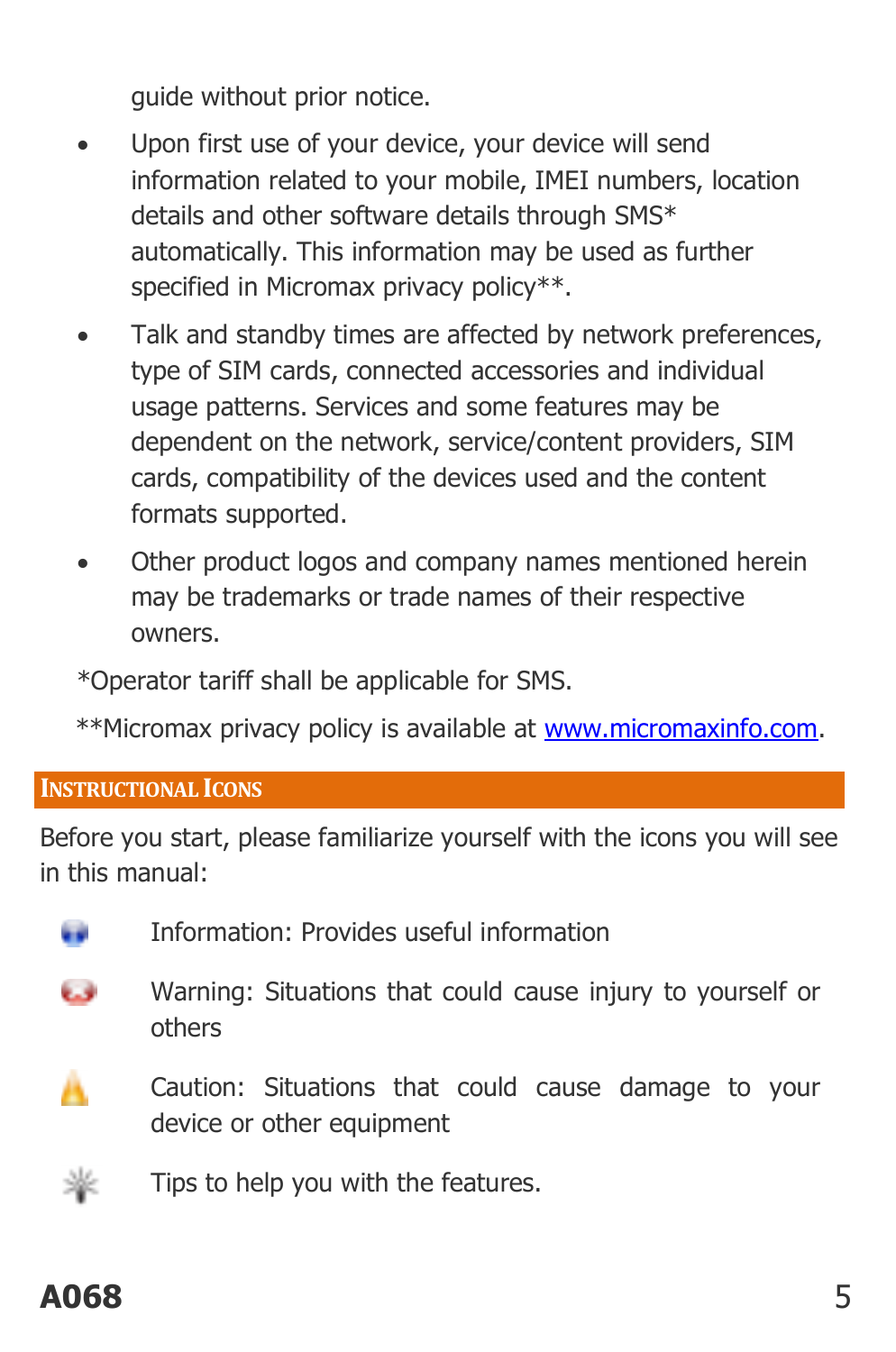<span id="page-5-0"></span>**GETTING STARTED**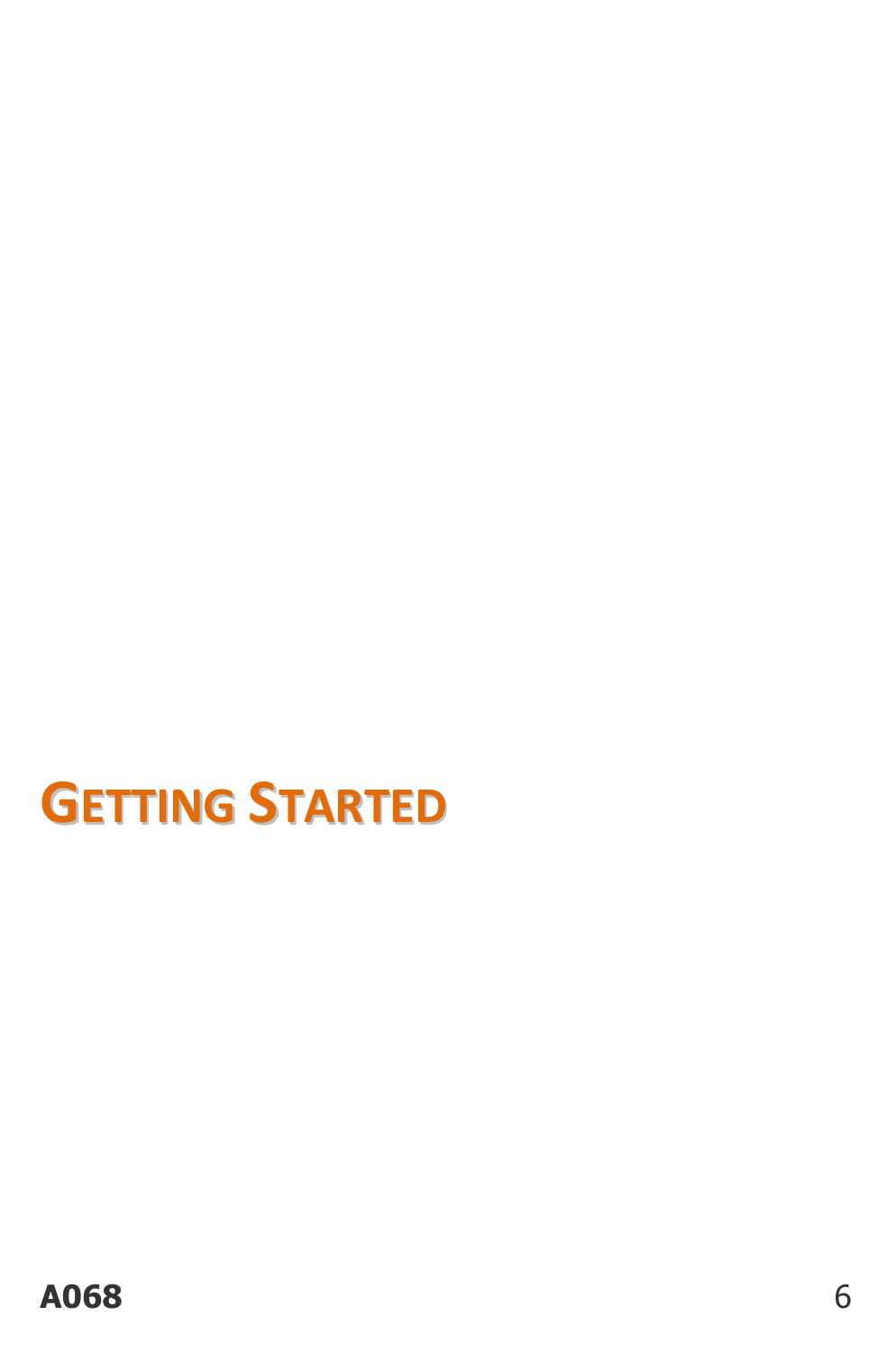#### <span id="page-6-0"></span>**PHONE LAYOUT**



#### <span id="page-6-1"></span>**INSERT SIMCARD**

To insert the SIM card:

- 1. Switch off your phone and remove the rear cover.
- 2. Remove the battery and insert the SIM card(s) correctly in the card slot(s), as illustrated in the following image:



3. Place back the battery and rear cover.

Please keep the SIM Card out of the reach of children.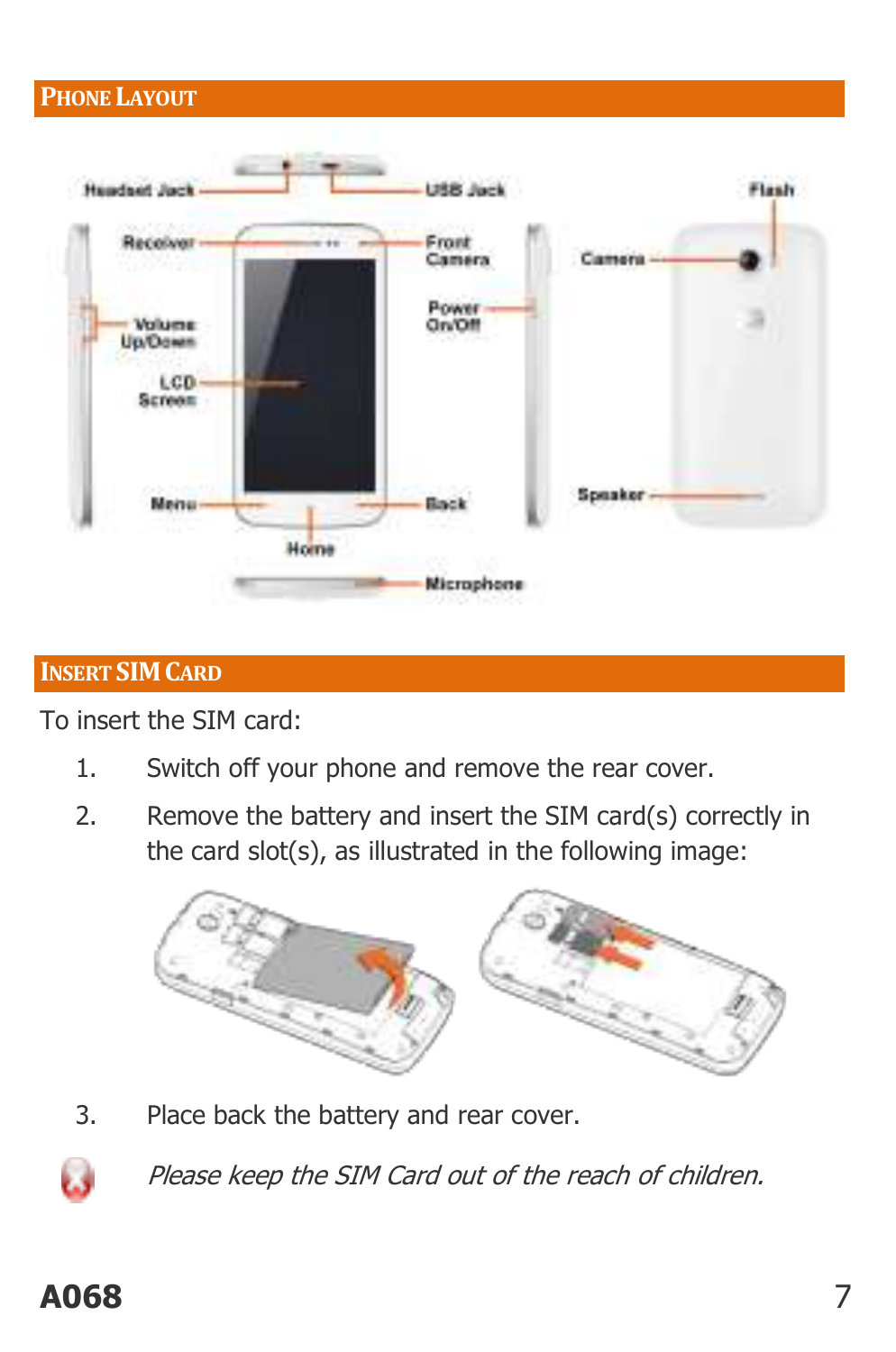The card and the contacts are vulnerable to damage due to scratching or bending. Therefore, be careful when using, inserting or removing the cards

#### <span id="page-7-0"></span>**INSERT MEMORY CARD**

To store additional multimedia files, you must insert a memory card.

To insert memory card:

- 1. Switch off the mobile phone, and then remove the rear cover.
- 2. Remove the battery and insert the memory card into the slot, as illustrated below:



- 3. Finally, place back the battery and rear cover.
- Use only compatible memory cards approved by Micromax with this device. Incompatible memory cards may damage the card or the device and corrupt the data stored in the card.

#### <span id="page-7-1"></span>**TURNING YOUR PHONE ON/OFF**

**Switch On:** Press and hold the Power key for a few seconds.

**Switch Off:** Press and hold the power key and select Power Off.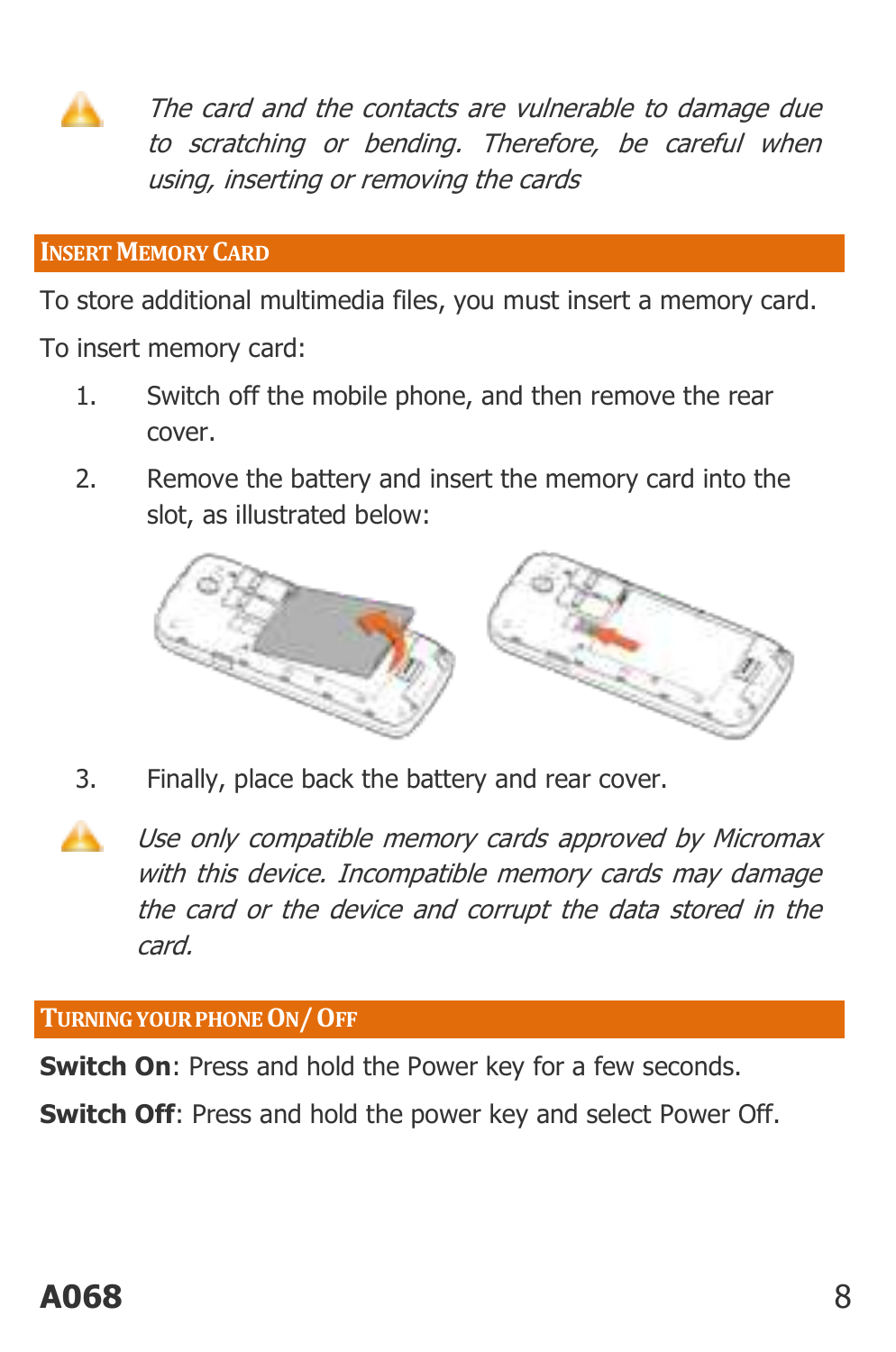

#### <span id="page-8-0"></span>**CHARGING THE BATTERY**

Before using the device for the first time, you must charge the battery. You can charge the device with a travel adapter or connecting the device to a PC with a USB cable.



Tip: You can also use a compatible USB charger to charge your battery.

Use only Micromax approved chargers and cables. Unapproved chargers or cables can cause battery to explode or damage your device.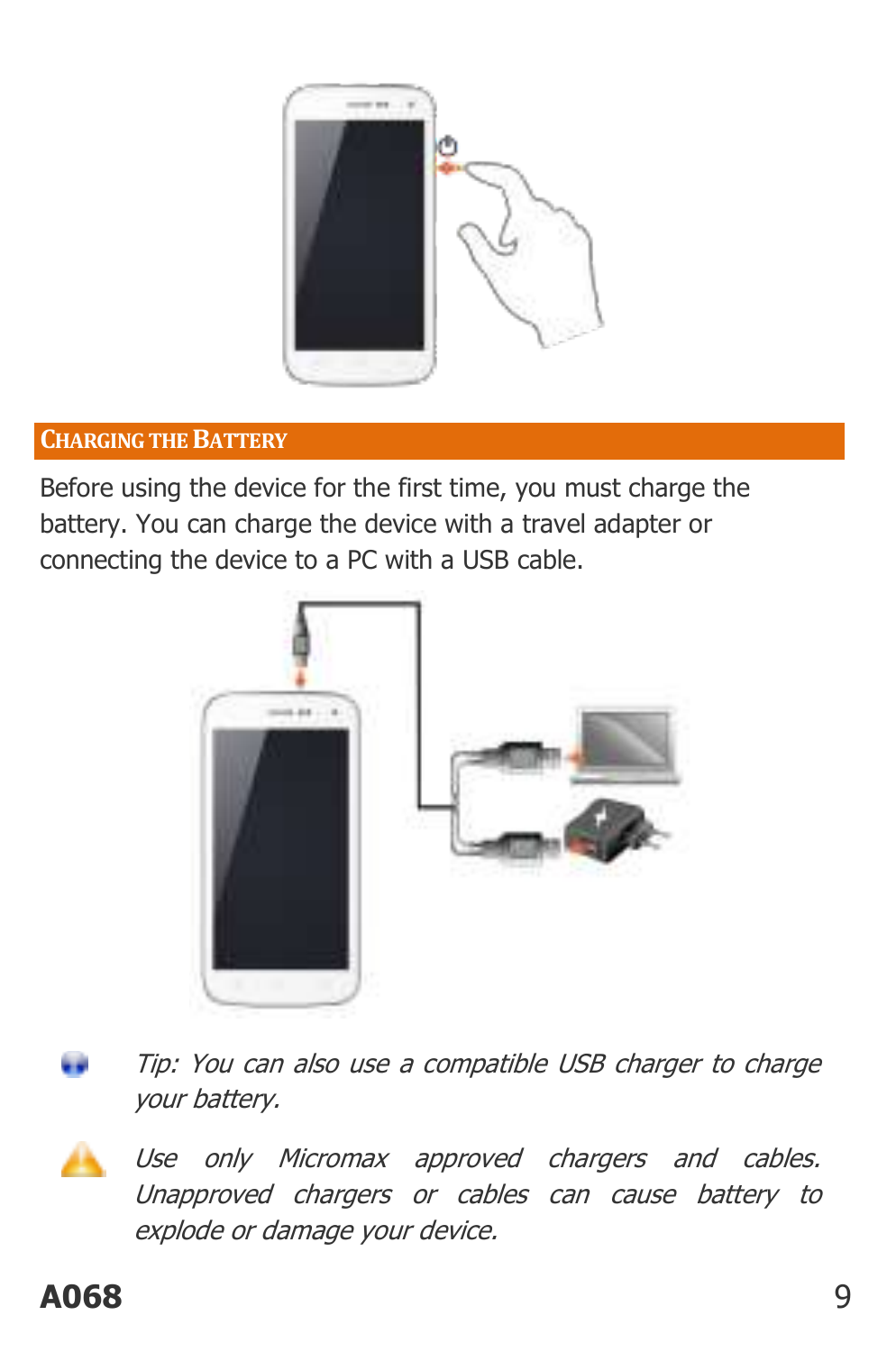We suggest you charge the battery for 4 hours continuously for the first time.

#### <span id="page-9-0"></span>**LOCKING/UNLOCKING THE PHONE**

You may need to provide PIN, password, draw a pattern, take your face in front of the phone screen, speak something for voice recognition, or simply slide to unlock your phone.

Slide unlock will be the default unlocking method in the phone. To unlock the screen:

- 1. Press the power key to wake up the phone.
- 2. Hold and drag the lock icon towards the unlock icon.

You will be required to unlock your phone based on the unlock method set in the phone settings.

To set the unlock method:

- 1. Go to **(Application Menu)**  $\rightarrow$  **O**  $\rightarrow$  **Security**  $\rightarrow$ **Screen lock**.
- 2. Choose the type of locking as desired. You can set your screen lock based on pattern, PIN, Password, face recognition, voice recognition, slide, or none.

#### **Using the Pattern Lock**

Pattern Lock is a security feature you can enable on your phone to prevent it from unauthorized access. You can draw a pattern by connecting the dots (as shown in the following image).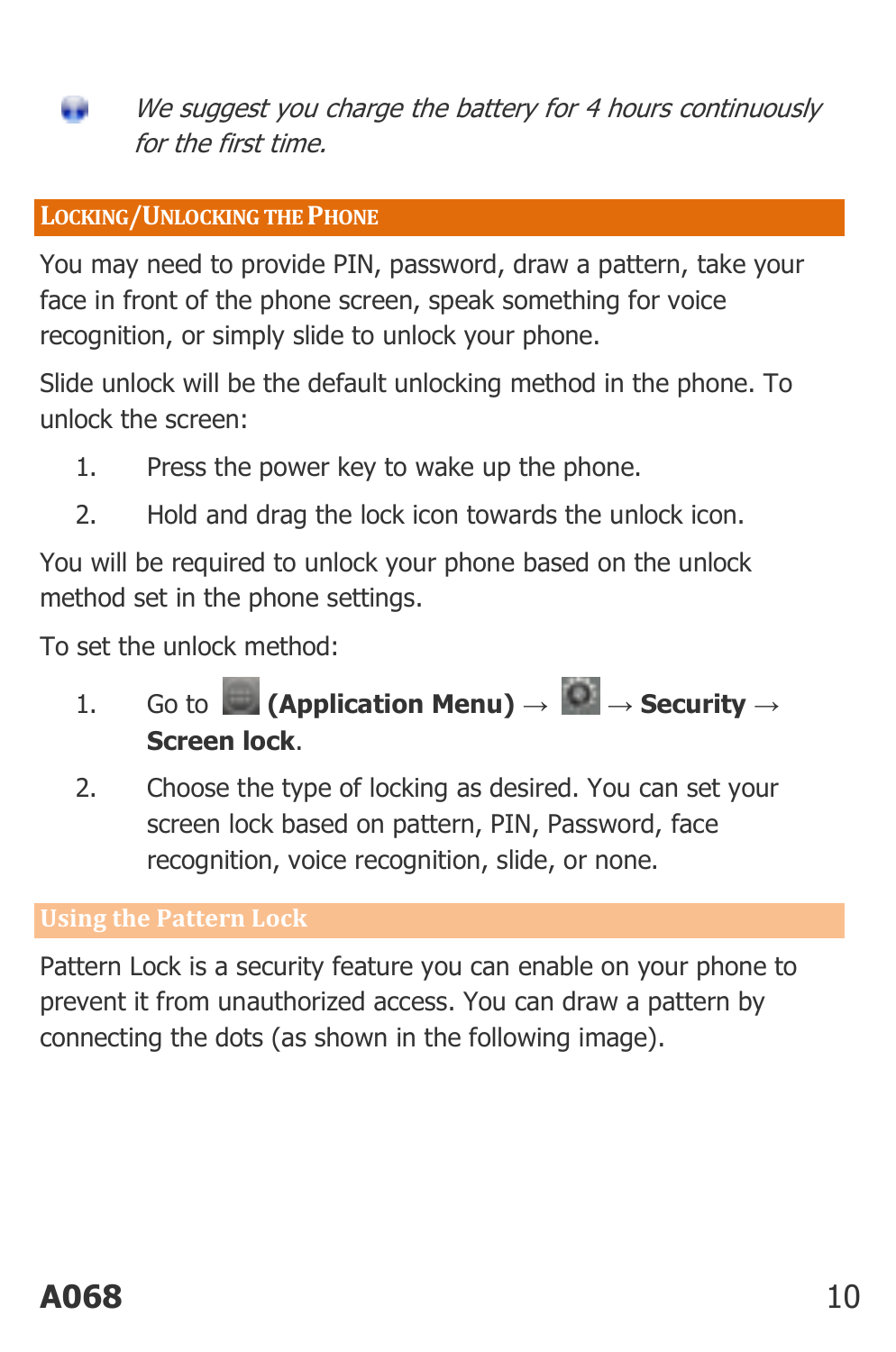

To set the unlock method:

- 1. On the Home screen, tap  $\begin{array}{c} \hline \end{array} \rightarrow \begin{array}{c} \bullet \\ \bullet \end{array}$ **Security.**
- 2. Select **Screen lock**.
- 3. Choose **Pattern** and then follow the guided instructions to set the pattern lock.

**Note**: You can also set other locking methods as desired from **Screen lock**.

Other screen locking methods available in your A068 include:

- **Slide**: Just wake up the screen and slide the lock icon towards the unlock icon to unlock your phone.
- **Face Unlock:** Allowing you to keep your face as screen unlocking password. You just need to look at your phone to unlock it.
- **Voice Unlock**: Allowing you to provide your voice as the screen unlocking password. You need to speak something for the phone to recognize your voice and unlock the screen.
- **PIN**: You may enter a PIN and set it as your screen unlocking password.
- **Password**: You may enter any desired password and set it as your screen unlocking password.

You can disable all unlocking methods from your handset by selecting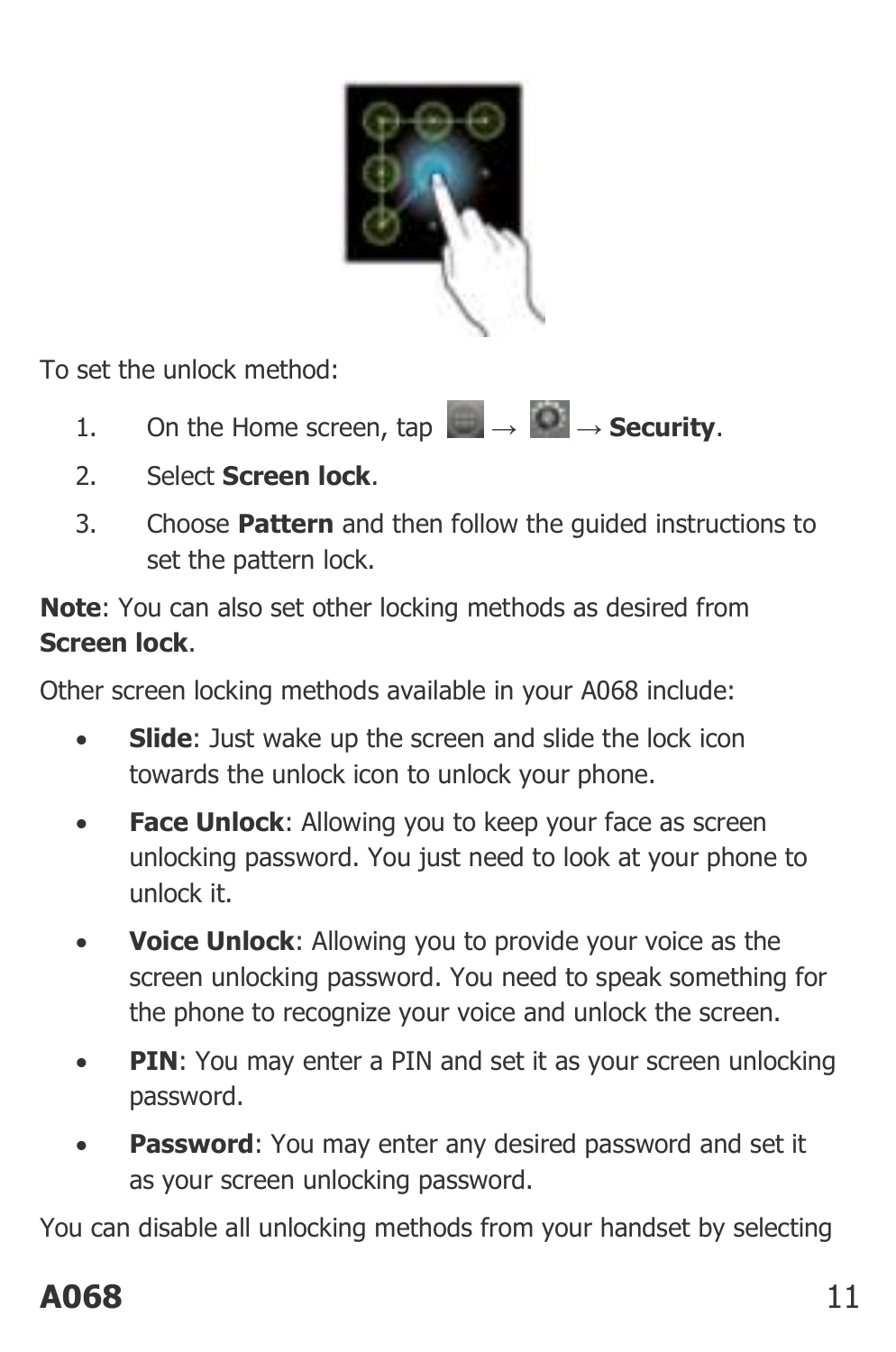the **None** option.

#### A068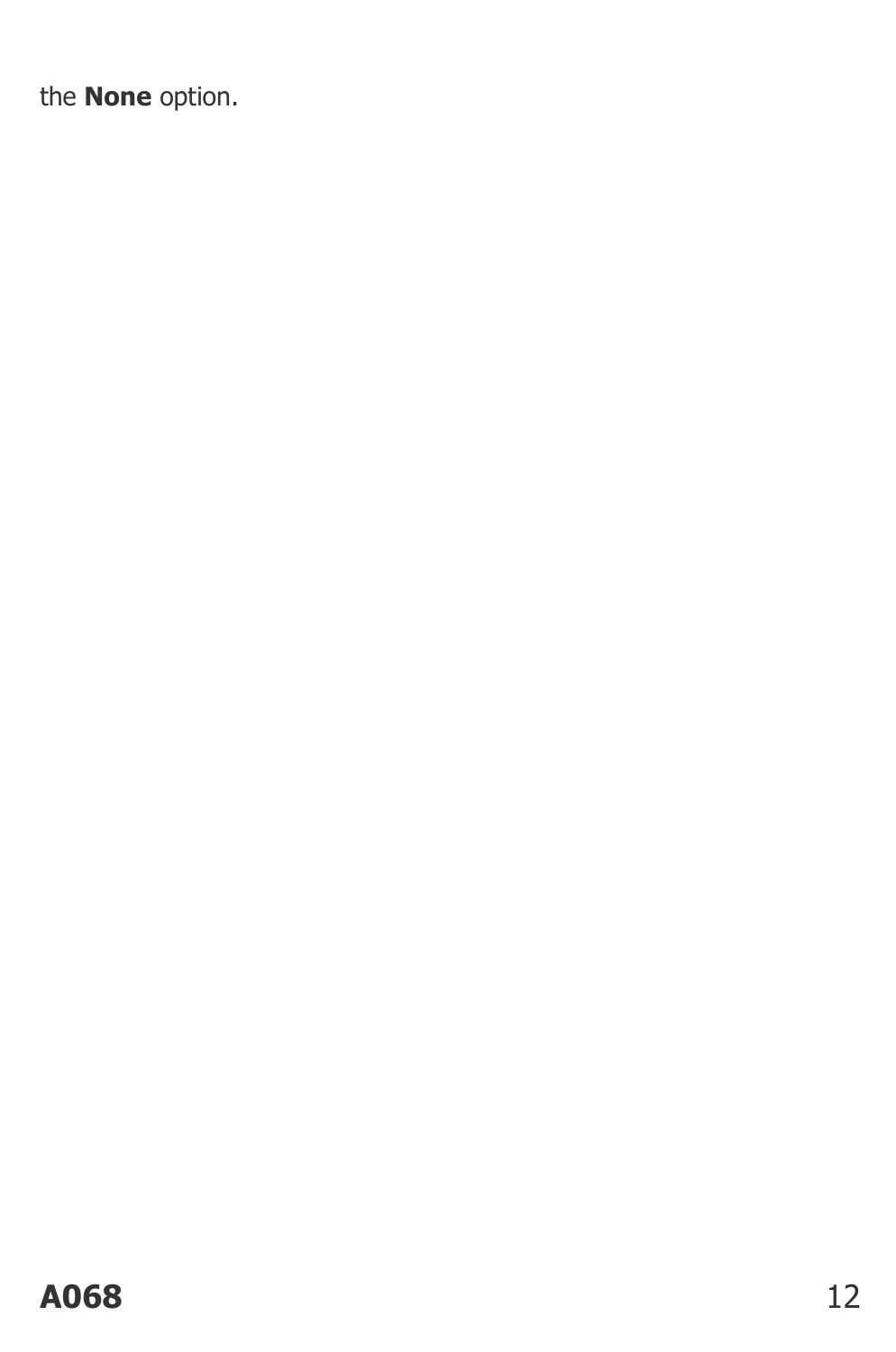# <span id="page-12-0"></span>**REVERIE SMARTPAD AND PHONEBOOK**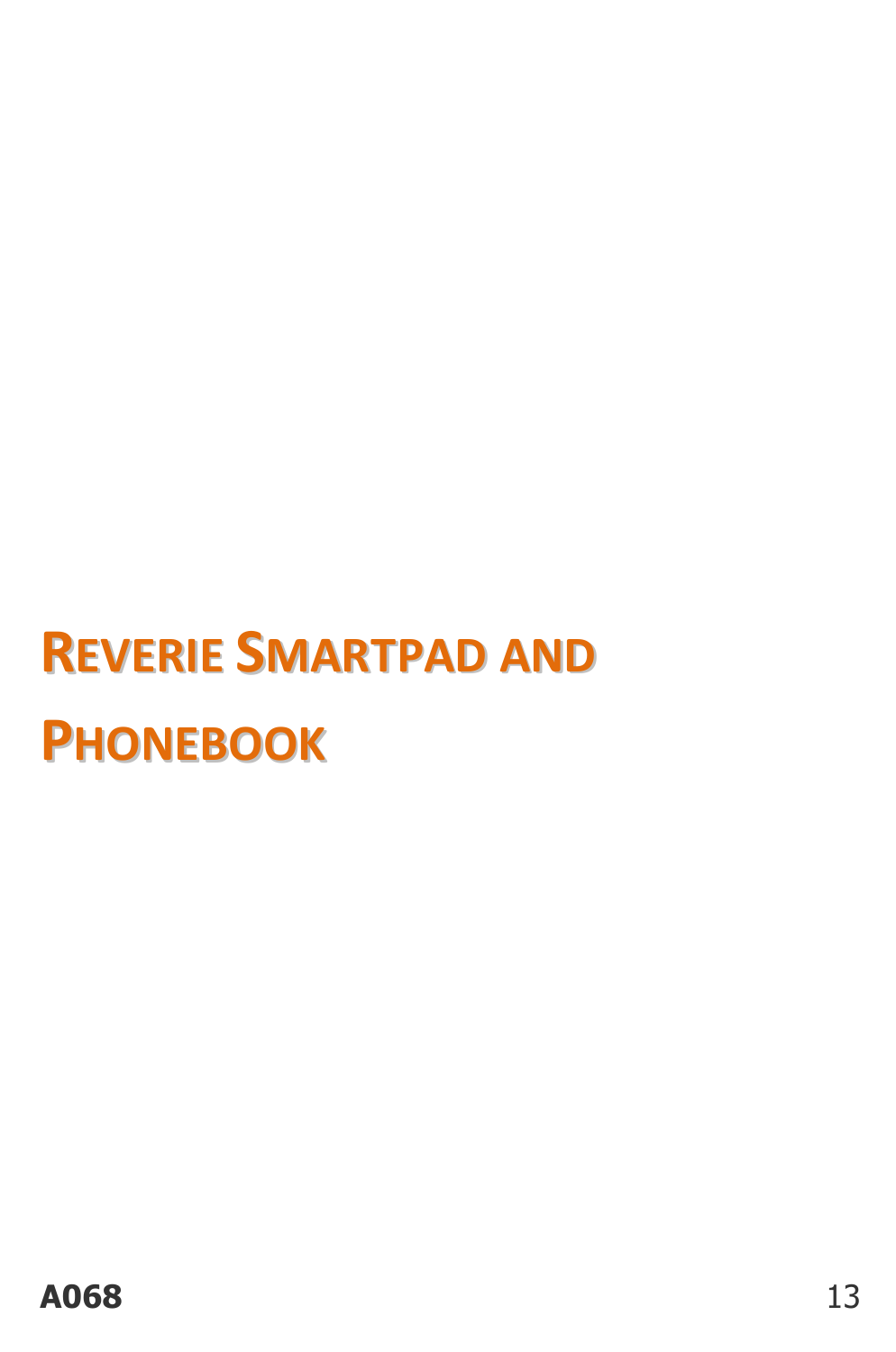#### <span id="page-13-0"></span>**REVERIE SMARTPAD**

Reverie Smartpad lets you enter text messages in 20 regional languages apart from English. The list of languages supported by your A068 is:

- English
- Hindi
- Gujarati
- Punjabi
- Malayalam
- Tamil
- Telugu
- Kannada
- Odia
- Bengali
- Assamese
- Marathi
- **Nepali**
- Bodo
- Dogri
- Konkani
- Kashmiri
- Maithili
- Manipuri
- Sanskrit
- Sindhi

Using Reverie Smartpad, you can now send a text message in your native language.

#### <span id="page-13-1"></span>**CONFIGURING REVERIE SMARTPAD**

To start using the Reverie Smartpad supported by this phone, you are required to configure your phone settings.

Go to **→ → Language & input** and select the **Reverie** 

**Smartpad** option (if it is not selected already). Tap **in the late** icon next to the **Reverie Smartpad** option, to configure other Reverie Smartpad settings.

#### <span id="page-13-2"></span>**USING REVERIE SMARTPAD**

After configuring Reverie Smartpad, you may use it while creating text messages. To enter text message in a language other than English, tap and hold the Space key on the onscreen keypad and select your desired language.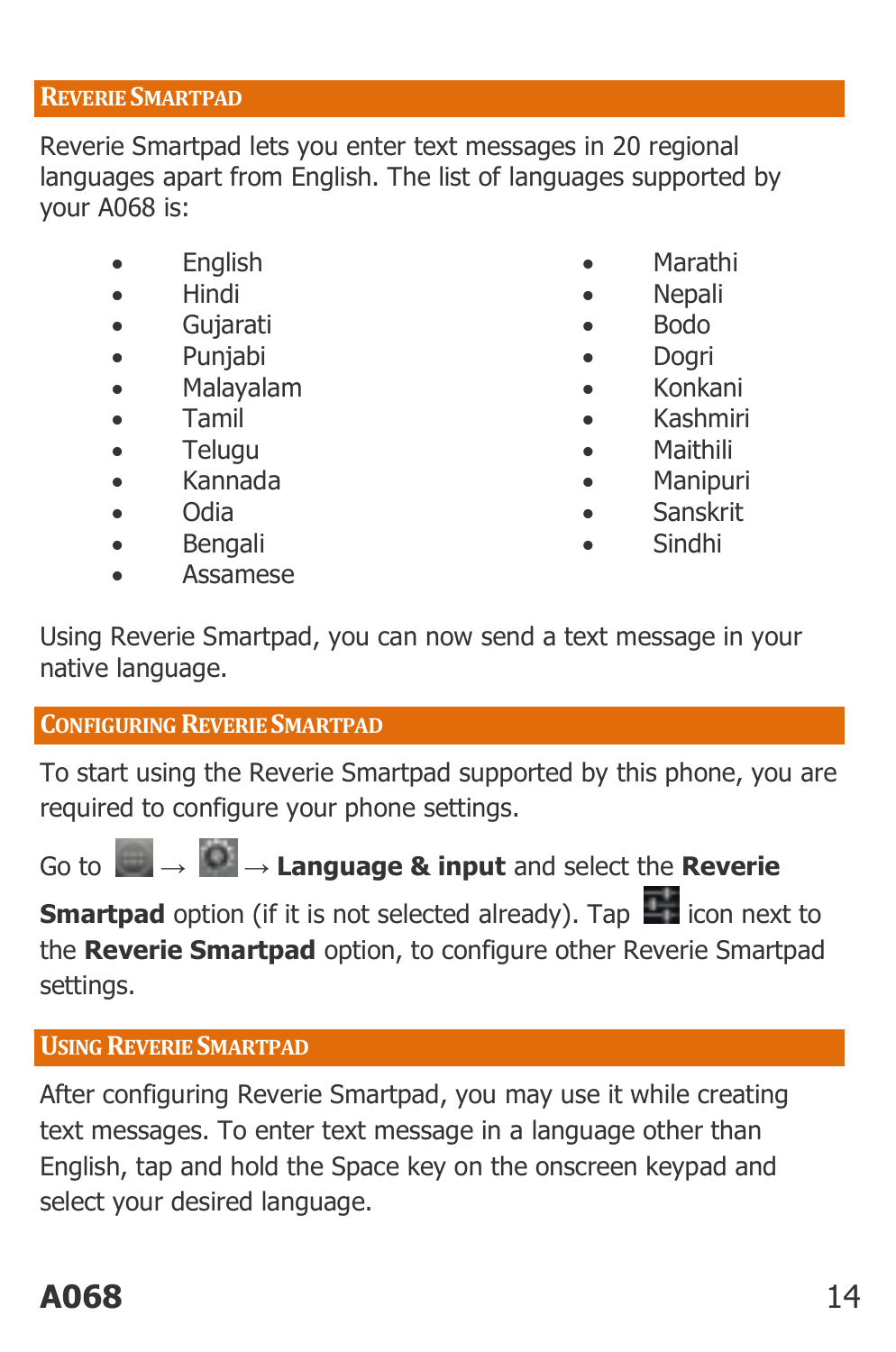#### <span id="page-14-0"></span>**REVERIE PHONEBOOK**

Reverie Phonebook allows you to view the contact list in your desired language. To open the Reverie Phonebook, go to  $\rightarrow \bullet$ .

In the Reverie Phonebook, tap to select the desired language in

which the contacts are to be viewed; tap to add a new contact;

 $\tan \left( \frac{1}{2} \right)$  to view details about the Reverie Phonebook. You can search

for contacts in the Reverie phonebook by tapping the  $\Omega$  icon.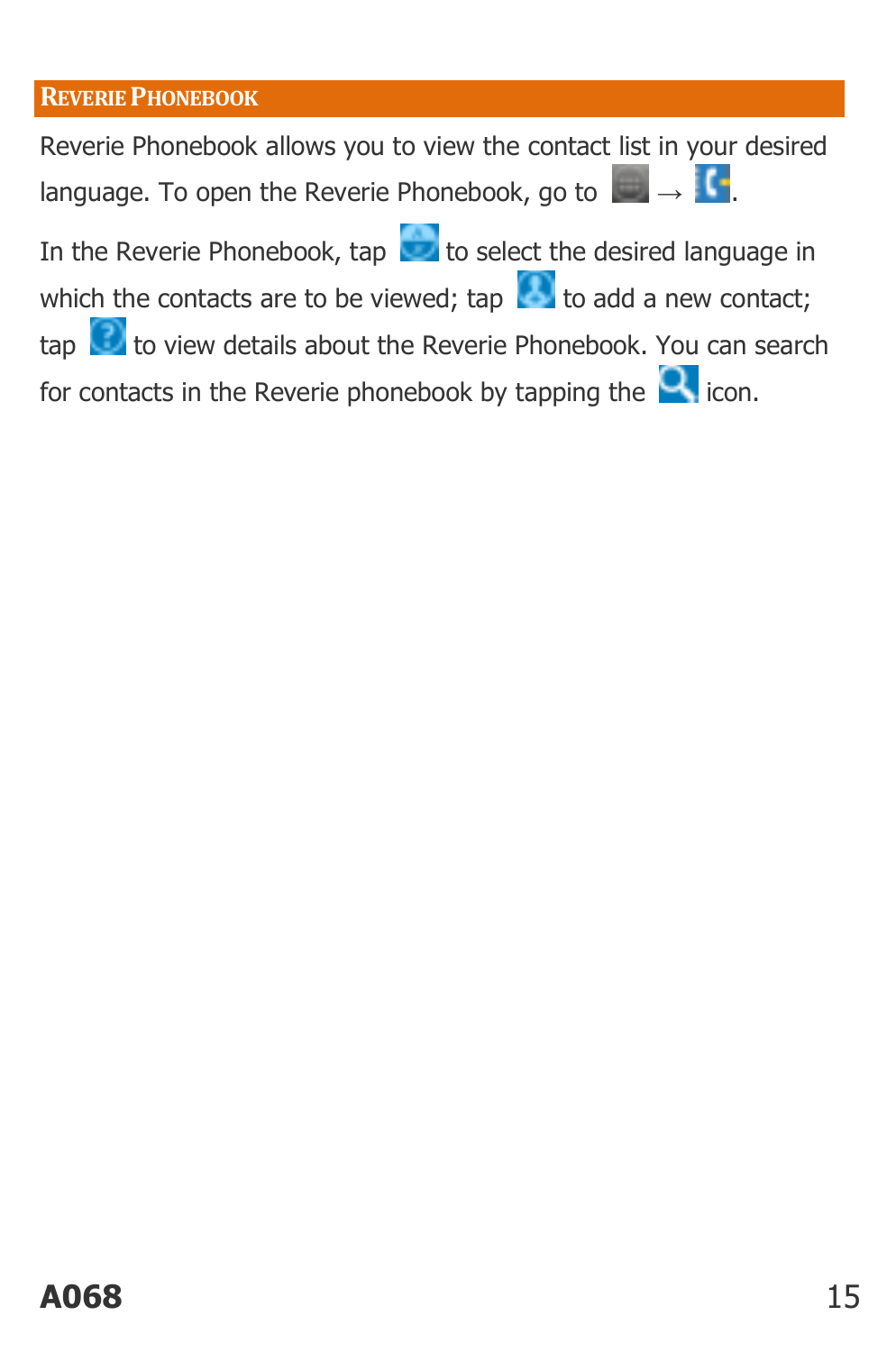# <span id="page-15-0"></span>**PLACING AND RECEIVING CALLS**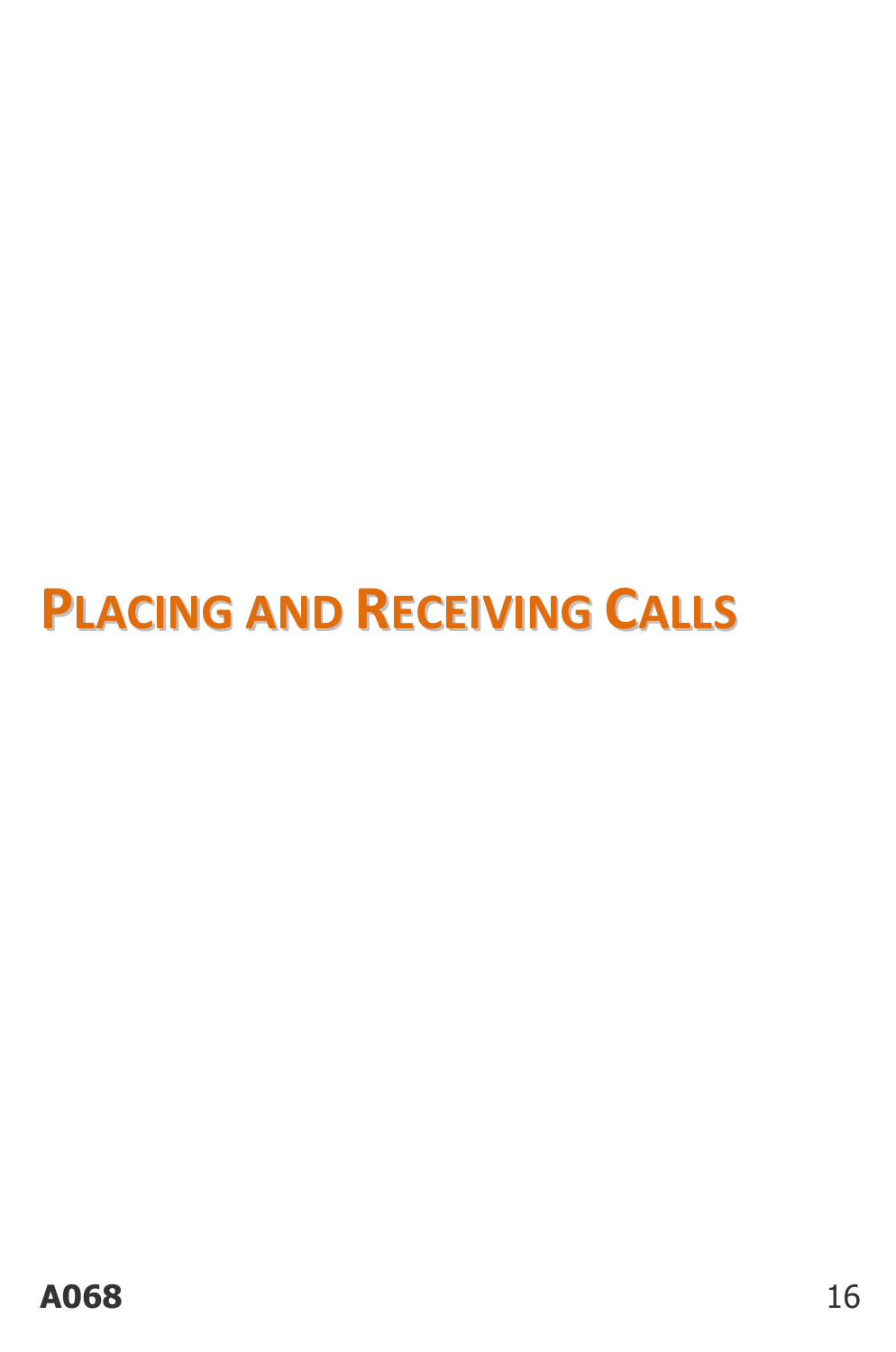#### <span id="page-16-0"></span>**MAKE A CALL**

To make a call:

- 1. Tap  $\Box$  on the main menu or the home screen to dial the desired number. Tap  $\frac{1}{\sqrt{1-\frac{1}{\sqrt{1-\frac{1}{\sqrt{1-\frac{1}{\sqrt{1-\frac{1}{\sqrt{1-\frac{1}{\sqrt{1-\frac{1}{\sqrt{1-\frac{1}{\sqrt{1-\frac{1}{\sqrt{1-\frac{1}{\sqrt{1-\frac{1}{\sqrt{1-\frac{1}{\sqrt{1-\frac{1}{\sqrt{1-\frac{1}{\sqrt{1-\frac{1}{\sqrt{1-\frac{1}{\sqrt{1-\frac{1}{\sqrt{1-\frac{1}{\sqrt{1-\frac{1}{\sqrt{1-\frac{1}{\sqrt{1-\frac{1}{\sqrt{1-\frac{1}{\sqrt{1-\frac$ view the dial pad.
- 2. Tap  $\sim$  to enter the desired number to be dialed.

Or

Tap  $\Box$  to open the Call log and select a number to make call.

Or

Tap  $\mathbb{R}$  to open the Contacts and select the number to make call.

Or

Tap to open the contact groups and select the number to make call.

3. Tap to make call.

**Note**: If two SIM cards have been inserted into the device, you may open the dial pad and drag down the notification panel to select the SIM from which the call is to be made. If you select **Always ask** option, a pop-up appears asking you to select the SIM every time you make a call. Select the desired SIM card to make the call.

#### <span id="page-16-1"></span>**IN CALL OPTIONS**

- Press the **Volume up/ down** keys on the left side to adjust the call volume.
- $T_{AD}$  to add another person to the call.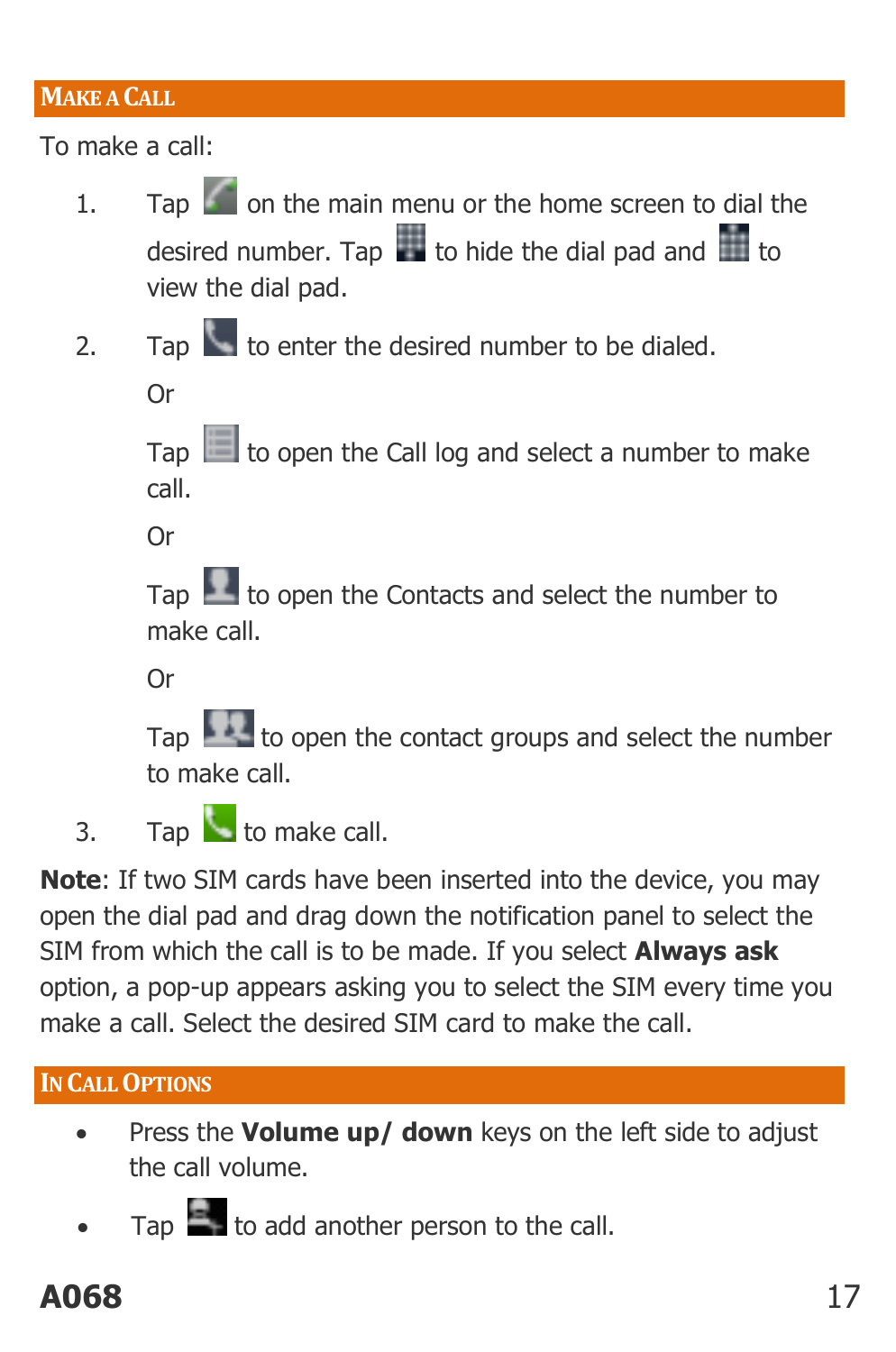- Tap to mute your voice so that the phone's MIC will not transmit voice to the other end. You can resume transmitting your voice by tapping  $\frac{1}{2}$  again.
- Tap  $\Box$  to hold the call. Tap the icon again to resume the call.
- Tap to listen via the speaker.
- Tap  $\mathbf{I}$  to view the dial pad.
- $T$ ap  $T$  to end the call.

#### <span id="page-17-0"></span>**CONFERENCE CALL**

Your device supports conference calls (network service) between more than two people.



If you dial or accept a new call when you are already on a call, you can merge the calls into a conference call.

To make a conference call:

- 4. Make a call to the first participant.
- 5. When you are connected, tap and dial the number. The first participant is put on hold. You can make the next call from the phone tab, the call log, or your contacts.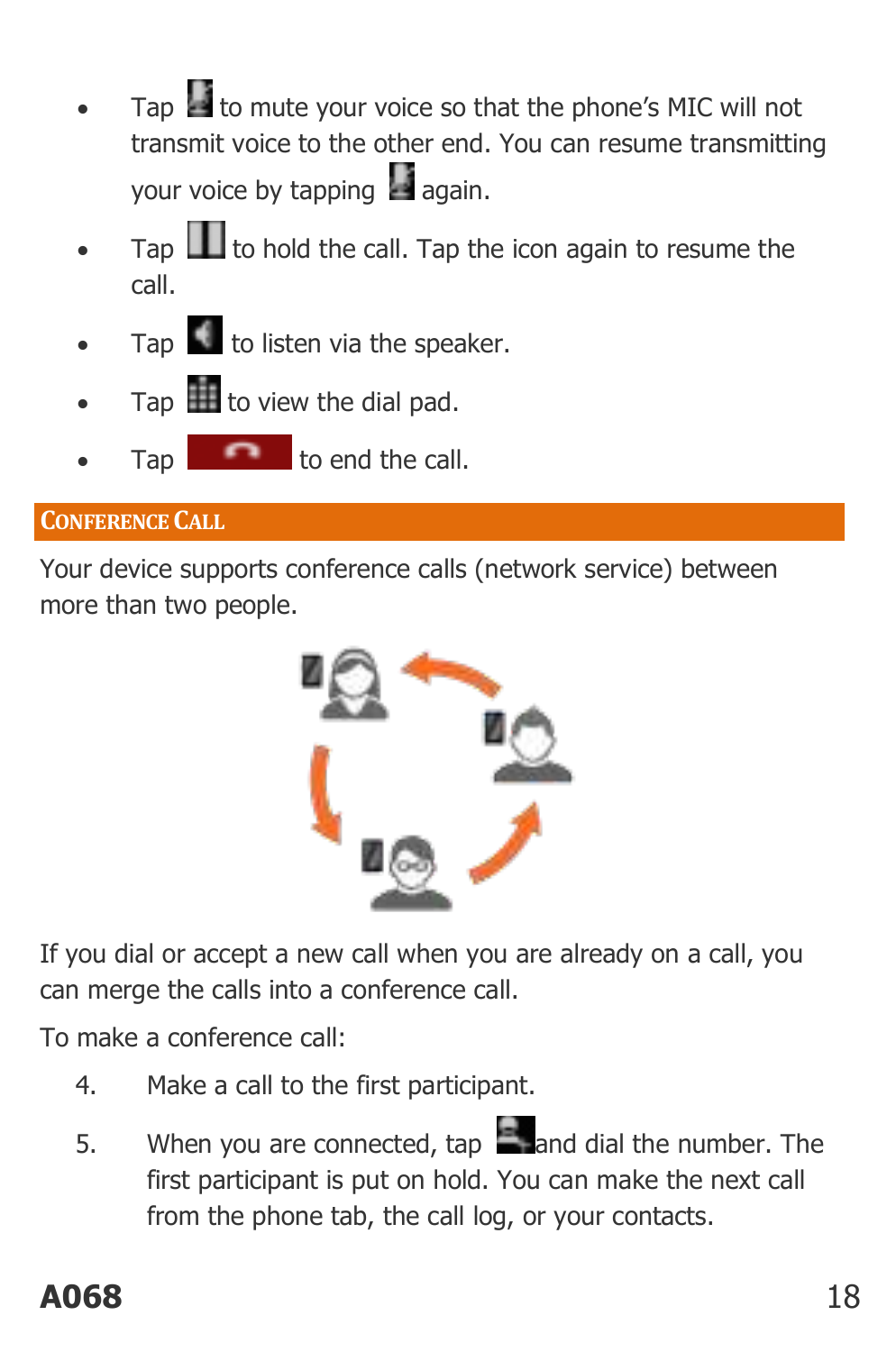- 6. When you are connected, tap  $\sim$  to start the conference call.
- You can also swap calls by tapping  $\Box$ .

**Note**: Your device supports conference calls (network service) between a select numbers of participants depending to the service provider.

#### <span id="page-18-0"></span>**MAKE AN INTERNATIONAL CALL**

To dial an international number, tap and hold the '0' key from the dial pad to enter the Plus (+) symbol, and then enter the international country prefix, followed by the phone number.

- Tap the  $\left| \cdot \right|$  icon on the home screen or the Application Menu to view the dial pad.
- Press the Volume Up/ down keys on the left side to adjust the call volume.

<span id="page-18-1"></span>

| <b>END A CALL</b>      |       |
|------------------------|-------|
| To end a call, tap the | icon. |

#### <span id="page-18-2"></span>**DISABLE PHONE CALLS**

Some locations may require you to disable all the wireless features of your mobile. The Airplane Mode enables you to disable all incoming and outgoing calls, Wi-Fi, and BT connections.

To activate the airplane mode:

1. Press and hold the Power button and then select **Airplane mode**.

Or

Drag notification panel down, tap  $\mathbf{H}$ , and then select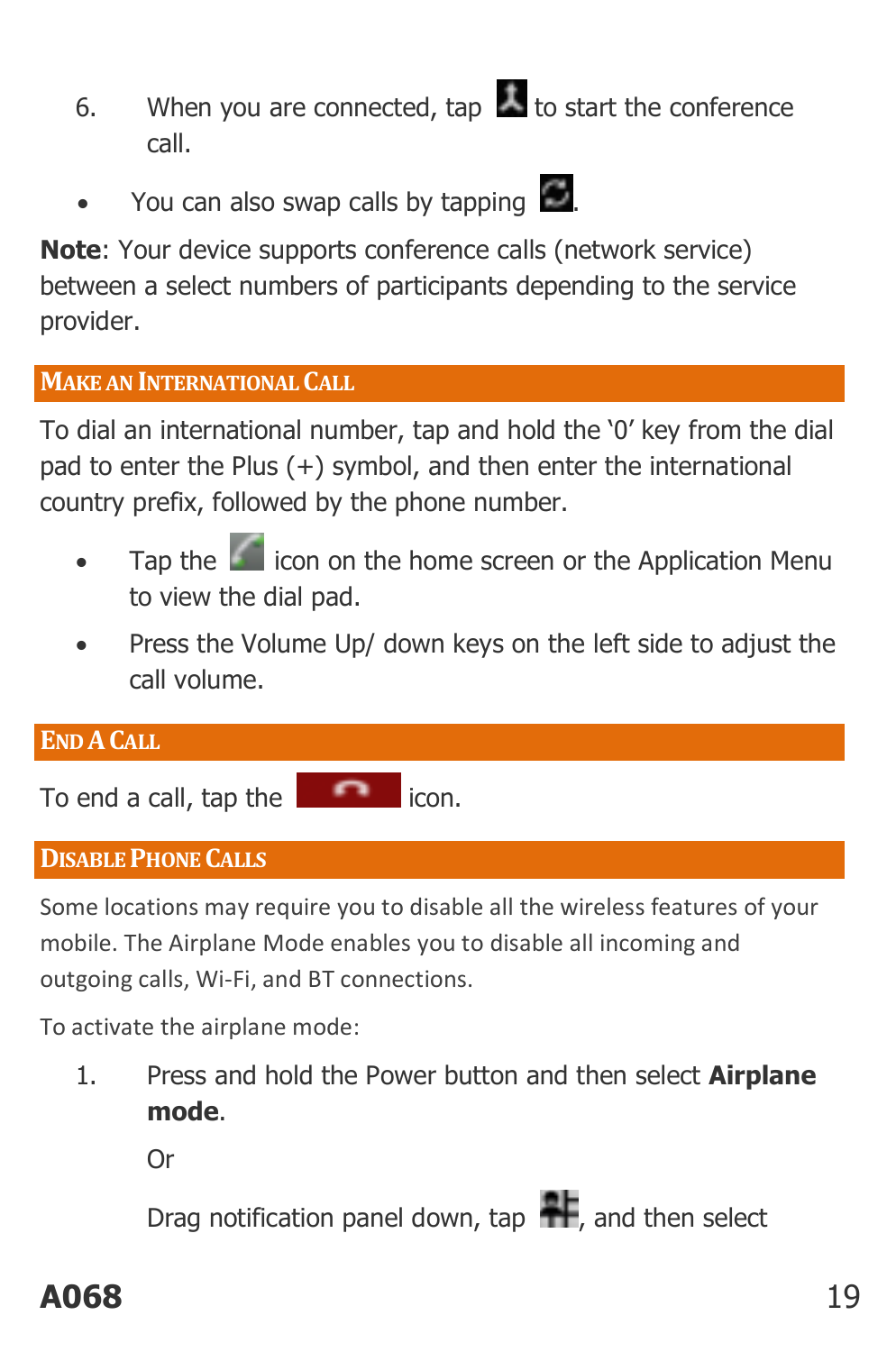#### **AIRPLANE MODE**.

#### <span id="page-19-0"></span>**HEADSET**

Insert Headset to divert all types of phone sounds to your headset. You will be required to plug in your headset before starting the FM Radio. The headset works as antenna for the FM radio.



#### <span id="page-19-1"></span>**CHANGING THE PHONE'S VOLUME**

You can adjust the volume of your handset by using the volume keys on the left side of the handset as shown:

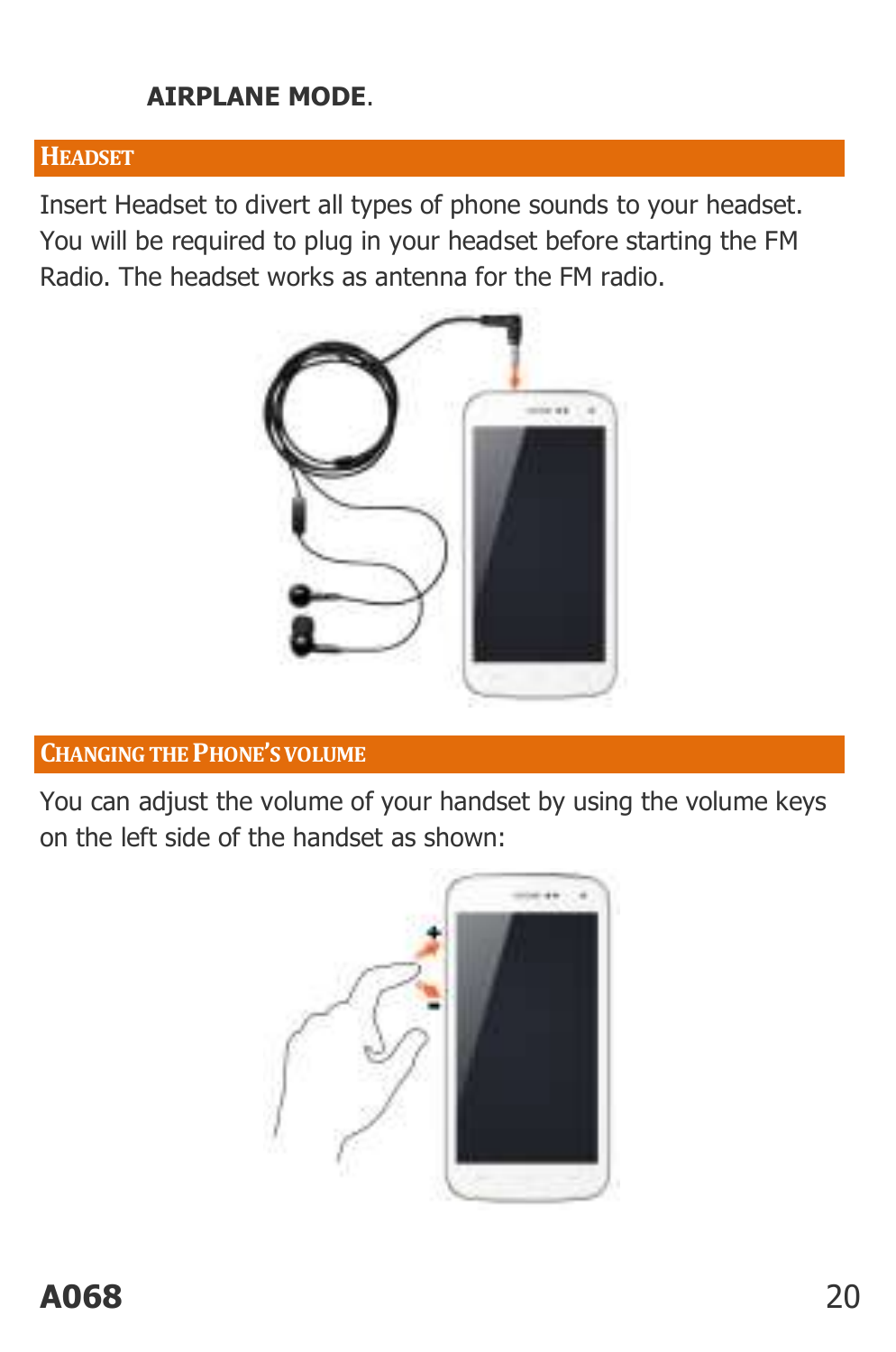#### <span id="page-20-0"></span>**SENSORS**

Your phone has gravity sensors to detect gravity and display correct orientation based on the motion.

You can disable the auto-rotate feature from  $\begin{array}{ccc}\n\downarrow & \rightarrow & \bullet \\
\rightarrow & \text{Display}\n\end{array}$ 

→ **Auto-rotate screen**.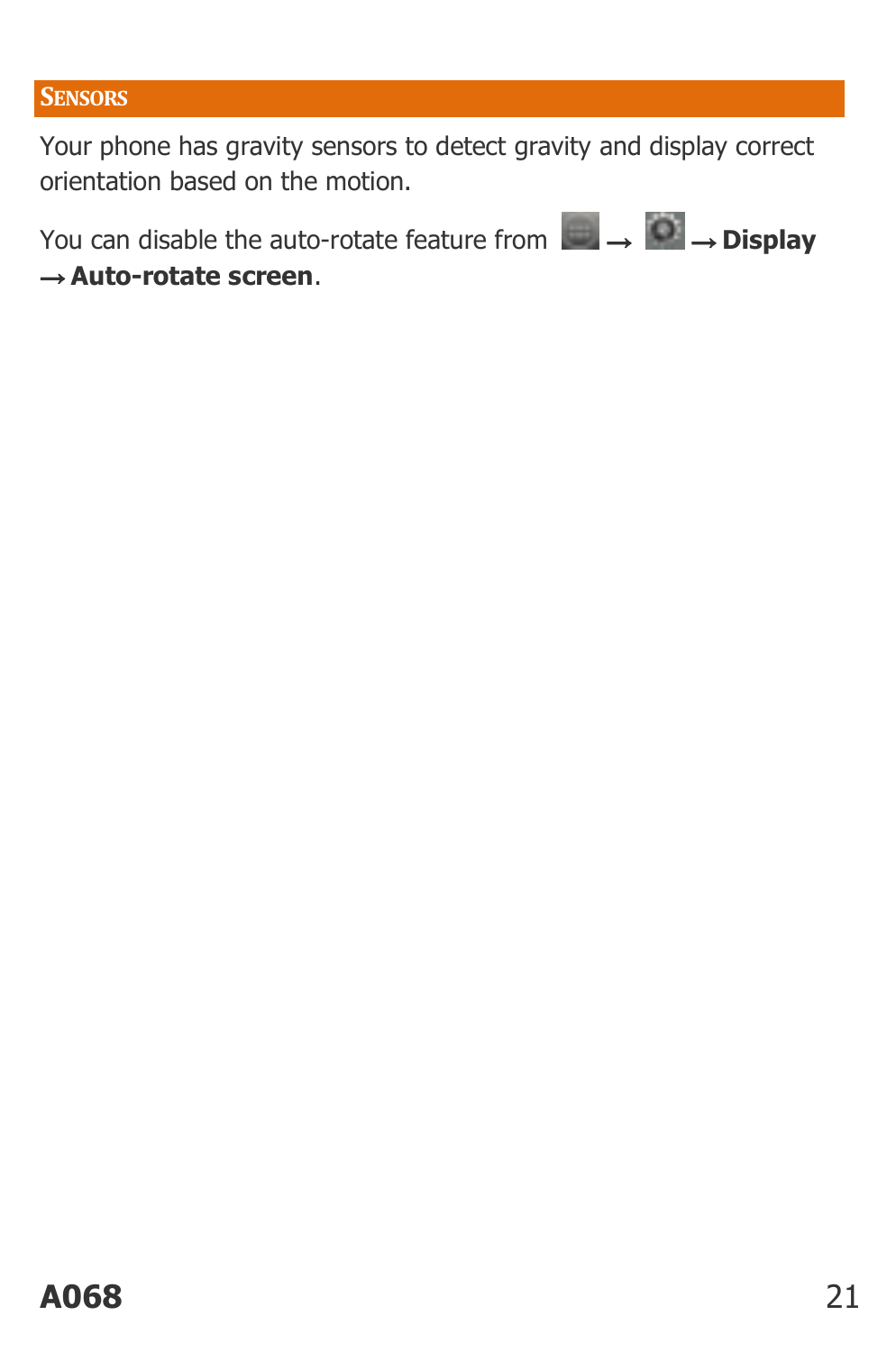# <span id="page-21-0"></span>**USING THE TOUCH SCREEN**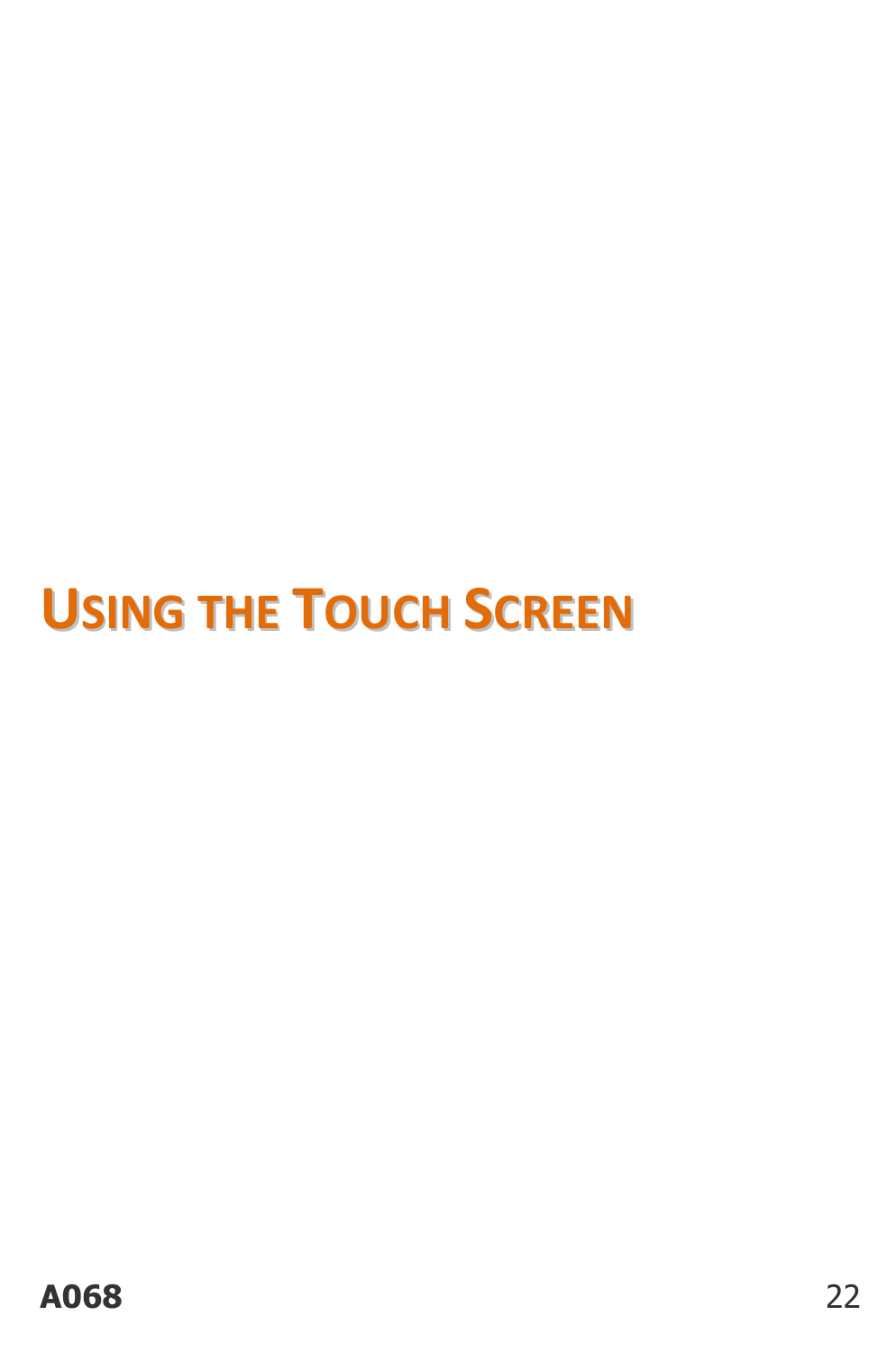#### <span id="page-22-0"></span>**TAP AND HOLD**

Tap and hold an item to view the list of actions based on the selected item and condition. Also, you can move an item from the Apps screen to the home screen using this method, as shown in the following image:



#### <span id="page-22-1"></span>**DRAG AN ITEM**

Tap and hold an item and move your finger on the screen until you reach the target position. The item follows your finger.



You can generally drag items from one location to another on the home screen. Also, you can delete items from the home screen by holding the item and dragging it to the **Remove** label that becomes available only when you hold the item on the Home screen.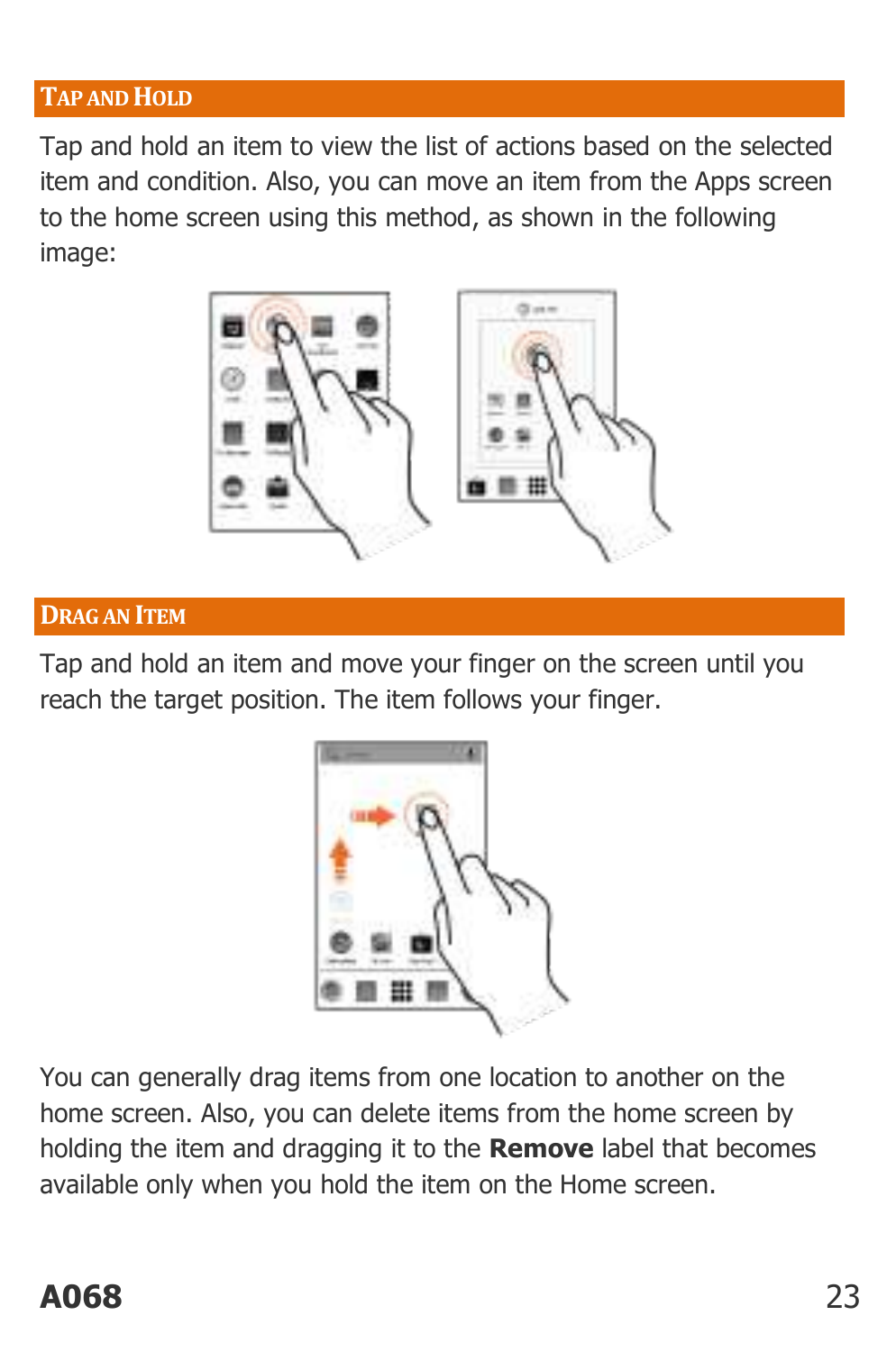#### <span id="page-23-0"></span>**SCROLL**

To scroll a list, slide your finger across the surface of the screen upwards or downwards (without dragging an item).



#### <span id="page-23-1"></span>**SWIPE**

Place a finger on the screen and steadily slide your finger in the desired direction.



For example, when you are viewing a picture, to view the next picture, swipe left.

#### <span id="page-23-2"></span>**USING THE PINCH ZOOM**

You can open any image or web page and then use your thumb and index finger to zoom the display through the pinch gesture as illustrated in the following image.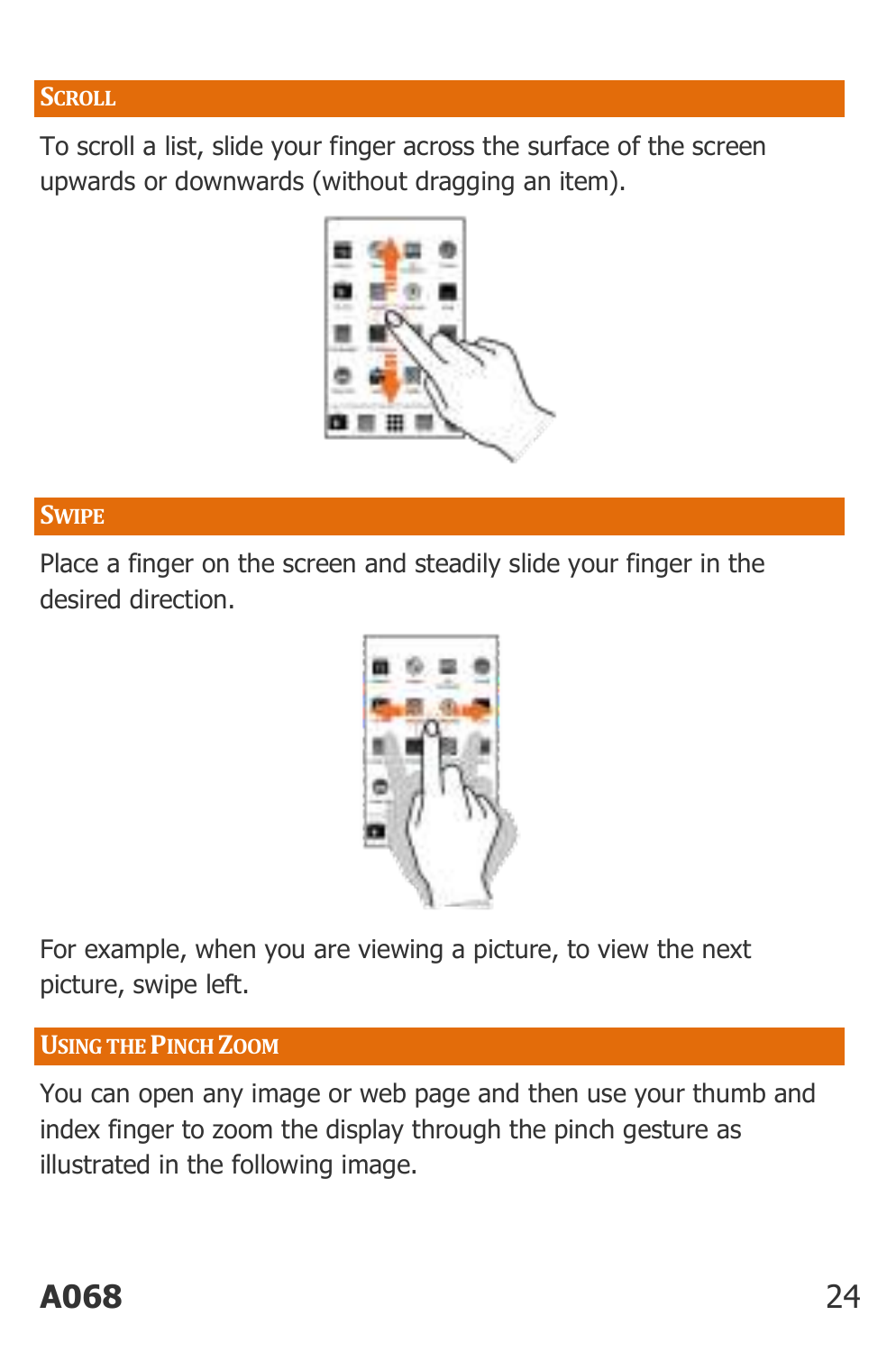

#### <span id="page-24-0"></span>**DOUBLE-TAP**

Tap quickly twice on a webpage, map, or other screen to zoom. For example, double-tap a section of a webpage in the browser to zoom that section. You can also double-tap to control the Camera zoom, in Maps, and in some other applications.



#### <span id="page-24-1"></span>**CHANGE THE ORIENTATION**

On most screens, the orientation of the screen changes as you rotate the phone. You can turn this feature on and off from  $\rightarrow \bullet$ **Display** → **Auto-rotate screen**.

The screen orientation changes on rotating the handset as illustrated in the following image.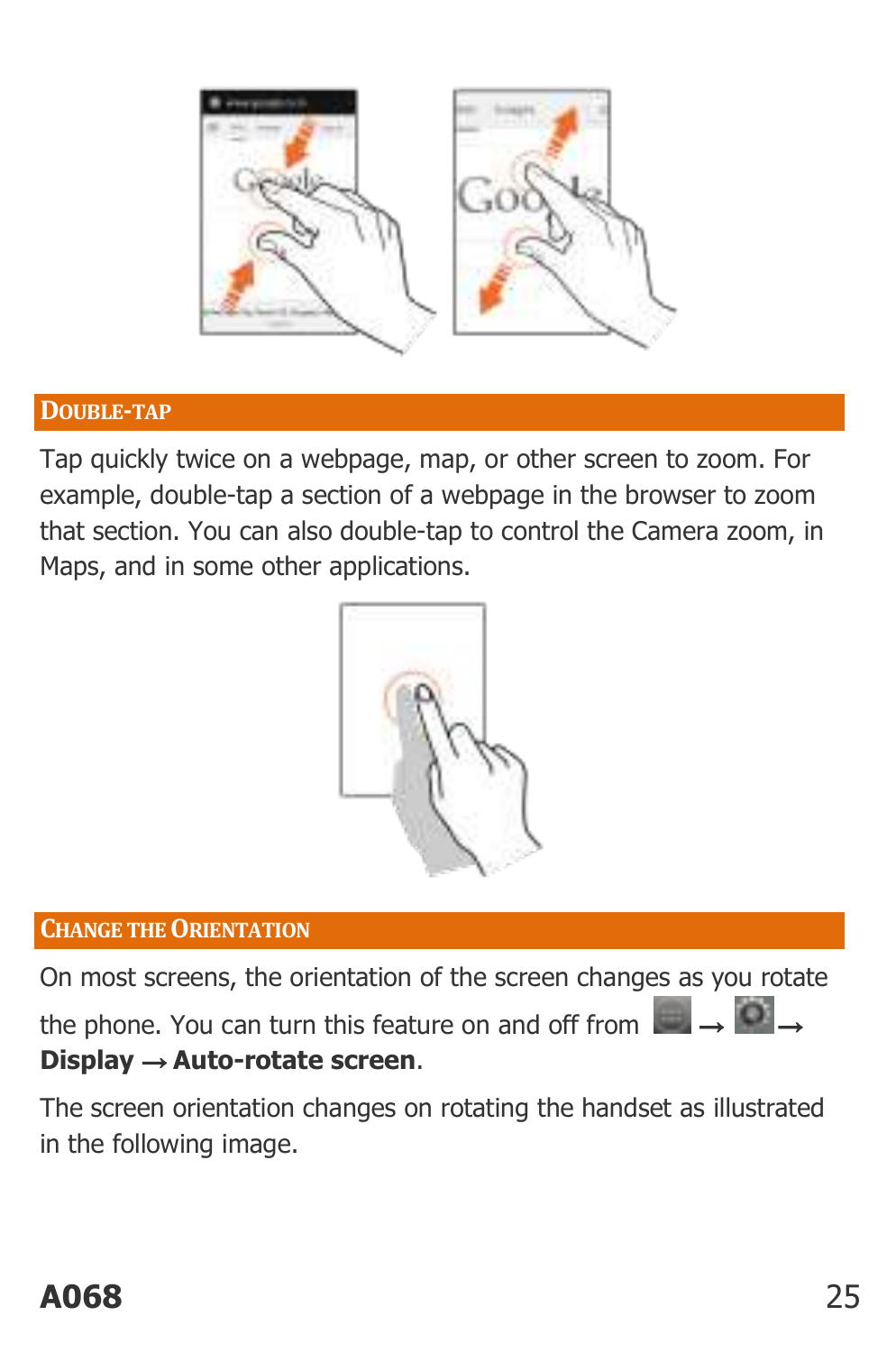

#### <span id="page-25-0"></span>**USING THE HANDSET'S KEYS**

The phone's buttons offer a lot of functions and shortcuts.

| <b>Button</b> | <b>Press</b>                                                                                                                           | <b>Press and hold</b>                            |
|---------------|----------------------------------------------------------------------------------------------------------------------------------------|--------------------------------------------------|
|               | <b>Back:</b> Opens the previous screen<br>you were working on.<br>If the onscreen keyboard is open,<br>closes the keyboard.            |                                                  |
|               | <b>Menu:</b> Opens a menu with items<br>that affect the current screen or<br>application.                                              |                                                  |
|               | <b>Home:</b> Opens the Home screen.<br>If you are viewing the left or<br>right extended Home screen,<br>opens the central Home screen. | Opens the most<br>recently used<br>applications. |

#### <span id="page-25-1"></span>**THE HOME SCREEN**

When you start up, the home screen opens. You can personalize your home screen with shortcuts, widgets, themes, wallpapers and other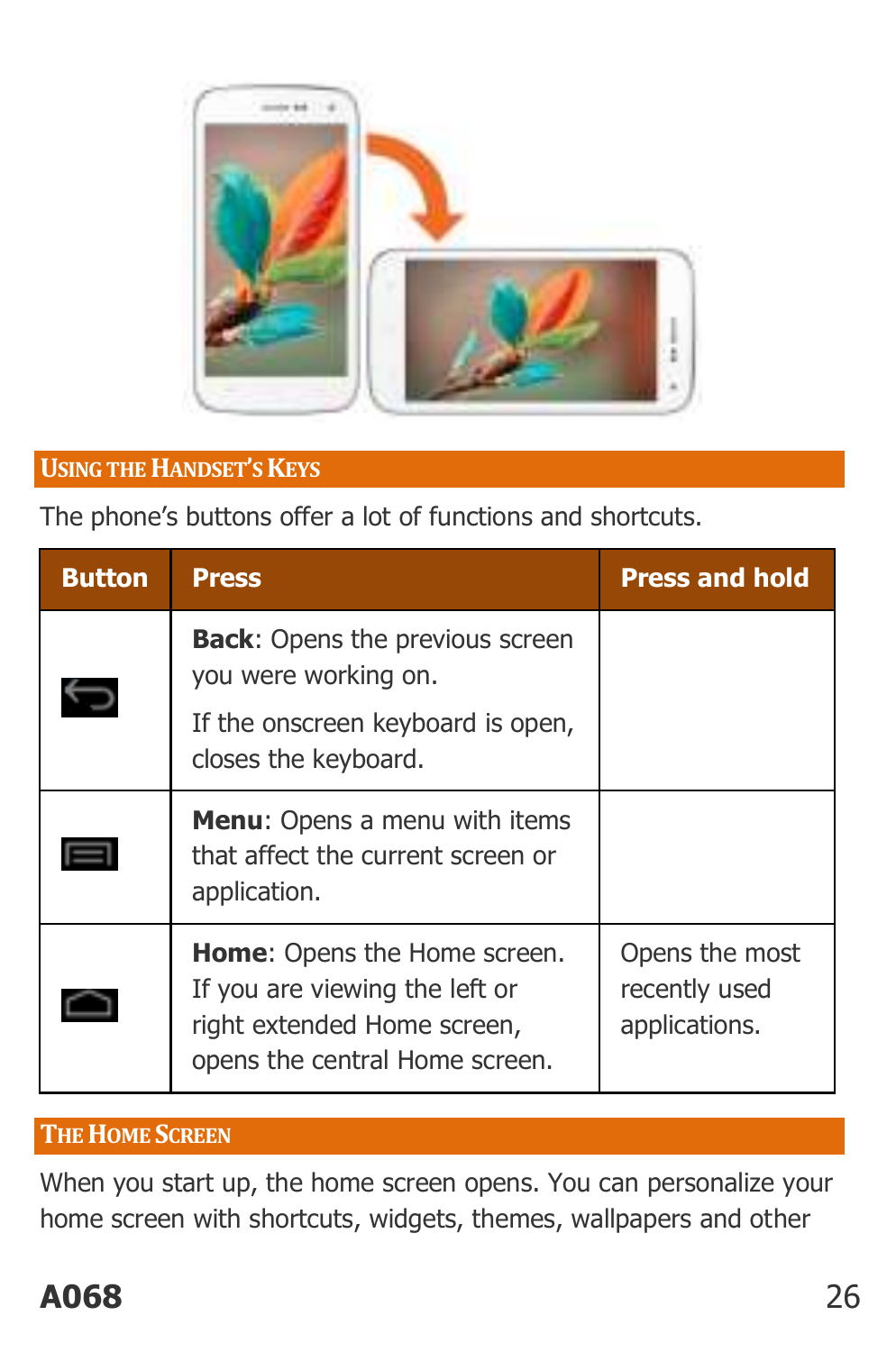items.

- Swipe left or right on the home screen to view the next extended home screen. Your A068 has five home screens including one center home screen and four extended home screens.
- Also, there will be five launcher icons in the bottom pane of the home screen.
- Tap the **launcher icon at the bottom of the screen to view** all inbuilt and installed applications.
- Apart from the **launcher icon, you can add or remove** other launcher icons, as required.

#### <span id="page-26-0"></span>**LAUNCHER ICONS**

There are total five launcher icons that will be present on the home screen of your A068, as shown in the following image.



Apart from the **launcher icon, you can add, remove, or move** other launcher icons from the home screen.

The phone also provides you with **Context** menus and **Options** menus for accessing the features in an intuitive way.

#### <span id="page-26-1"></span>**CONTEXT MENU**

 You can open context menu related to some sections (some screens do not have context menu) by tapping the button on any screen.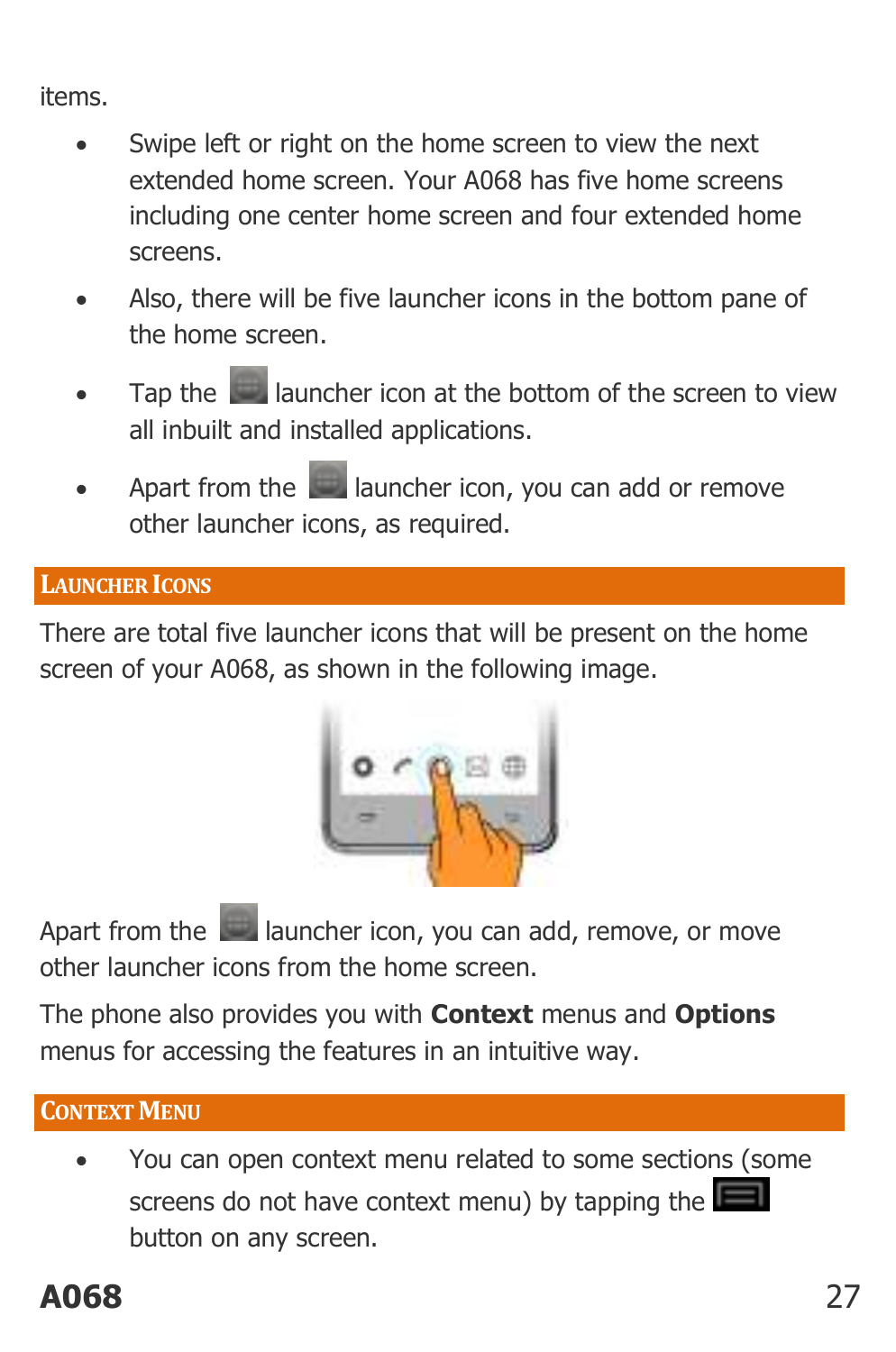| Type text message  |         |
|--------------------|---------|
|                    |         |
| Hiert contact      |         |
| dd subject<br>asau | Context |
| scartt             |         |

Not all screens have context menus. If you tap  $\Box$  on a screen that has no context menu, nothing happens.

#### <span id="page-27-0"></span>**OPTIONS MENUS/DETAILS**

Options menus contain list of options that apply to specific items on the screen. You need to tap and hold an item on the screen to view the option list/details. For example, message options appear on taping any received message, as shown in the following image:

|              | <b>MALLINER SERIESTS</b> |  |
|--------------|--------------------------|--|
|              |                          |  |
|              | ١                        |  |
|              |                          |  |
|              |                          |  |
| View de      | in.                      |  |
| Sales ( MAY) |                          |  |
|              |                          |  |

On tapping and holding a message, the message details are displayed.

**Note**: Not all items have options menu.

<span id="page-27-1"></span>**SWITCH BETWEEN HOME SCREENS**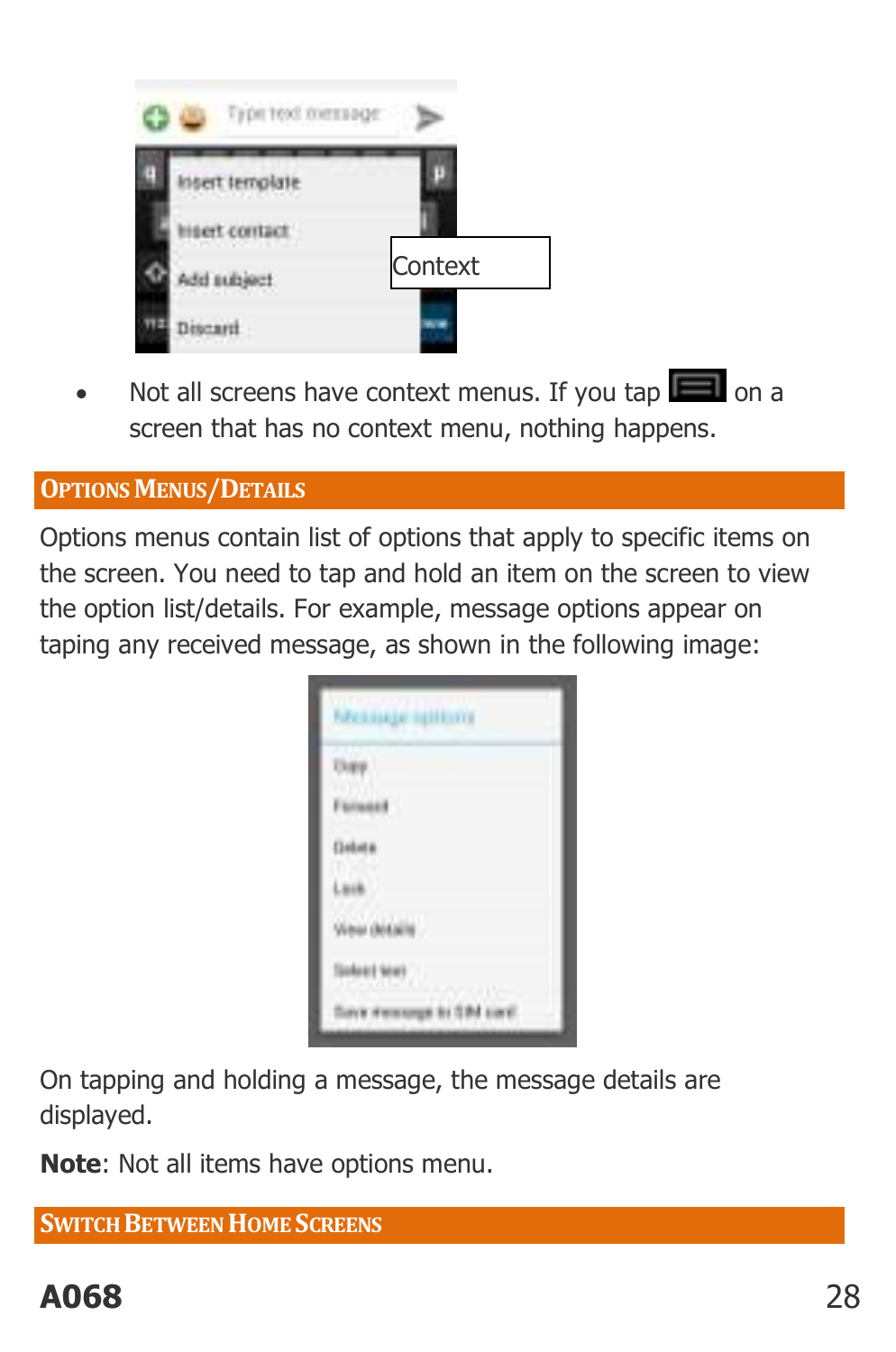You can view the left or right extended home screen by swiping the home screen to the left or right, as shown in the following image:



#### <span id="page-28-0"></span>**REARRANGE ITEMS ON THE HOME SCREEN**

You can rearrange items on the home screen as shown below:



#### <span id="page-28-1"></span>**CUSTOMIZE HOME SCREEN**

When the device is in default mode, you will see limited predefined icons. You can place desired indicator icons, widgets, shortcuts to applications, and other items on the home screen.

#### **Add Widgets and Icons to Home Screen**

You can personalize the default home screen by adding shortcuts to applications or items in applications, widgets, or folders. To add items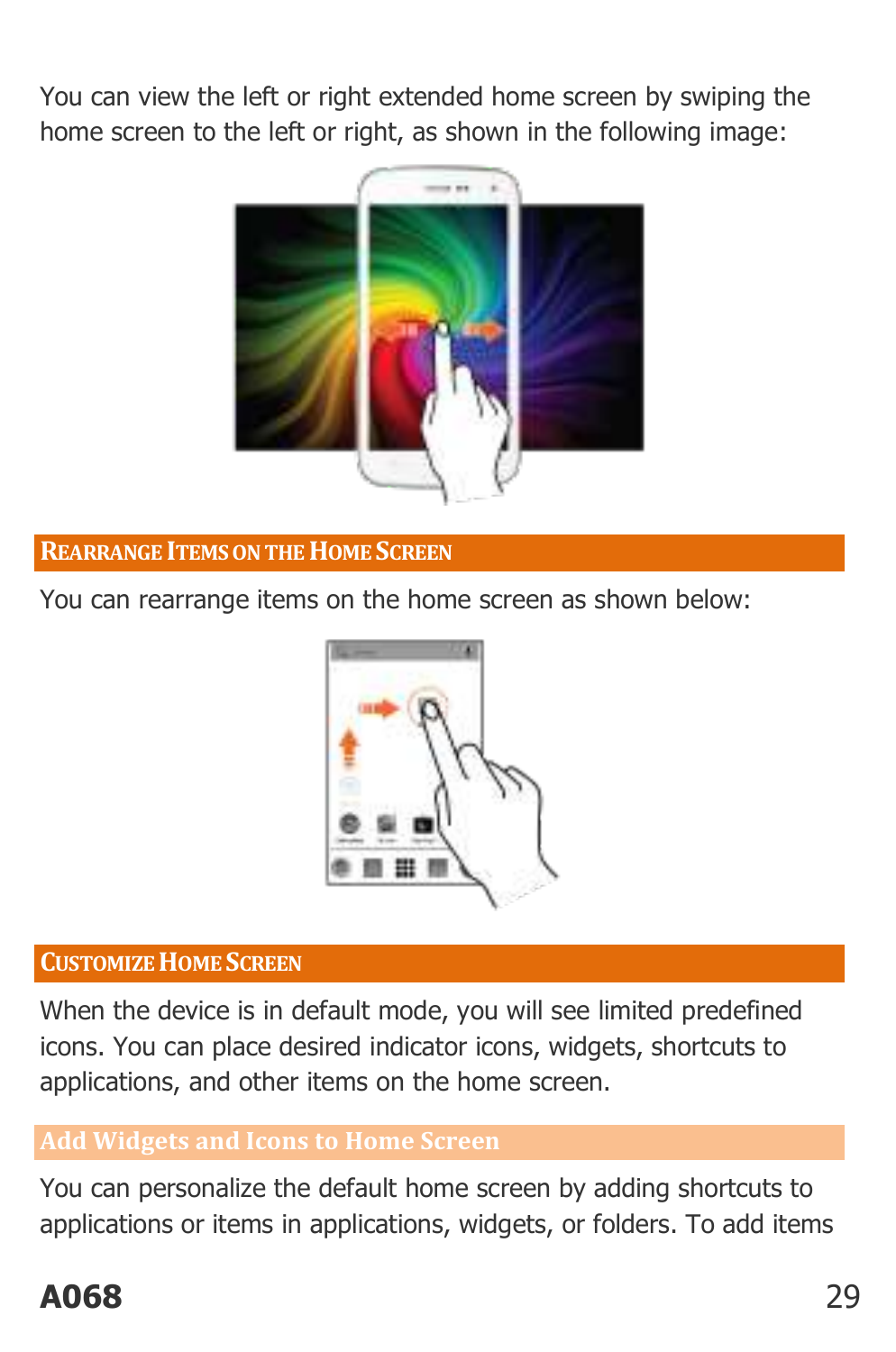to the home screen,  $\tan \Box$  to view the list of apps and widgets. Long press and hold the application or widget and then release your finger hold.

**Rearrange or Remove Widgets and Icons on your Home Screen** 

- Long press and hold the widget or icon you want to move. Drag the widget or icon to a new location on the screen.
- Press and hold on an icon in the home screen and then drag the widgets or application to the **Remove** label at the topcenter of the screen.

You can change your wallpaper by long pressing on the home screen. A list of choices will get displayed in a popup from where you can choose the location of your desired wallpaper.

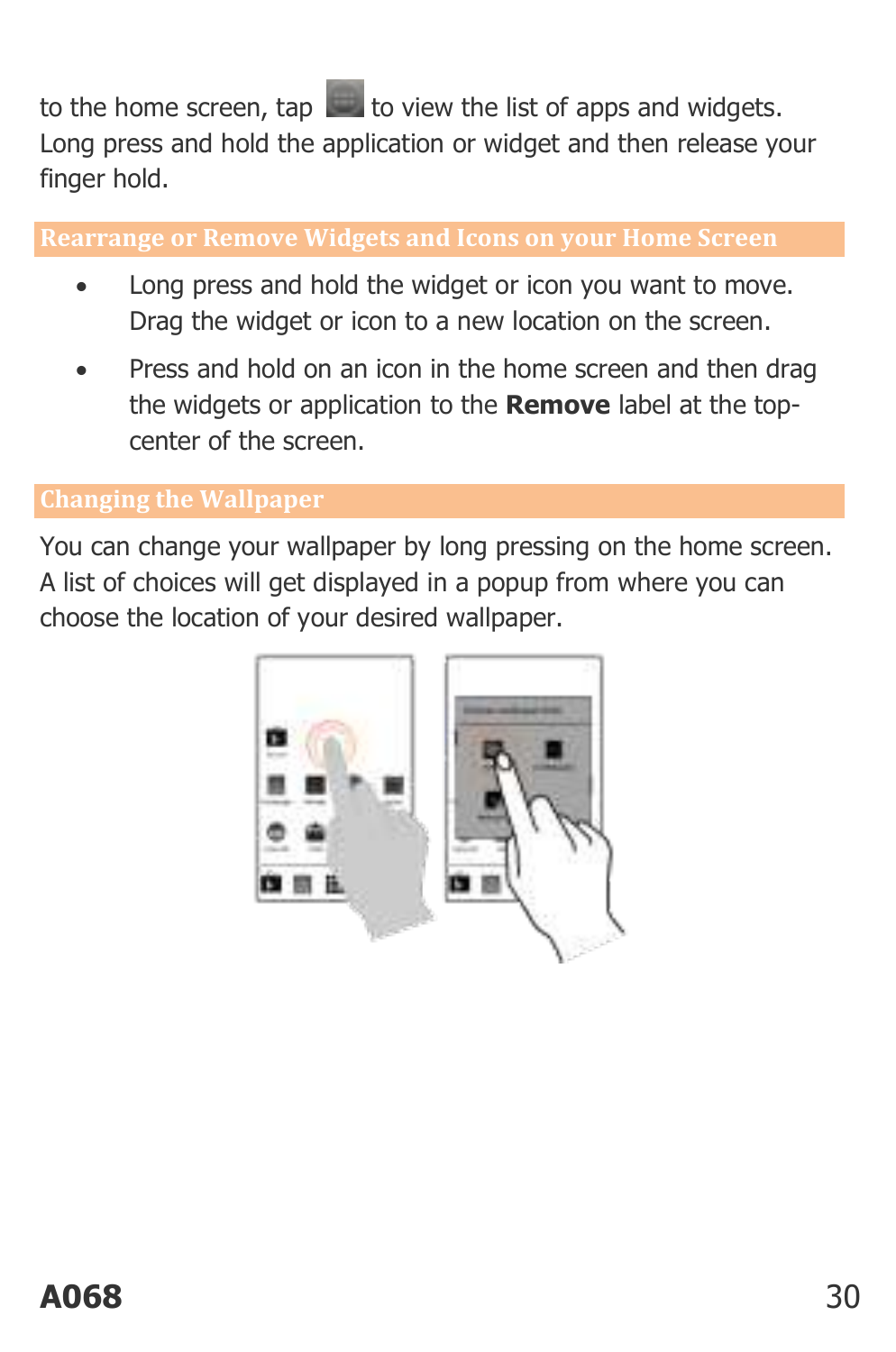# <span id="page-30-0"></span>**MANAGING NOTIFICATIONS**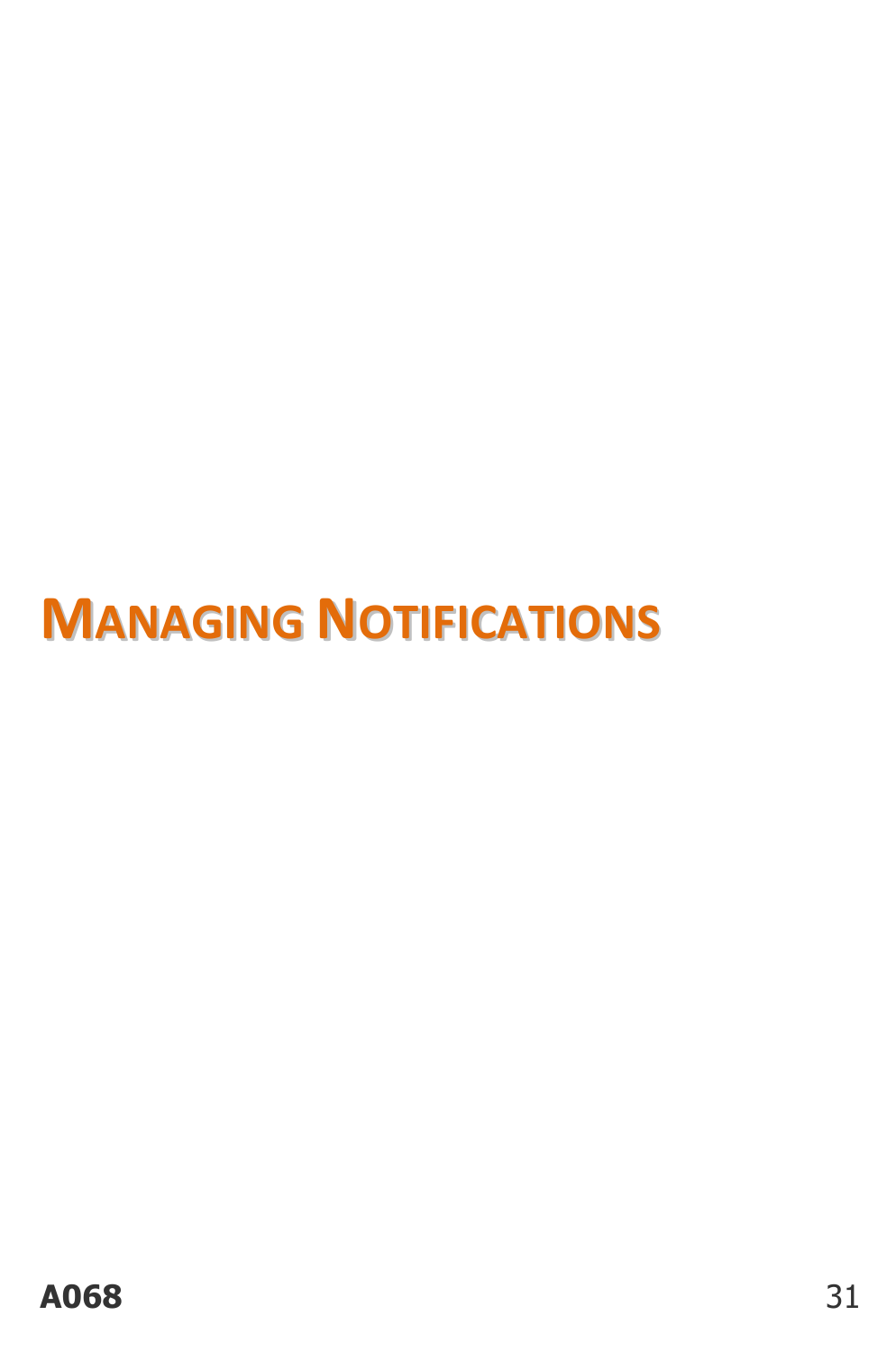The phone provides you with various notifications to alert you of various events.

- Notification icons inform you of new messages and events.
- When you receive a notification, its icon appears in the status bar, along with a brief summary.

#### <span id="page-31-0"></span>**OPEN THE NOTIFICATIONS PANEL**

Drag the status bar down from the top of the screen as shown below.



The Notifications panel displays your network provider's name and a list of your current notifications.

#### <span id="page-31-1"></span>**RESPOND TO NOTIFICATIONS**

Open the notification panel and tap a notification to respond to it. What happens next depends on the notification.

#### <span id="page-31-2"></span>**CLOSE NOTIFICATIONS PANEL**

Drag the Notifications panel from bottom to the top of the screen or just tap the back button. The panel also closes when you tap a notification to respond to it. You can also clear all the notifications

from the notifications panel by tapping on  $\Box$  icon.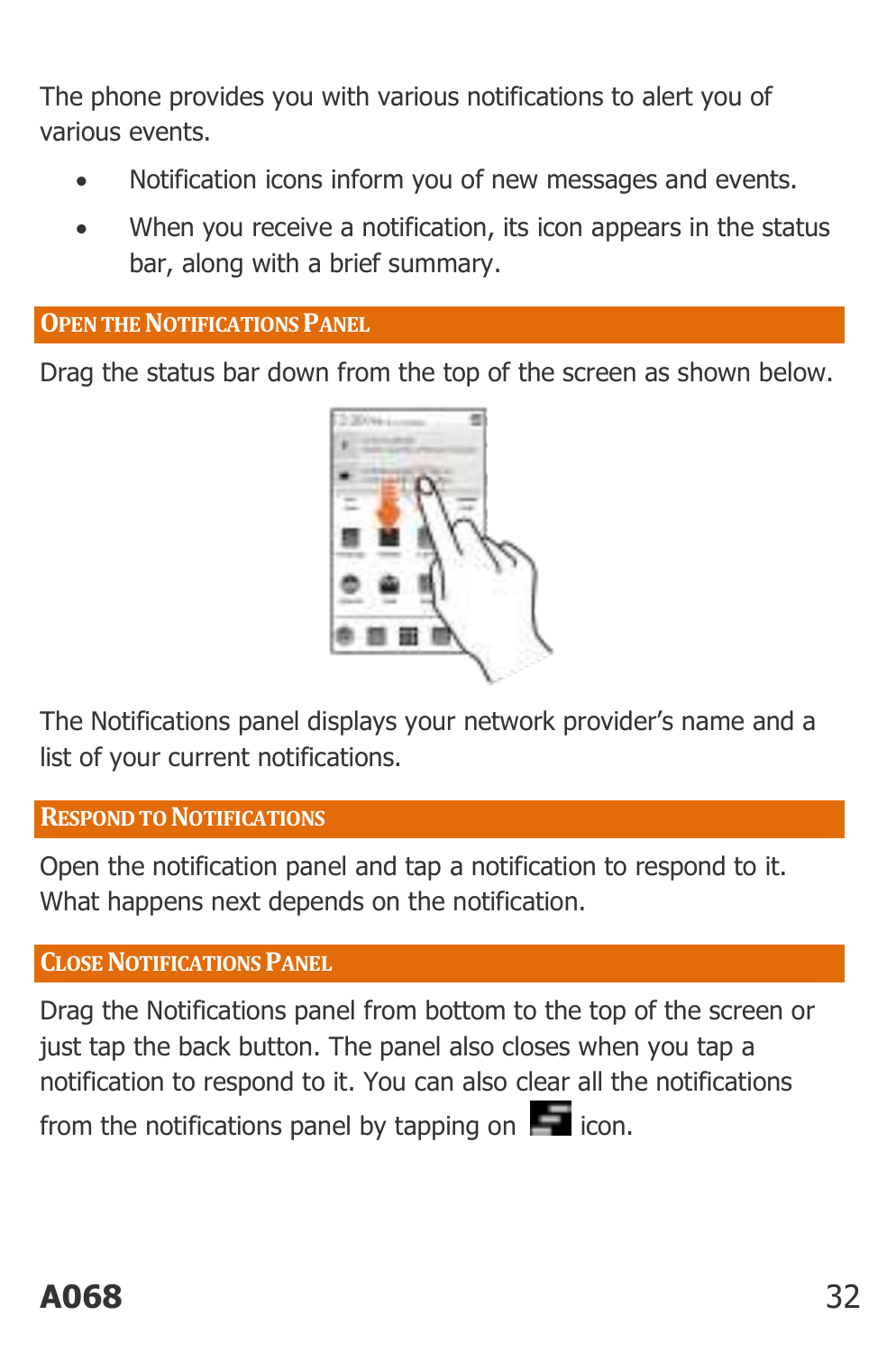

#### <span id="page-32-0"></span>**TOOLKIT**

Open the Notifications panel and tap the **interest in the conducts** various tools and settings available on your handset.



You can view back the list of notifications by tapping the icon and navigate to the Settings section of your phone by tapping the  $\blacksquare$ <sub>icon.</sub>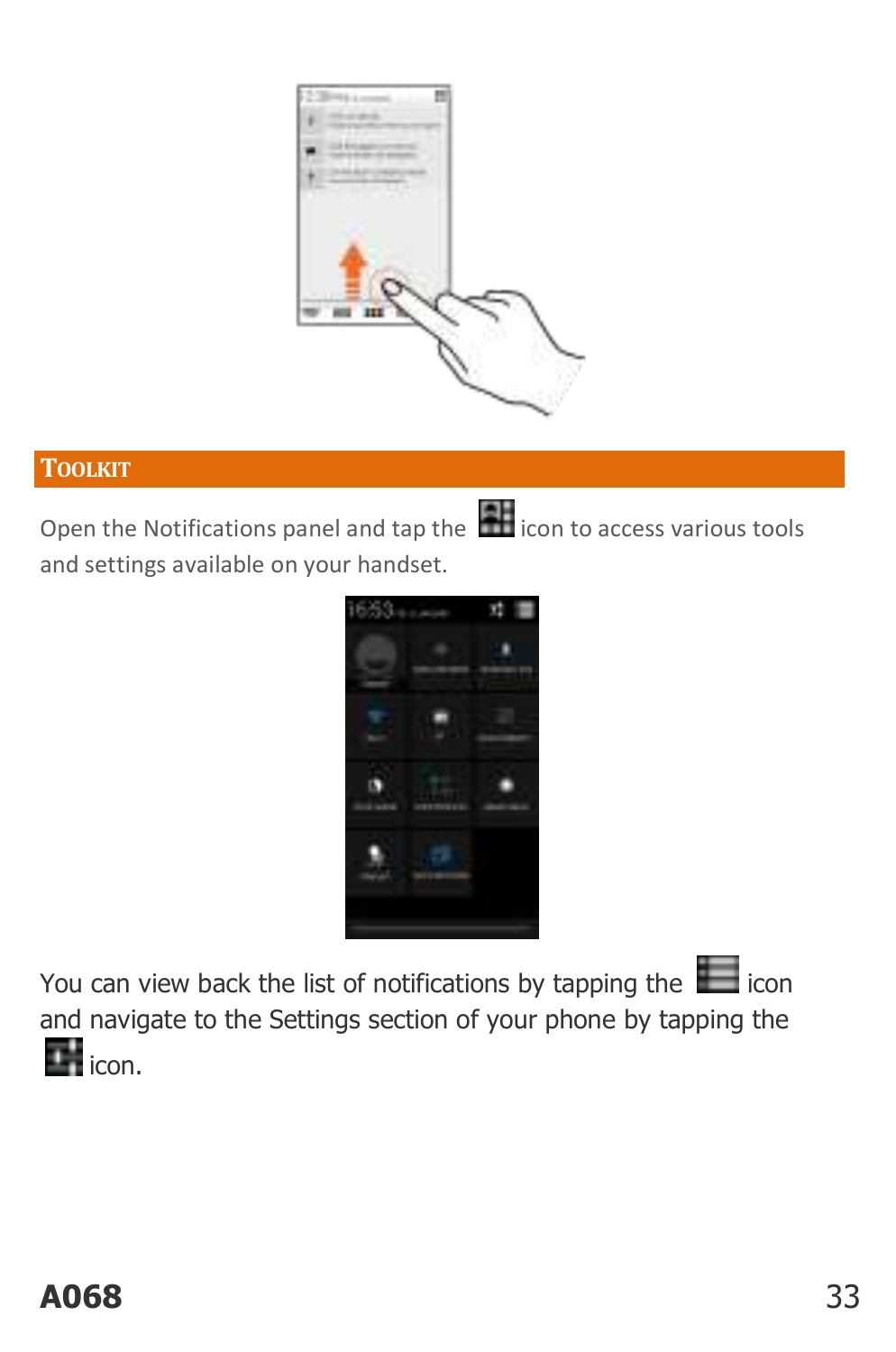<span id="page-33-0"></span>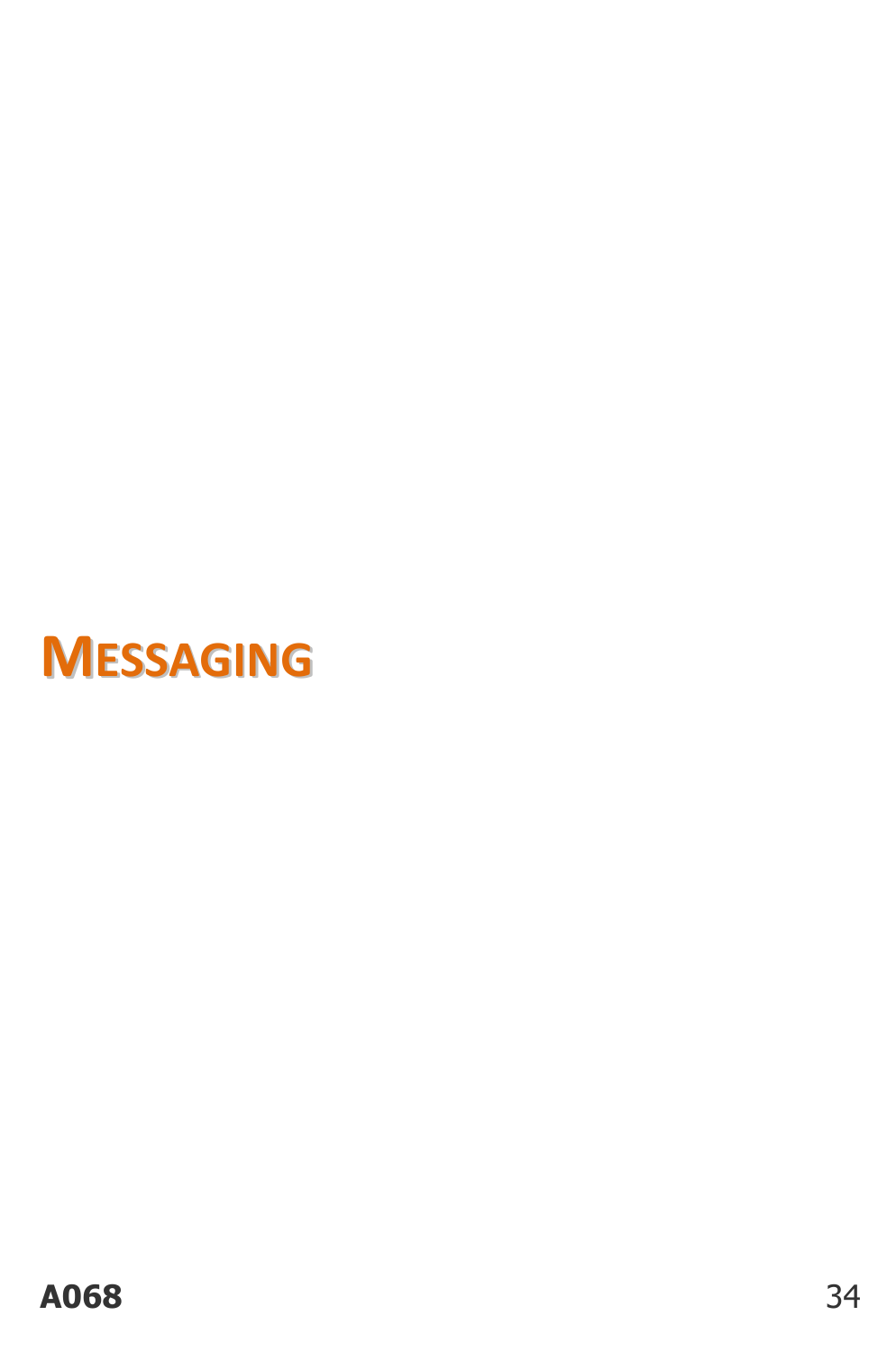You can use Messaging to exchange text and multimedia messages.

A message becomes an MMS if you send it to an email address or add multimedia file(s) to it.

#### <span id="page-34-0"></span>**CREATE AND SEND MULTIMEDIA MESSAGE**

To create a multimedia message:

- 1. Tap the  $\bullet$  icon to go to messaging and then tap compose a message.
- 2. Tap the  $\Box$  icon to view the types of files that can be attached and tap the desired type of multimedia file.
- 3. Tap to select the composition text box and enter your message body in it.
- 4. Enter the contact name (if it exists) or enter the phone number.
- 5. You can also tap the  $\sim$  icon to view and select contact(s) from the contact list.
- 6. Tap to send the message.

#### <span id="page-34-1"></span>**FORWARD A MESSAGE**

To forward a message:

1. Open a message conversation and then tap the desired message in the message conversation window to view the list of options, as illustrated in the following image: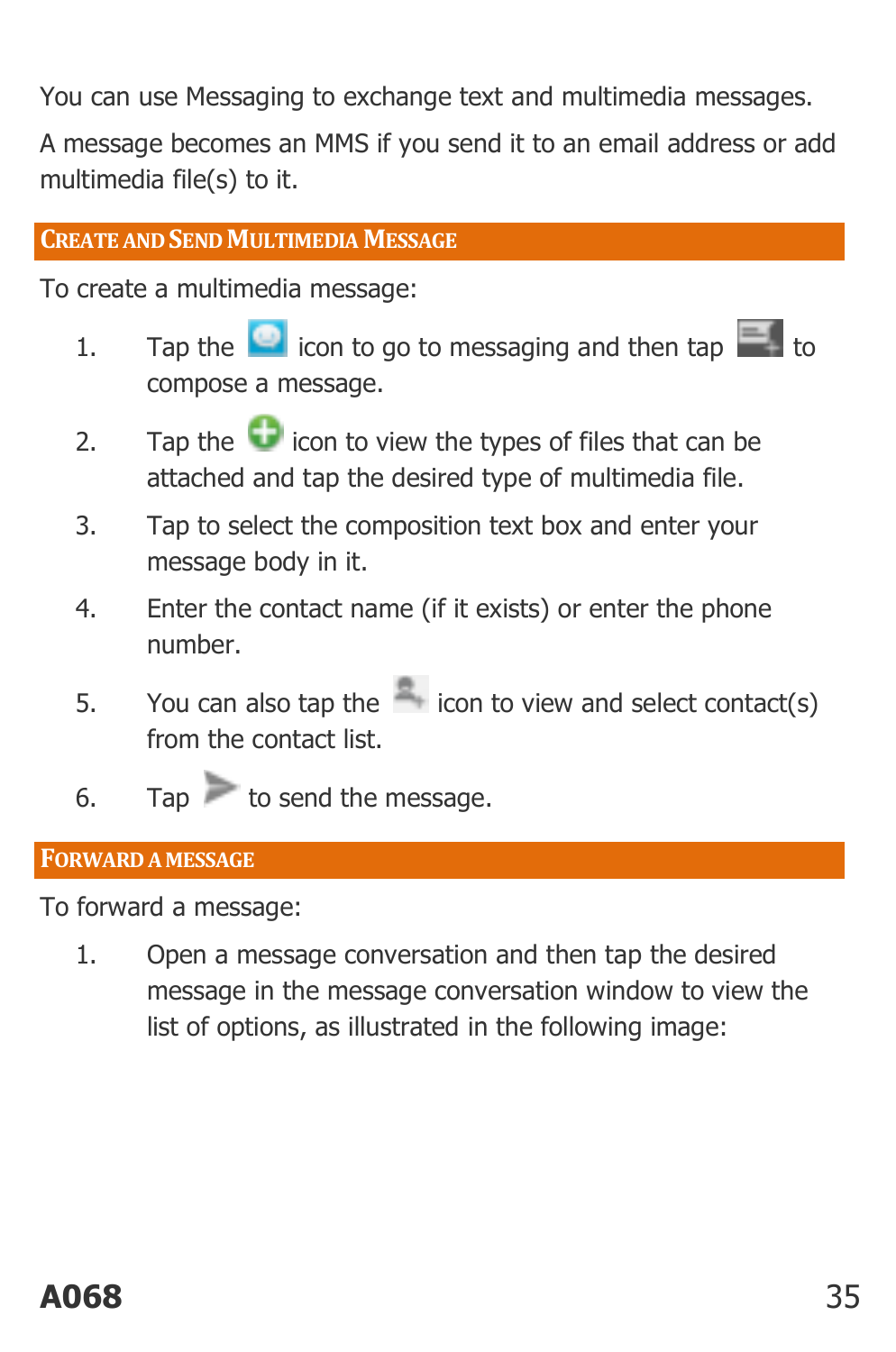| <b>MARINER REBOYCE</b> |                    |
|------------------------|--------------------|
|                        |                    |
|                        | Tap to forward the |
|                        | message.           |
|                        |                    |
|                        |                    |
|                        |                    |
|                        |                    |

- 2. Tap **Forward**.
- 3. Add a contact or enter the number on which the message is to be forwarded.
- 4. Tap to send the message.

You can also copy message text, save message to SIM card, view message details and delete message from the list of options.

#### <span id="page-35-0"></span>**LOCK A MESSAGE**

You can lock a message to protect it from getting deleted when you reach your storage limits.

To lock a message:

1. Tap and hold message in a message conversation window to view the list of options, as illustrated in the following image: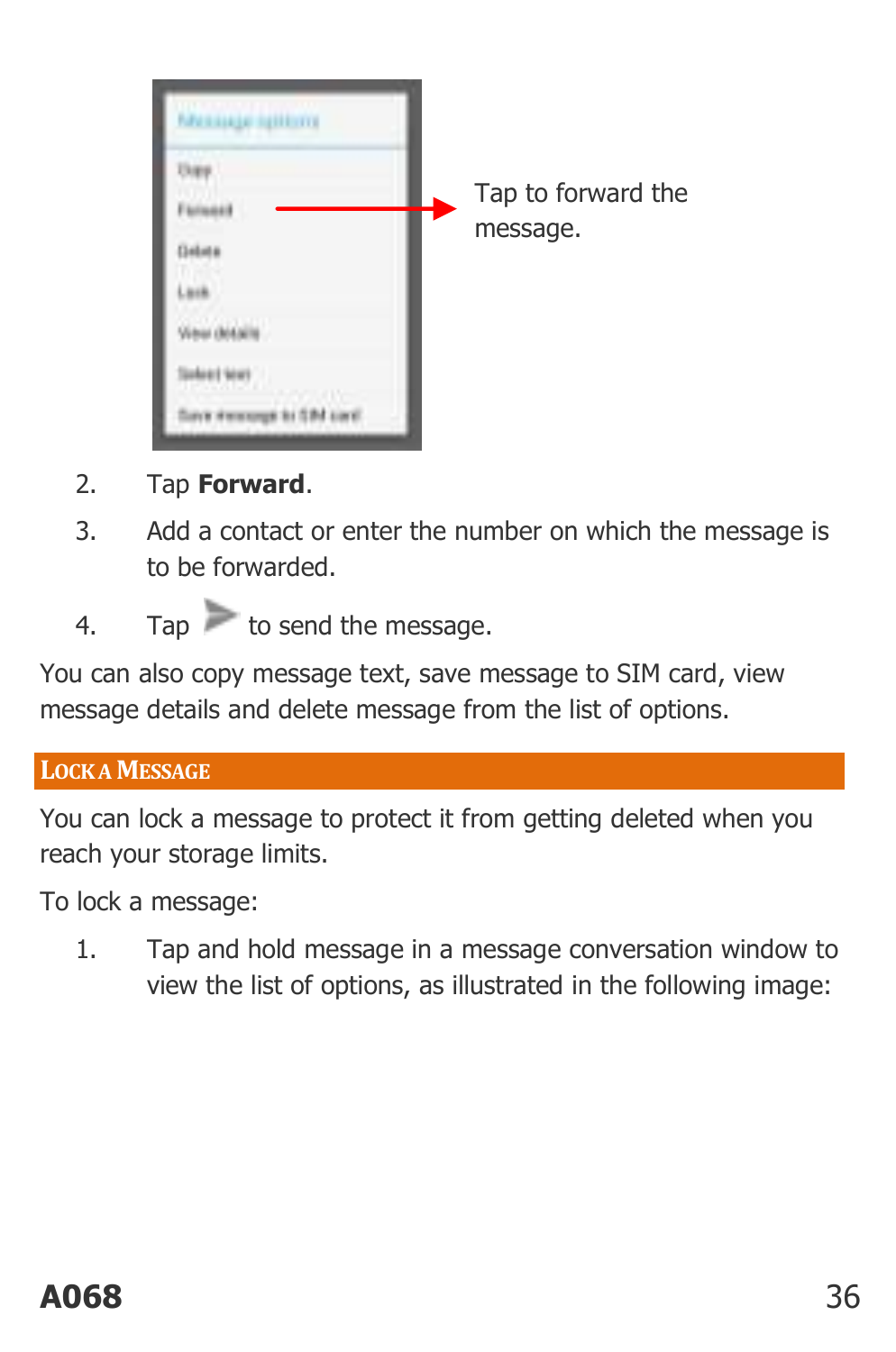| <b>MAXIMUM NUTTING</b> |                 |
|------------------------|-----------------|
|                        |                 |
|                        |                 |
|                        |                 |
|                        | Tap to lock the |
|                        |                 |
| w                      |                 |
|                        |                 |

2. Tap **Lock** to lock the selected message.

You can unlock the locked messages by tapping and holding the desired message and then tapping **Unlock**.

<span id="page-36-0"></span>**USING THE ONSCREEN KEYBOARD**

Some applications display the keyboard by default. In others, you will be required to tap a text field, where you want to enter text, to open the keyboard.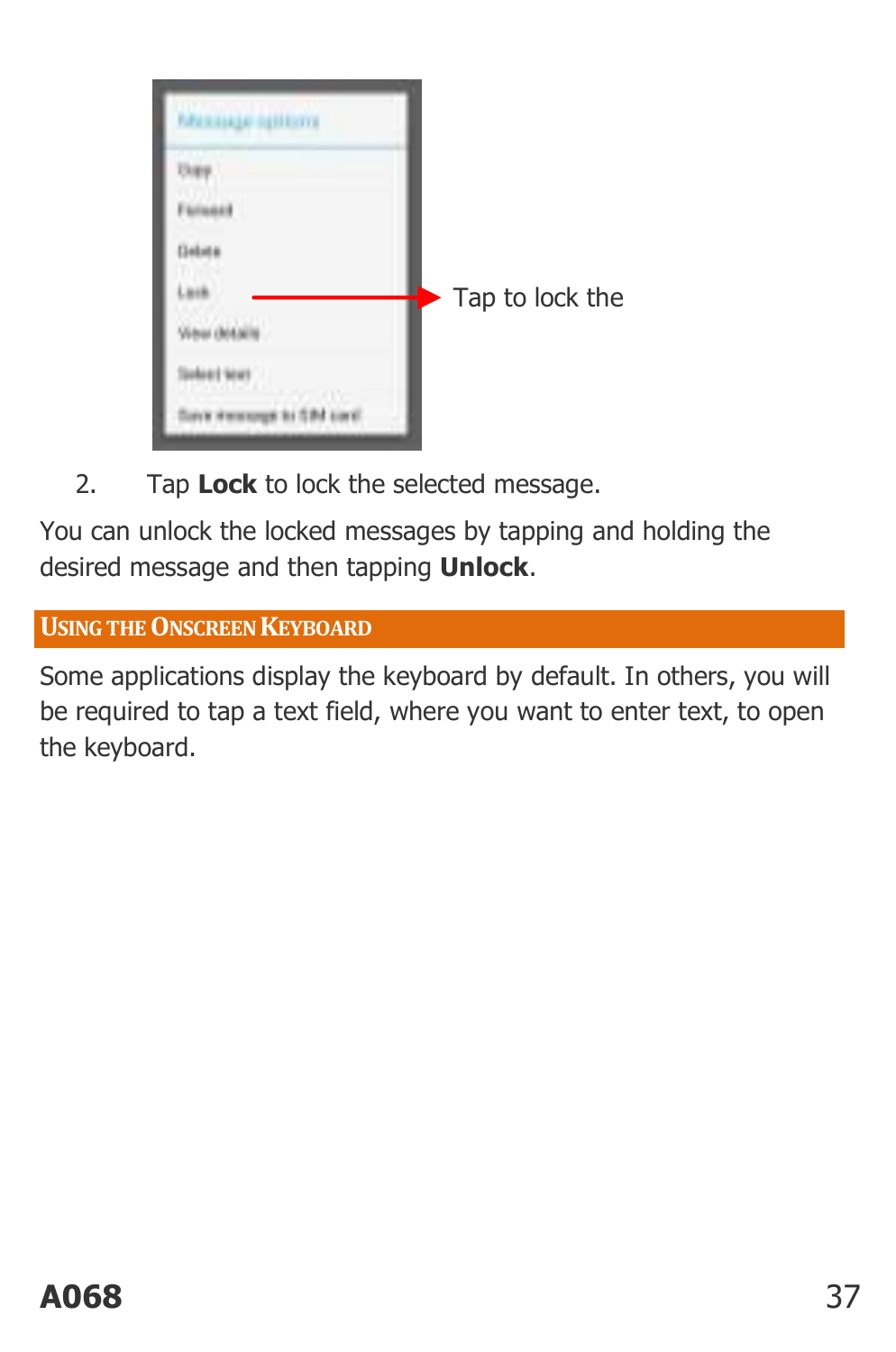

Tap this icon to select desired contact from phonebook

Tap once to capitalize the next letter you type. Tap and hold for caps lock.

- Press space or a punctuation mark to enter the highlighted Use the  $\left| \rule{0cm}{0cm} \right|$  icon to erase characters
- 



After typing, press button to close the keyboard.

- Press the symbols icons to switch to the numbers and symbols keyboard.
- Tap and hold the text field to open a menu and to cut/copy/paste text.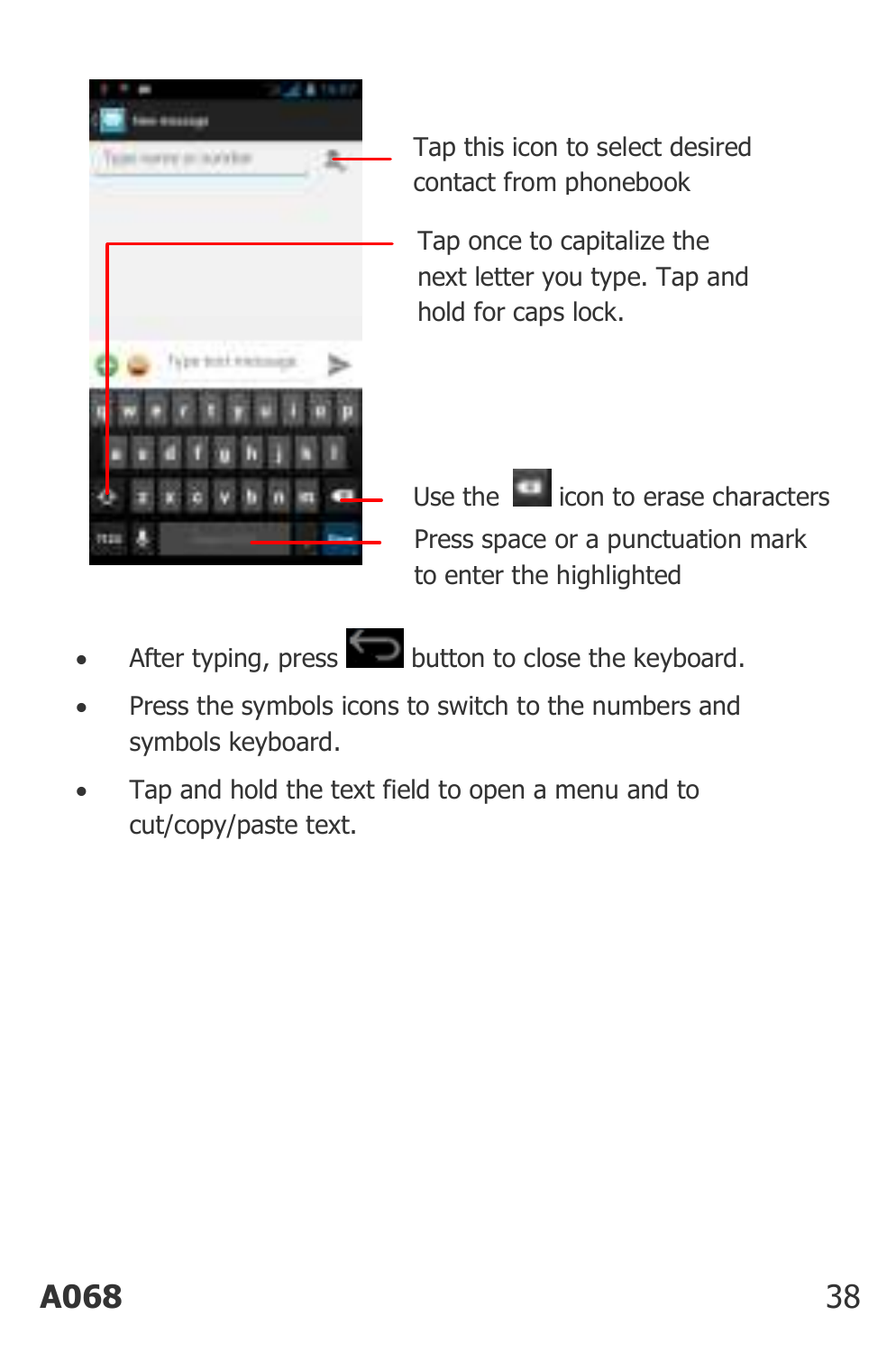<span id="page-38-0"></span>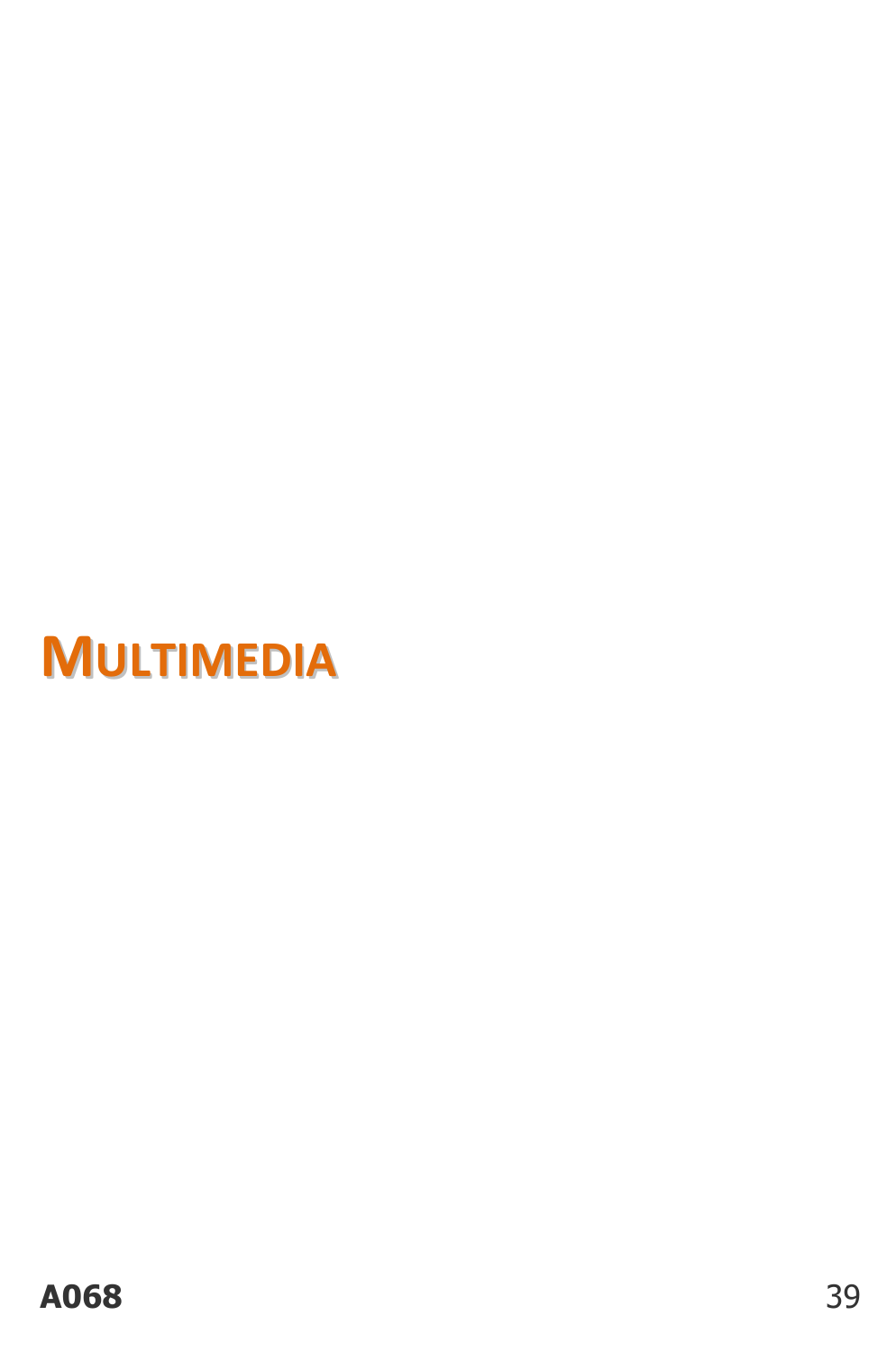

- Tap the  $\blacksquare$  icon in the main menu to open the camera.
- Adjust the exposure and other camera settings by tapping the  $\bullet$  icon, as required.
- Point the lens on the subject you want to click a photograph of.
- Tap the  $\left[\begin{array}{c} \blacksquare \\ \blacksquare \end{array}\right]$  icon on the screen to capture photos.
- Tap the **induced** icon to switch between the front and rear camera.

#### **Shoot Videos**

- Adjust the quality, effect, and other settings, as required.
- Point the lens to the scene you want to capture.
- Tap the  $\Box$  icon to switch to video recording mode and  $\Box$  to start the video recording and then tap  $\ddot{\phantom{a}}$  to stop the recording.
- While recording, tap the  $\Box$  icon to pause the video recording and the  $\Box$  icon to resume the video recording.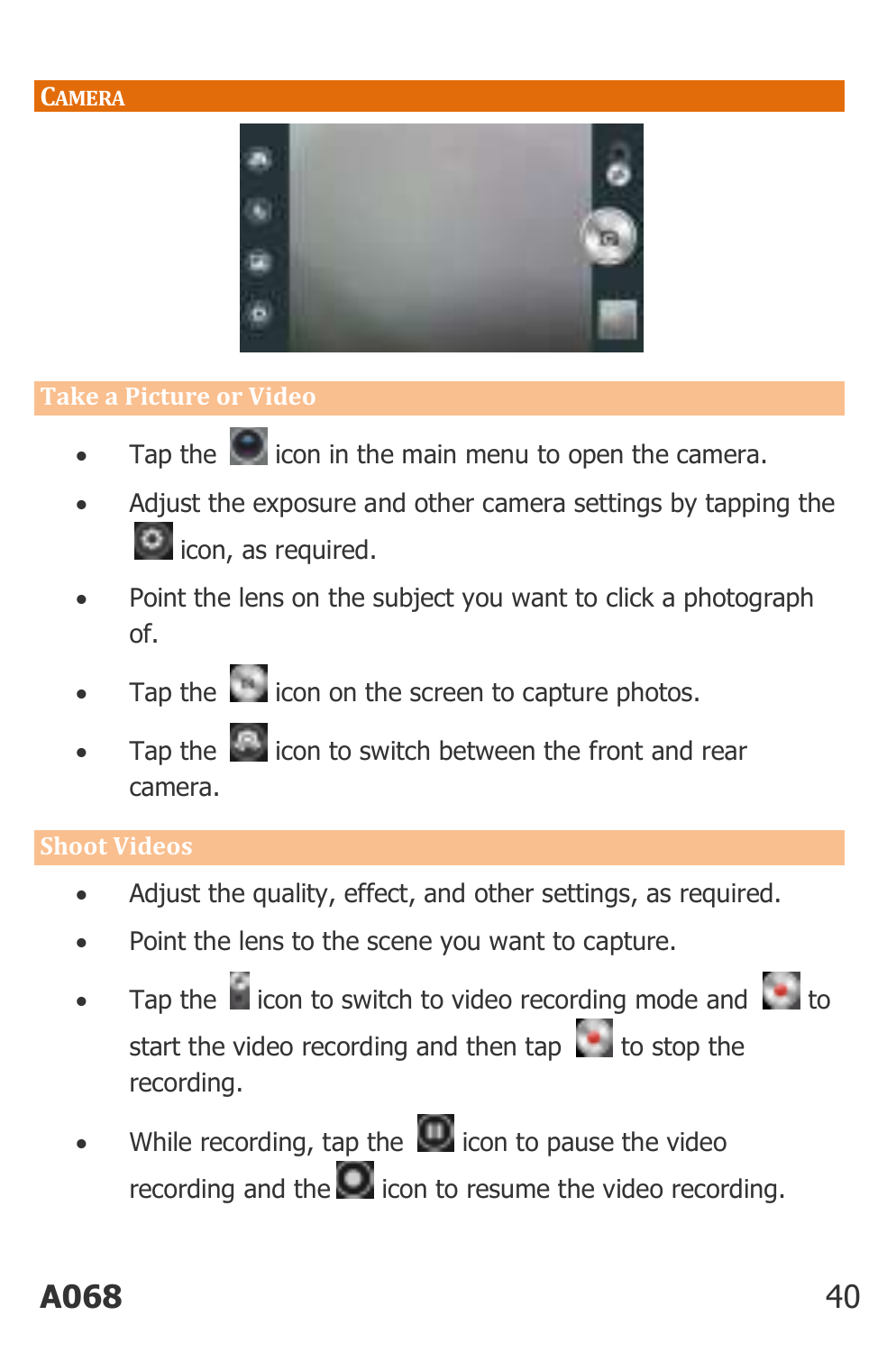<span id="page-40-0"></span>You can use the Gallery to view pictures and play videos and share files.

To view pictures:

1. Tap the **interest in the Application Menu or the gallery** icon in camera mode, as shown below:



- 2. Tap an album to open and view its contents.
- To share any picture or video, tap and hold the picture(s) or video(s) that you want to share and tap the  $\sim$  icon and share via BT, messaging, e-mail etc.
- To view the list of other options, tap the  $\Box$  key of the phone.

#### <span id="page-40-1"></span>**MUSIC**

You can easily transfer your favorite music from a PC to your phone and experience a world of interesting and melodious music.

- Tap the Music icon  $\begin{array}{|c|c|} \hline \bullet & \bullet \end{array}$  from the application menu. Use the intuitive buttons and icons on the phone in music interface to enjoy the features of your music player.
- Press the phone's volume up/down keys on the left side of the mobile phone to adjust the volume.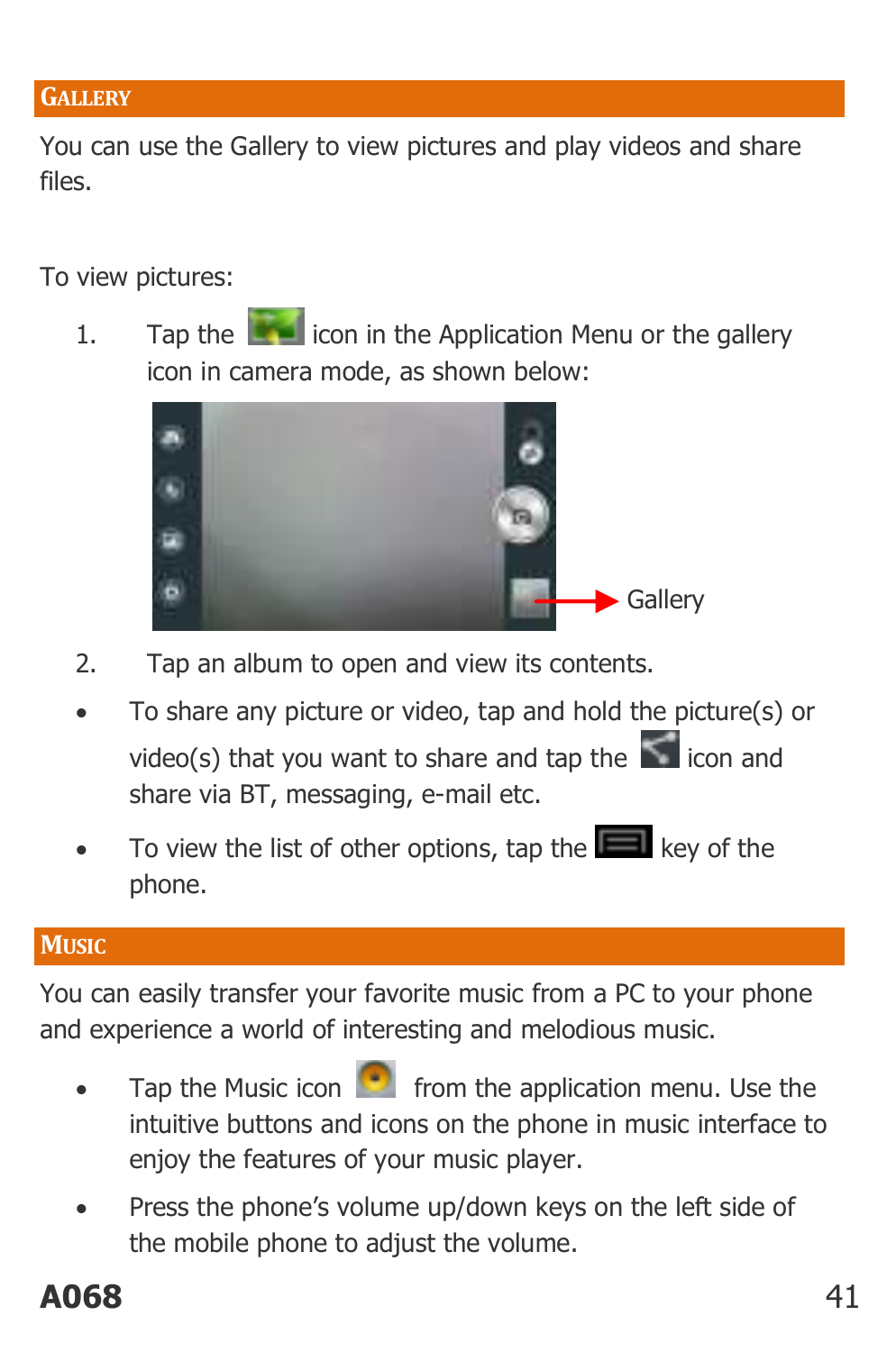**Note**: You can use an SD card to enhance the storage capacity for your multimedia files such as music, photos, emails, and so on.

#### <span id="page-41-0"></span>**FMRADIO**

## **Application Menu →**

You can listen to your favorite FM channels using the inbuilt FM receiver of your phone. Before starting the FM, you need to plug-in the headset as it works as antenna for the FM radio. You can listen to FM radio stations using your device - just plug in a headset and select a station.

- Use the intuitive buttons and icons on the phone in the radio interface to enjoy the features of your inbuilt FM radio.
- Press the phone's volume up/down keys on the right side of the mobile phone to adjust the volume.

#### <span id="page-41-1"></span>**RECORD SOUND**

## **Application Menu →**

- Tap the **interpretation** from the Application Menu to open the sound recorder. Tap the  $\Box$  icon to start the recording and then use the  $\blacksquare$  icon to pause the recording and the  $\blacksquare$  icon to stop the recording.
- You can configure the sound recorder settings by tapping the **inc** icon on the recorder.
- After every recording, options will be displayed to save or discard the recording; you can tap any of the options and proceed.
- Tap the  $\Box$  icon to view and play the list of stored recordings.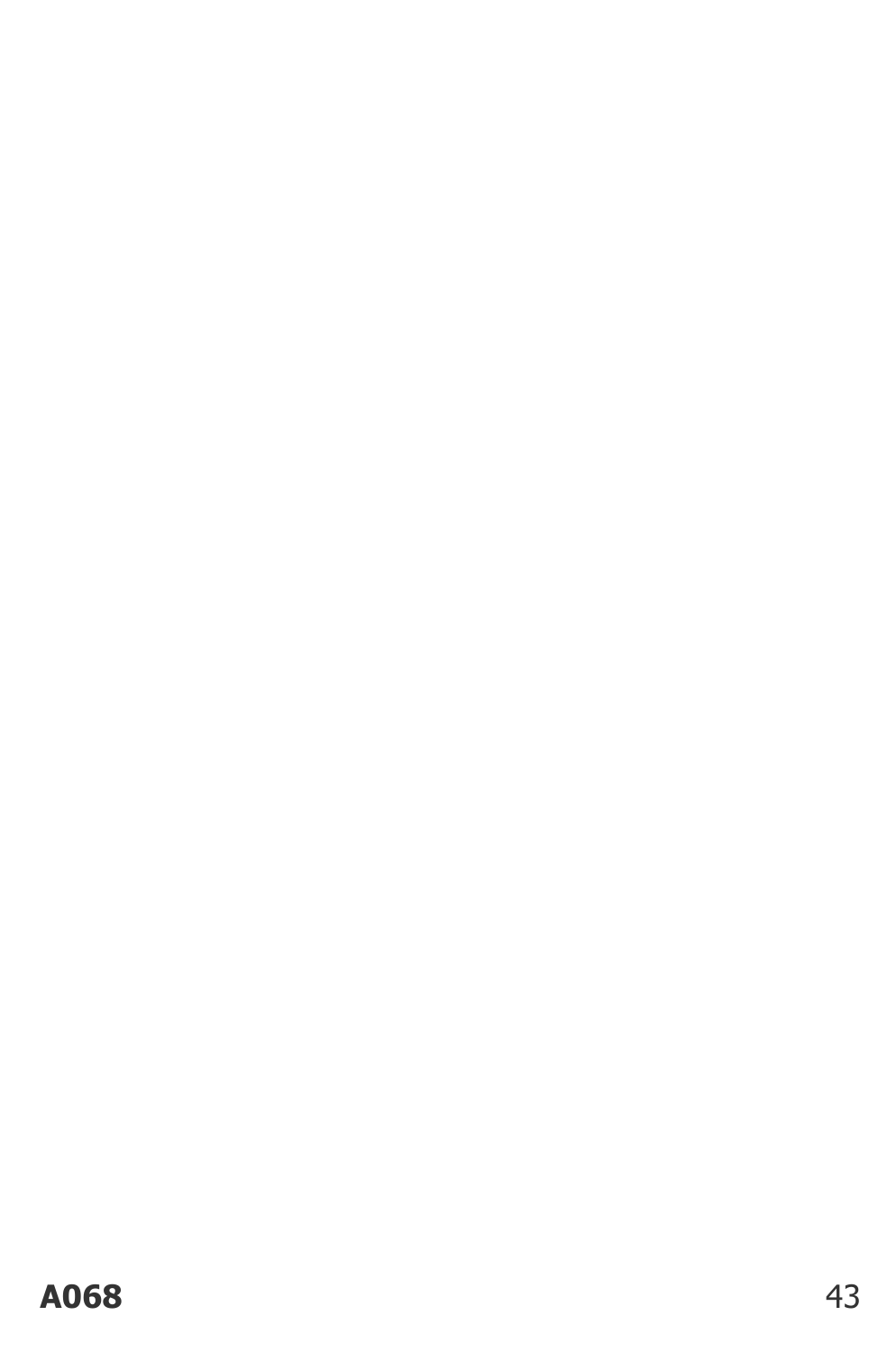# <span id="page-43-0"></span>**CONNECTING TO NETWORKS AND DEVICES**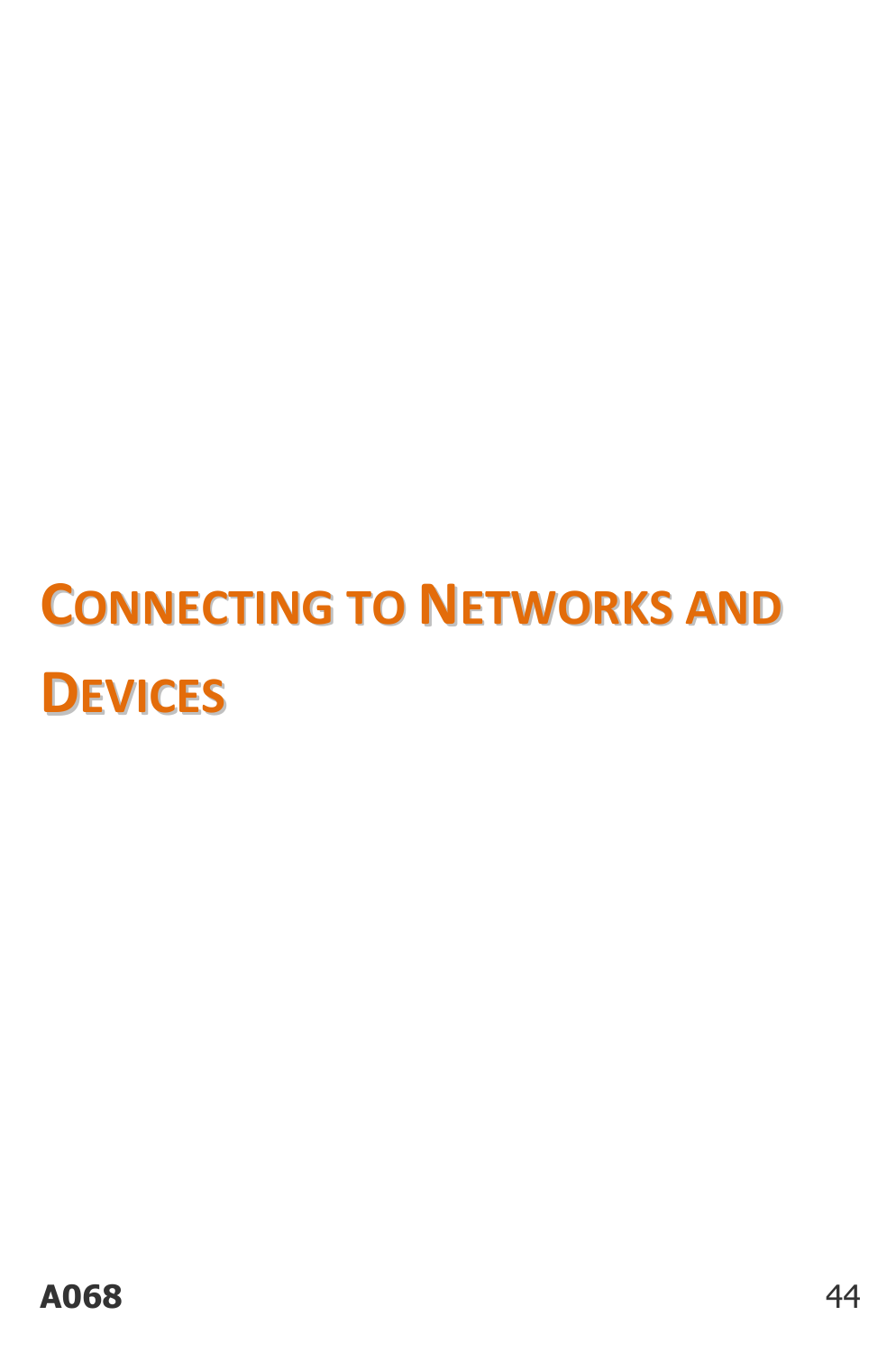Your phone can connect to a variety of networks and devices, including Internet, Wi-Fi, GPRS, BT, devices, such as headsets. You can also transfer files to/from your PC through the data cable.

#### <span id="page-44-0"></span>**CONNECT TO THE INTERNET**

To configure Internet:

 $G \circ \text{for } G \rightarrow \text{More} \rightarrow \text{Mobile networks} \rightarrow \text{Access}$ **Point Names → SIM1/SIM2**.

Select the access point name or change the access point name for your Internet connectivity as provided by the service provider of your SIM card.

- By default, your network provider sends the access point name settings via SMS, or it comes with your SIM card. You may need to install these settings. After this, you can choose from the listed access point names. If the access point names are not listed by default, please contact your network provider for the same.
- After you have selected or configured the access point name, go to **→ → SIM management → Data Connection** and select the SIM on which data connection is to be enabled.

#### **Connect to Internet via your Phone**

You can use your A068 as a modem and connect your PC or laptop to the Internet, when required. You can do this via:

- USB Tethering
- Wi-Fi Hotspot
- BT Tethering

#### **USB Tethering**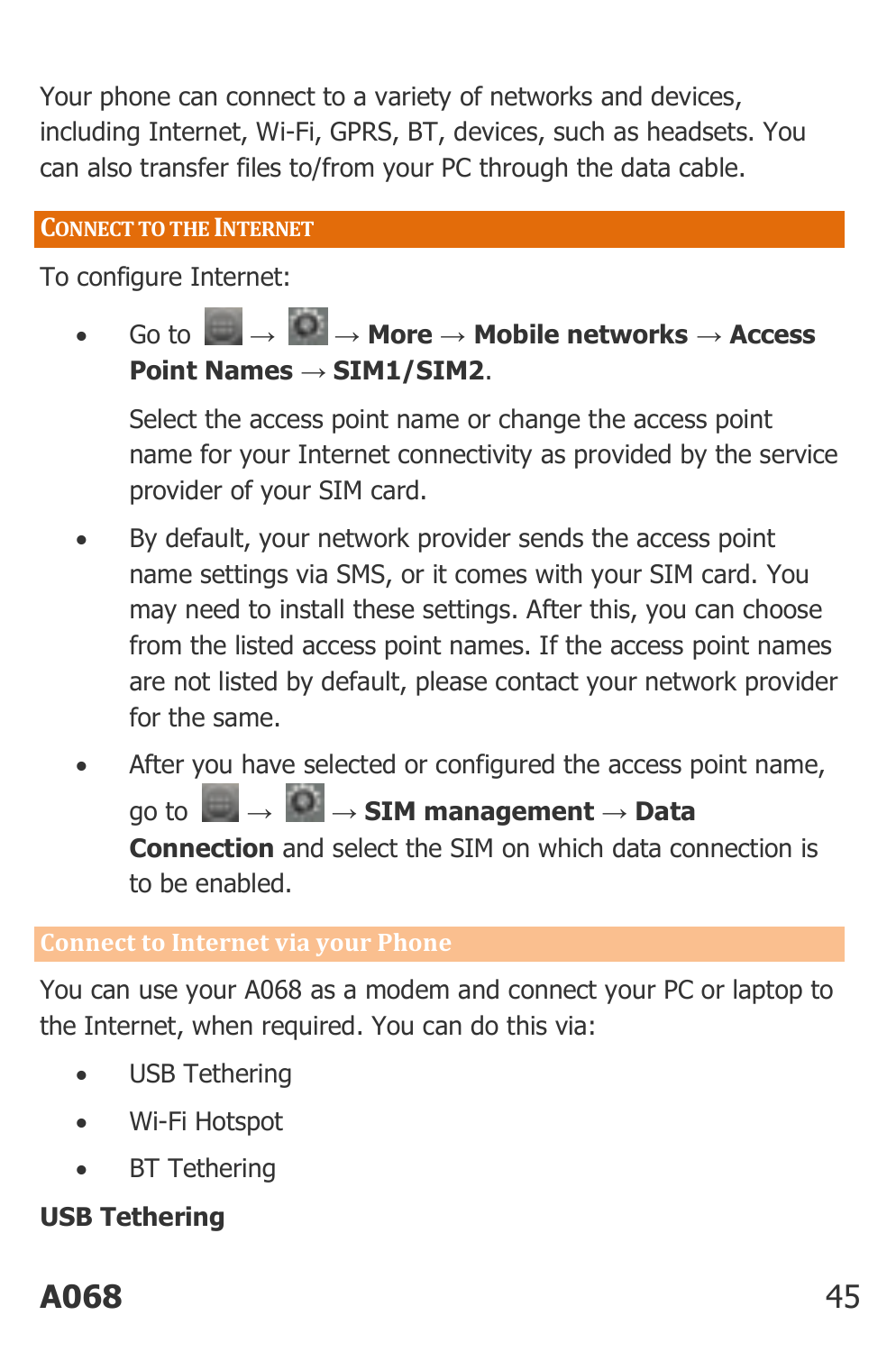You need to insert a data service enabled SIM card in your phone.

- $1.$  Go to  $\rightarrow$   $\rightarrow$  **More**  $\rightarrow$  **Tethering & portable hotspot**.
- 2. Connect your A068 to your computer through the USB cable.
- 3. The USB tethering settings get displayed. Turn on **USB tethering**.
- 4. The driver installation window will pop-up on your PC or laptop.
- 5. Install the driver as instructed.
- 6. You can now start using the Internet service via your A068.

**Note:** Your mobile operator will charge you based on your GPRS data usage.

#### **Connectivity via Wi-Fi Hotspot**

You need to insert a data service enabled SIM card in your phone to use your A068 as a Wi-Fi router.

- 1. Go to **→ → More → Tethering & portable hotspot → Wi-Fi hotspot**.
- 2. Turn on Wi-Fi hotspot and configure your Wi-Fi hotspot by tapping **Wi-Fi hotspot**.

Make sure your computer/laptop has Wi-Fi. After connecting to the wireless network, you can use the GPRS service from your A068.

In Linux, Windows 7, and Vista OS, the drivers get automatically installed.

However, in case of Windows XP, you need to manually install the drivers. If you do not have the driver, you can download it from [www.micromaxinfo.com](http://www.micromaxinfo.com/).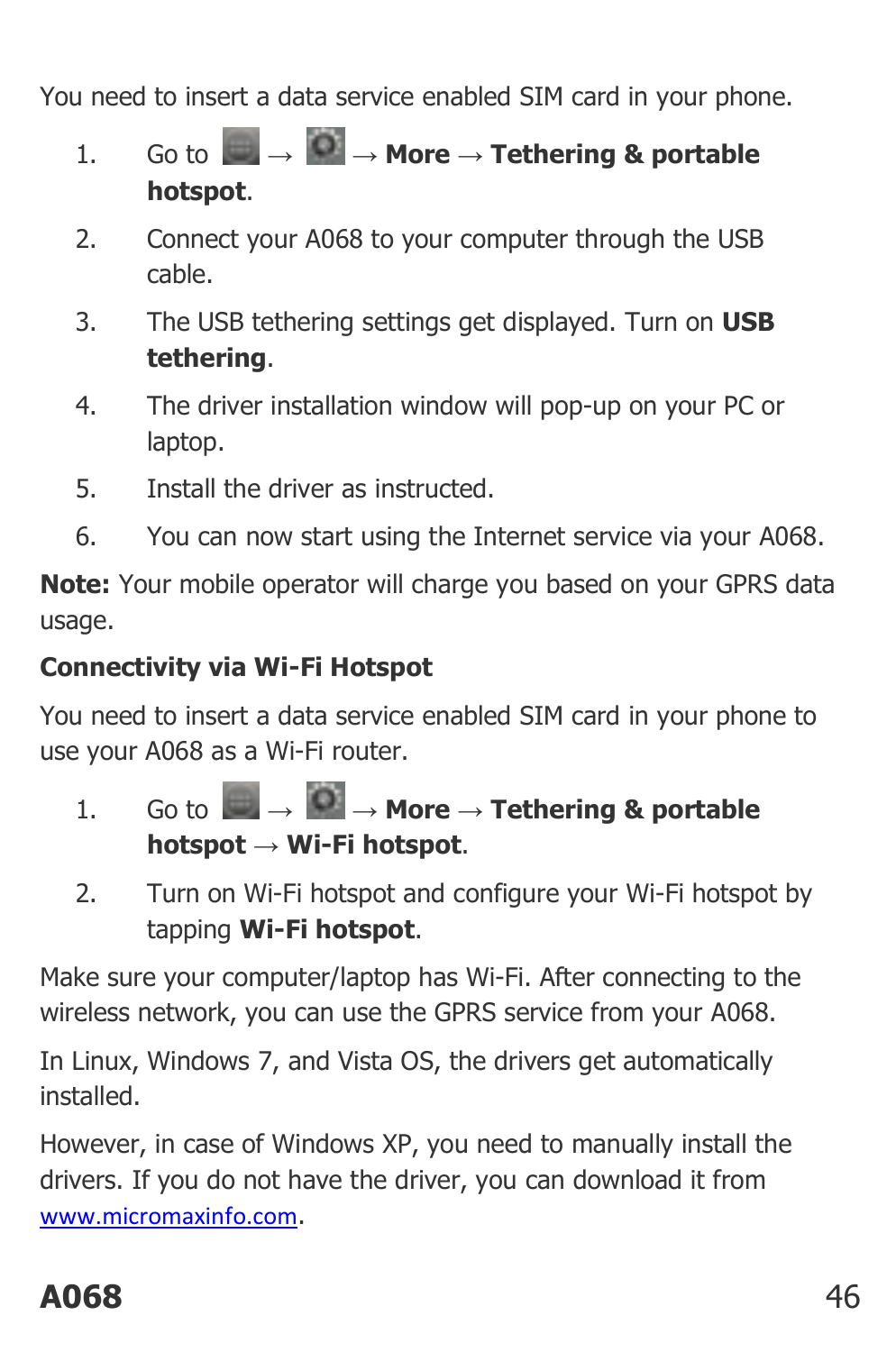**Note:** Your mobile operator will charge you based on your GPRS data usage.

#### **BT Tethering**

You can share your phone's Internet connection with another BT enabled PC/laptop via BT tethering.

Go to **→ → More → Tethering & portable hotspot → BT tethering**. Select the BT Tethering box to share your phone's Internet connection.

#### <span id="page-46-0"></span>**PAIR WITH BTDEVICES**

- $\overline{SO}$  to  $\overline{O}$   $\rightarrow$  **BT**
- If BT is off, turn it on and then tap **BT**. Your phone scans and displays the BT devices in range.
- If the device you want to pair with is not in the list, make it discoverable and then search.
- If your phone stops scanning before you make the other device discoverable, tap **SEARCH FOR DEVICES**.
- Tap the ID of the other device in the list to pair with them. You will be prompted to confirm passkey on both devices. Tap **Pair** to confirm the passkey and pair the devices. On successful pairing, your phone connects to the device.
- Tap **Micromax A068** at the top of the scanned device list to make your A068 visible on other devices.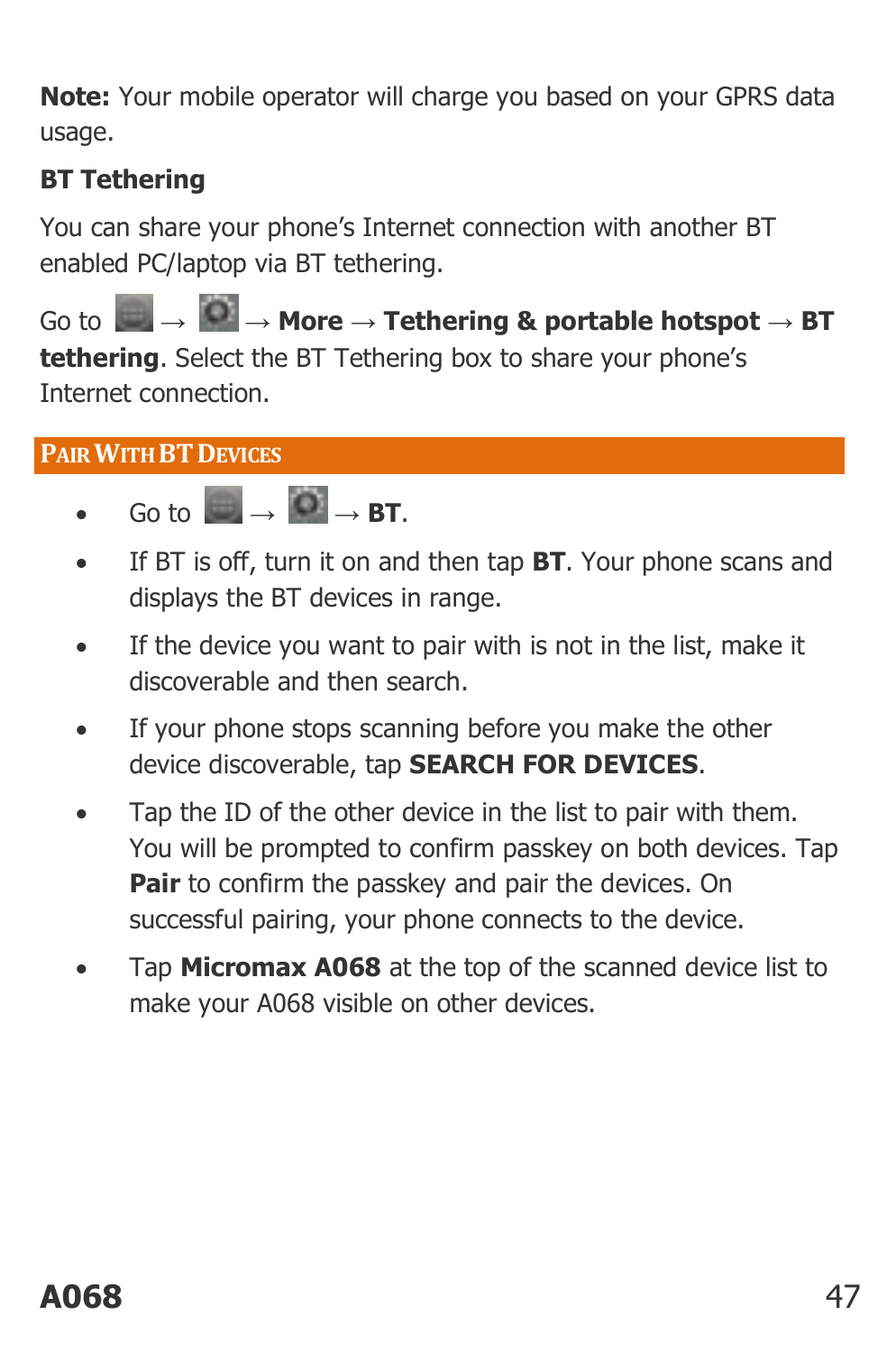# <span id="page-47-0"></span>**MANAGING ACCOUNTS**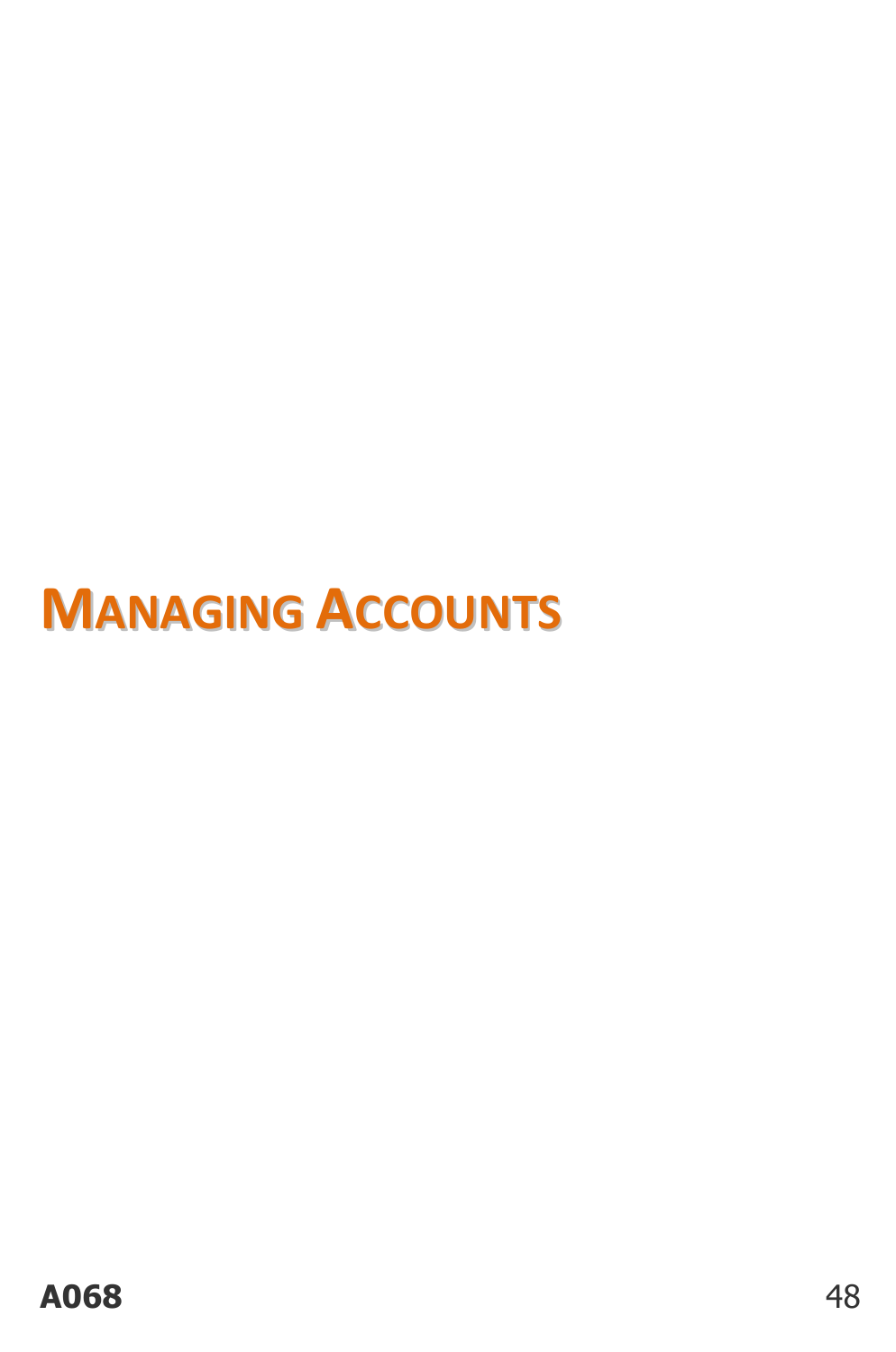You can set up an account on your device. You can do this by going  $\uparrow$  **+**  $\uparrow$   $\uparrow$   $\downarrow$   $\downarrow$   $\uparrow$   $\downarrow$   $\uparrow$   $\downarrow$   $\uparrow$   $\uparrow$   $\uparrow$   $\uparrow$   $\uparrow$   $\uparrow$   $\uparrow$   $\uparrow$   $\uparrow$   $\uparrow$   $\uparrow$   $\uparrow$   $\uparrow$   $\uparrow$   $\uparrow$   $\uparrow$   $\uparrow$   $\uparrow$   $\uparrow$   $\uparrow$   $\uparrow$   $\uparrow$   $\uparrow$   $\uparrow$   $\uparrow$   $\uparrow$   $\uparrow$ 

You may add various types of accounts, depending on your applications.

#### <span id="page-48-0"></span>**WHY USE A GOOGLE ACCOUNT**

Your Google Account lets you take full advantage of Google applications and services that you may want to use, such as Gmail, Maps, Play Store, etc.

#### <span id="page-48-1"></span>**START GMAIL**

You can use Gmail to read and write email from any mobile device or browser. All your emails are always up-to-date and available no matter where you check it from.

As Gmail is not only limited to mailing. Your Gmail name and password signs you into many Google applications and services.

#### <span id="page-48-2"></span>**CONFIGURING E-MAIL**

To set up Email:

- 1. Go to  $\rightarrow$   $\rightarrow$  and scroll down to the **Accounts** section.
- 2. Tap **Add account** and select **Email** from the displayed list.
- 3. Type the email address and password in the respective fields and tap **Next**.
- 4. Set account settings, as required and tap **Next**.
- 5. Provide your account name and your name and then tap **Next** to successfully finish account configuration.

The server will check for online settings automatically and your account will be set up. If not, please check your Internet settings before proceeding.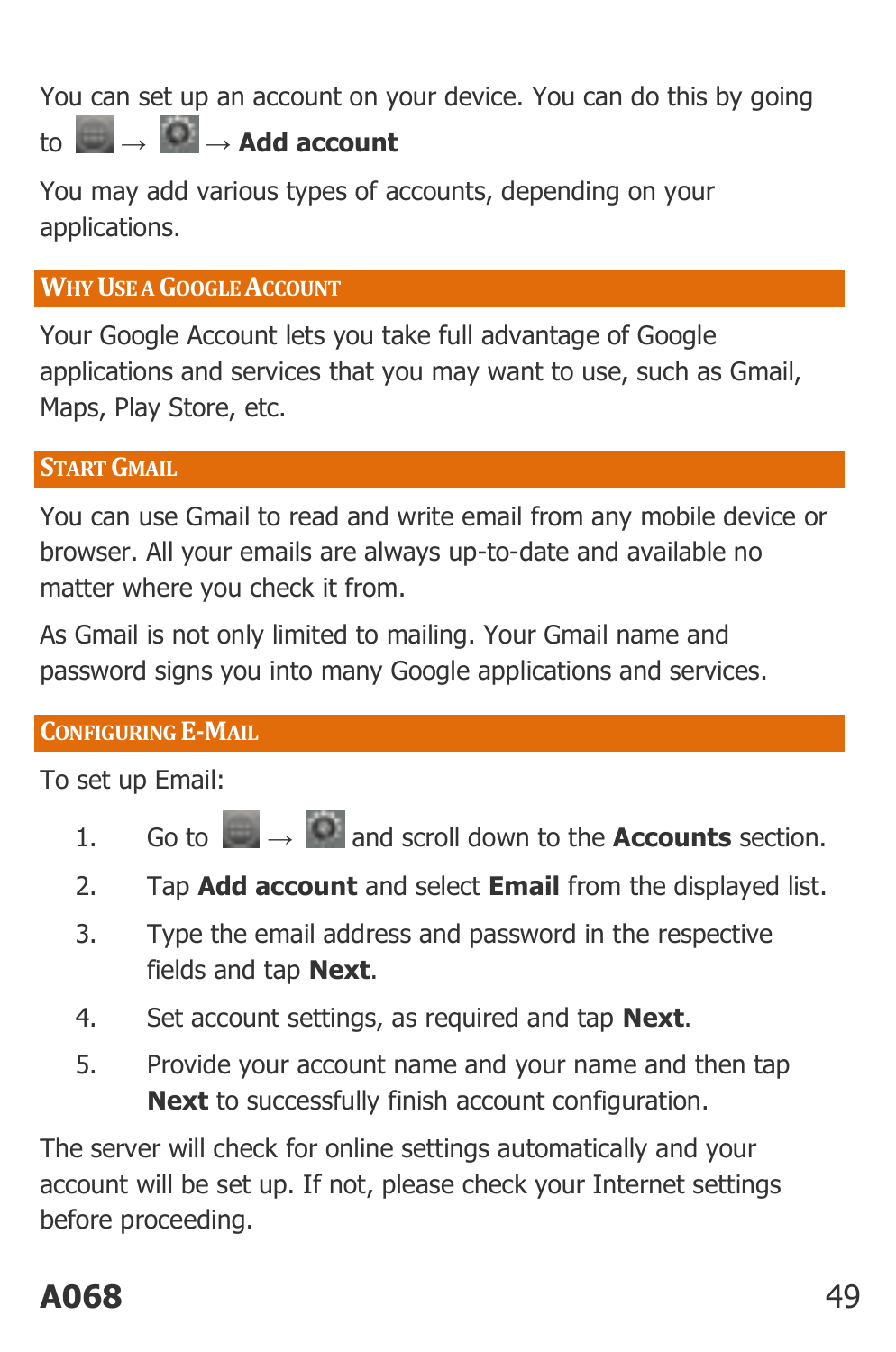If the settings are not downloaded automatically, please opt for the Manual Setup. If necessary, please contact your service provider for detailed description.

#### <span id="page-49-0"></span>**USING E-MAIL**

To compose an email:

- 1. Go to  $\Box$   $\rightarrow$  **Email/Gmail**. If you are using several email accounts then select the account you want to send the mail from.
- 2. Tap the compose mail icon displayed on the screen.
- 3. Enter the recipient's name, a list of matching names are displayed. Select the matching name. For multiple recipients separate the names by a comma (,) or a semi-colon (;). To delete a recipient, tap the delete icon. Tap **Done** in the keypad when you are done.
- 4. Now, add the subject of the mail in the Subject field and type the message you want to send in the Compose email field.
- 5. To add an attachment, cc/bcc tap the menu button on the phone and select the appropriate option for the action to be performed.
- 6. To send the email, tap the send icon.

- Go to  $\rightarrow$  **Email/Gmail** and tap the **D** button of the phone.
- Select **Refresh**.

#### <span id="page-49-1"></span>**GOOGLE SEARCH**

Google Search can help you find anything you need on the web and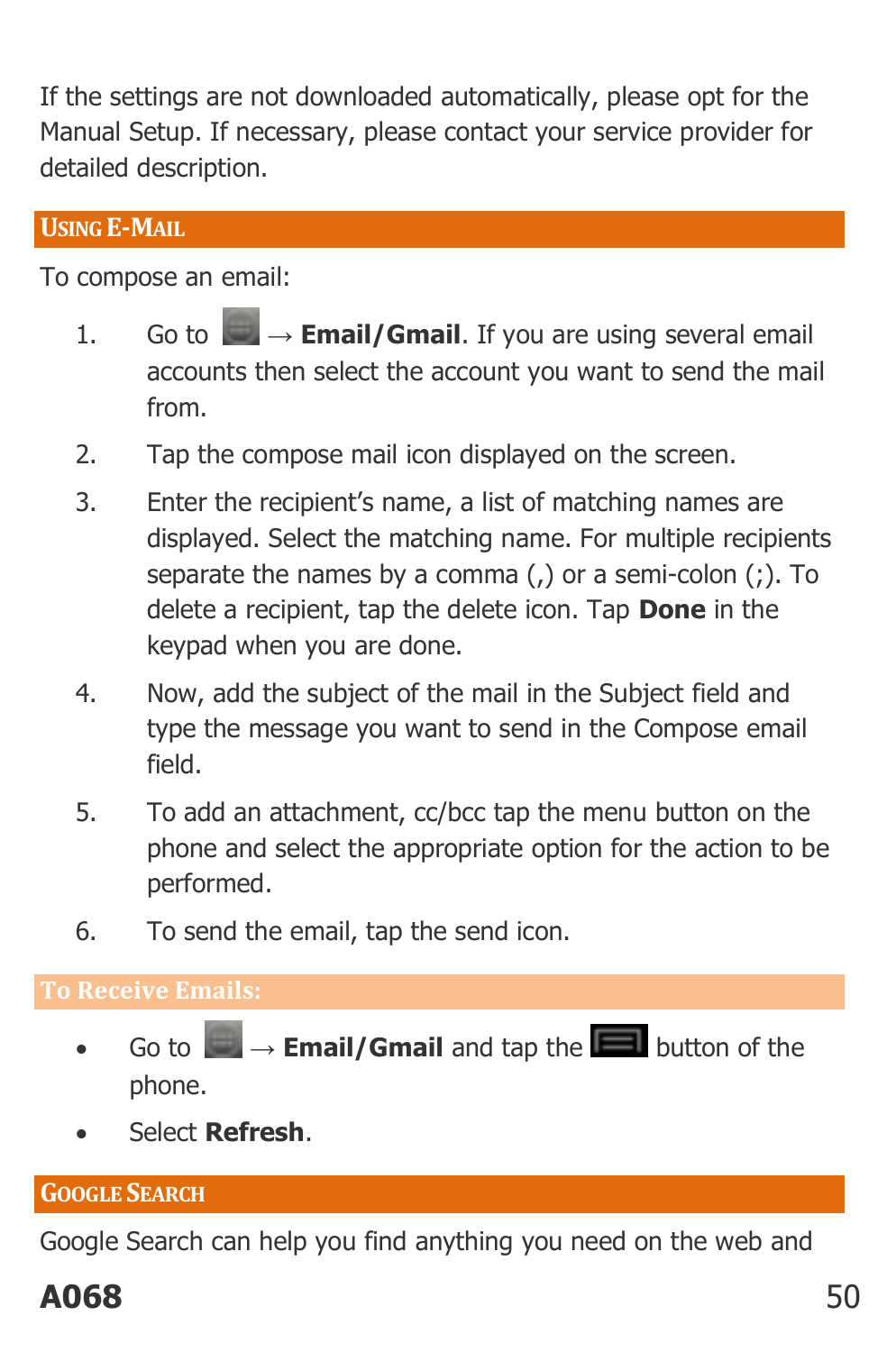your phone.

Go to **→ B** to access Google Search.

#### <span id="page-50-0"></span>**SYNCHRONIZE CONTACT LIST**

To synchronize contacts with an account, you will need to first have an account added in the phone. If the desired account does not exist then please add it first.

To synchronize the contact list:

- 1. Tap  $\Box$  to open the list of contacts.
- 2. Tap the button of the phone and select **Accounts**.
- 3. Select the account(s) with which contacts list is to be synchronized.
- 4. You can auto-sync contacts by selecting the **Auto-sync app data** check box.

For this feature to work, you need to have Internet connectivity via your SIM or Wi-Fi. If your Sync does not proceed as expected, check whether data option is set to ON.

Your contacts synchronization will be complete in a few seconds.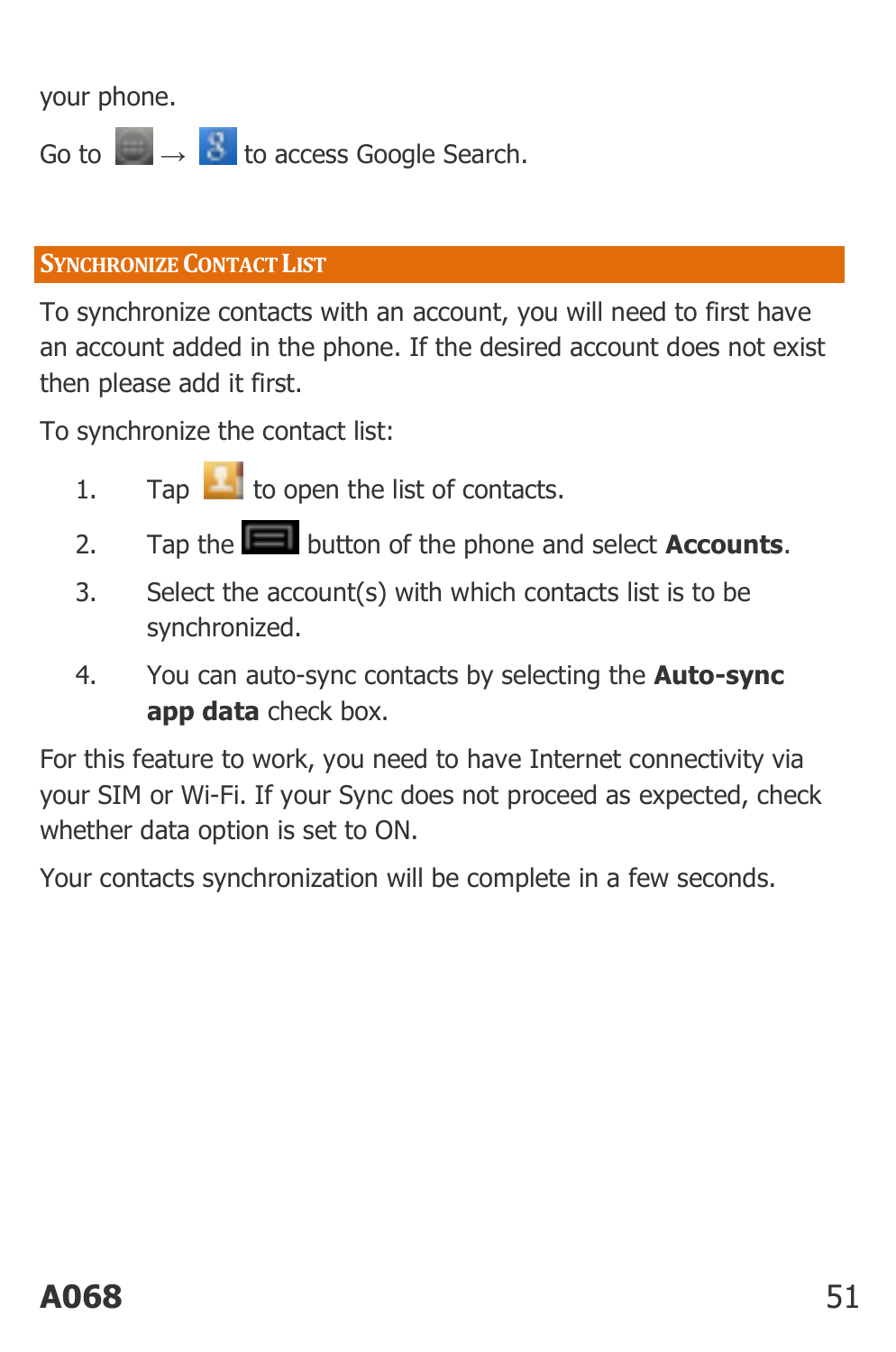# <span id="page-51-0"></span>**USING APPLICATIONS AND WIDGETS**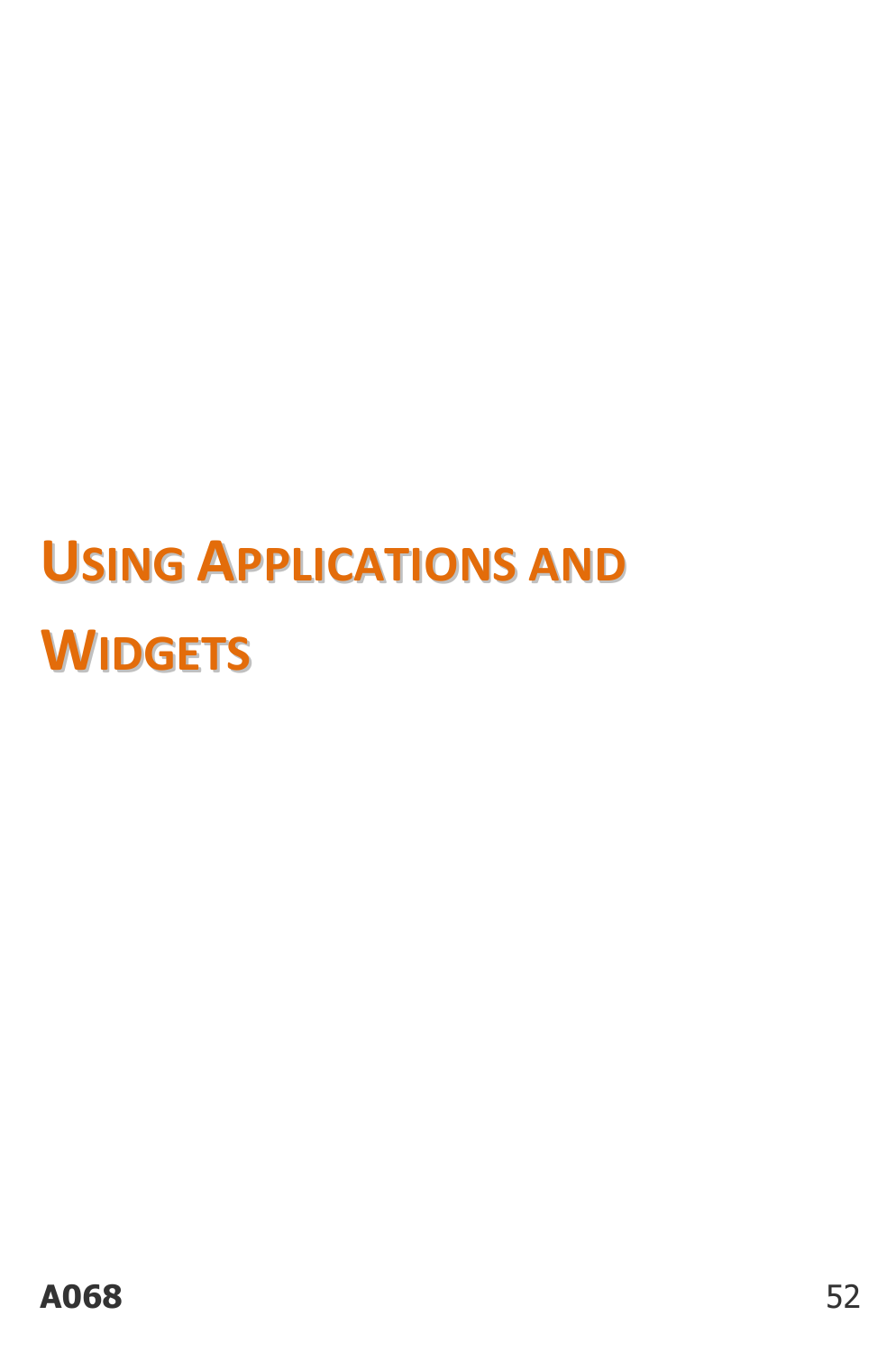You phone comes with a host of applications to make your life easier and more convenient. Explore the various applications and the features that come with your A068 handset and enjoy the advantage.

#### <span id="page-52-0"></span>**MAPS**

Google Maps is a web based service offered by Google Inc. which offers you access to various map based services. You can view various streets, landmarks and can even plan your routes with the help of Google Maps. It comes with a navigation system (GPS required) which gives step-by-step route guidance while driving or walking. You can even download maps for offline usage. This serves as a useful application for your day-to-day usage.

#### **Note:**

- Internet connection is required for using Google Maps. For information on activating internet connection, refer to section 'Connect to the Internet'.
- The Google Maps application may not be available in every market, country or region.
- Micromax does not guarantee the accuracy of any directional services.
- When you use the map, you use your Internet connection to transfer data to and from your phone. To avoid data transfer costs, you can download and save the map to your phone.

#### **Required Settings:**

- $1.60 \text{ to } \rightarrow 0.10$  **A Location access**.
- 2. Enable **Access to my location** option.

To open Google Map:

1. Go to **→ to** start using Google Maps.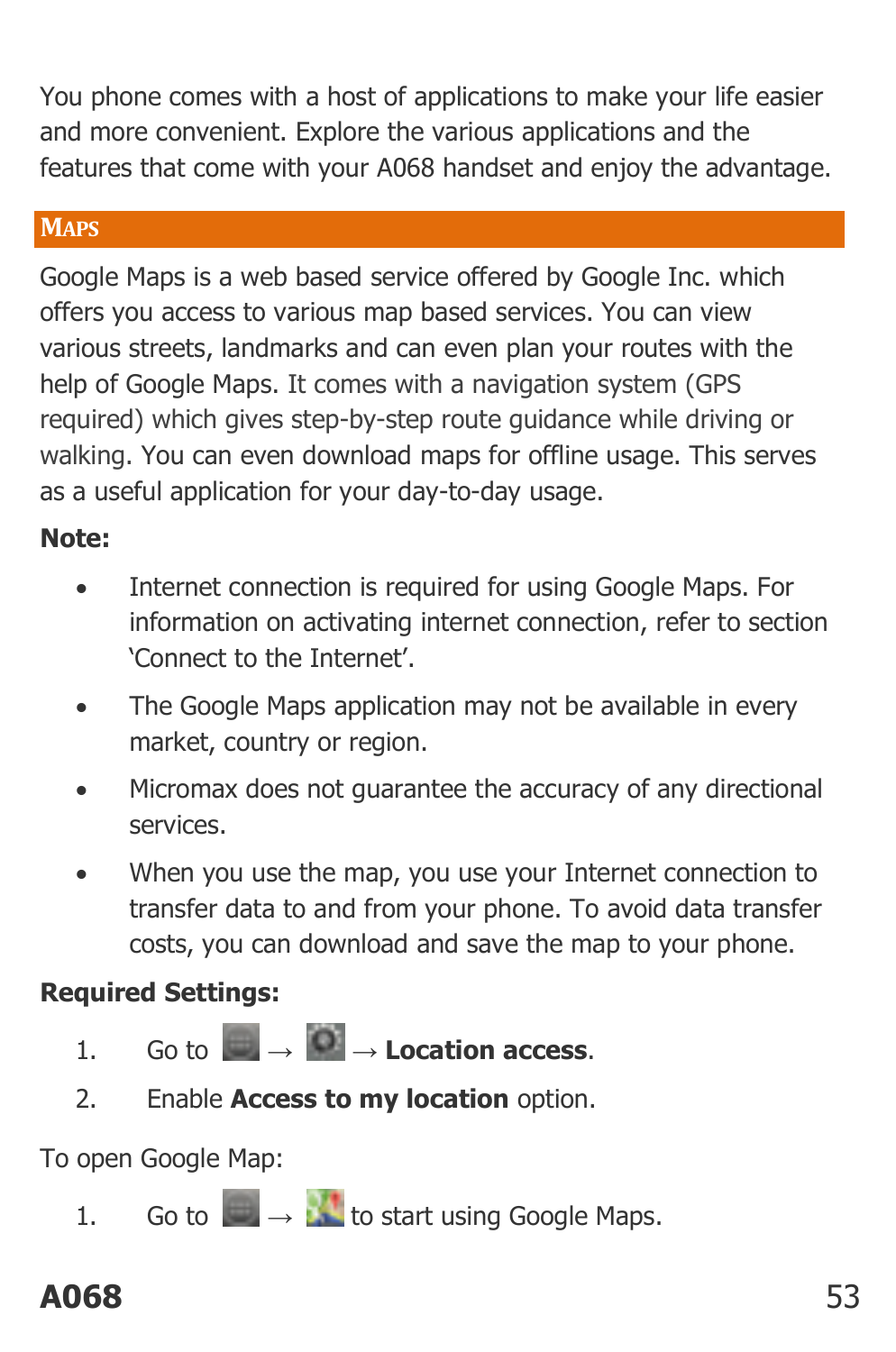#### <span id="page-53-0"></span>**WIDGETS**

Widgets allow placing application shortcuts on your home screen. You can now place analog clock, your recent call logs, and other such sections of your phone on the home page and access them directly!

To view the list of widgets available, just tap the **launcher icon on** the Home screen and swipe through menu icons to the widgets screen, as shown below:



To add any widget to your home screen, tap and hold the desired widget on the widget screen and release the hold at the home screen location, where you want to place the selected widget.

#### <span id="page-53-1"></span>**DOWNLOAD APPLICATIONS FROM ANDROID MARKET**

The Android phones offer users access to unlimited entertainment sources. You can download applications, games, movies, and books from the ever increasing Android market. New items get added almost daily to the market to give users a never ending fun experience.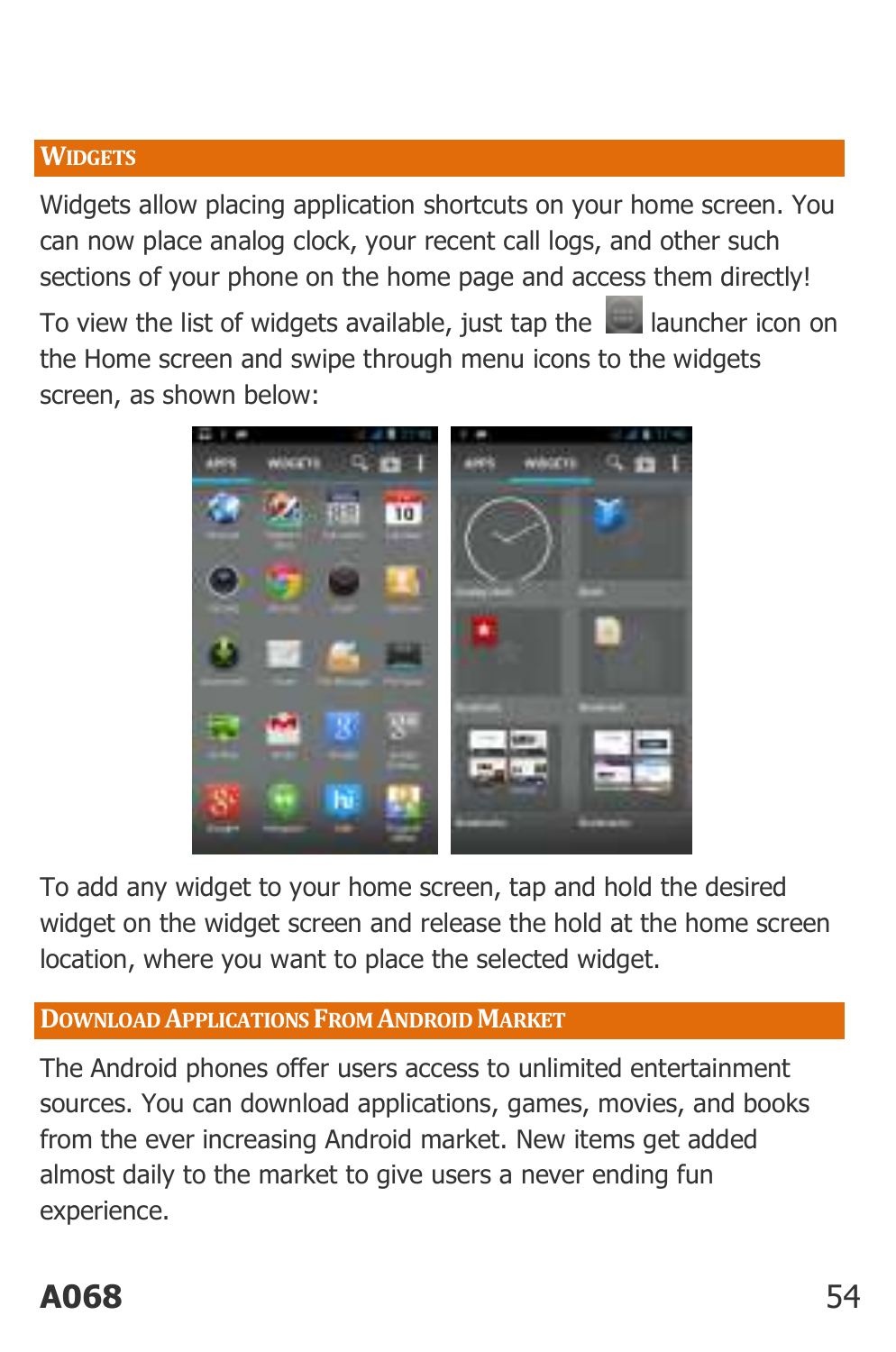To download applications, games, movies, and books from the Android Market:

- 1. Configure and activate your Internet connection.
- 2. Go to  $\rightarrow$  **to access the Google Android Market.**
- 3. View the details and download items, as desired.

**Note**: Not all items are free of cost in the Android Market.

#### <span id="page-54-0"></span>**TASKBAR**

Taskbar displays the recent apps and sections used by you. The apps are stored in the systems history and take space in the phone's internal memory. So, it's always good to remove these apps from the taskbar. To do so:

Tap and hold the **button** of the phone to view the taskbar, as shown below:



To remove an app from the list, tap the app to be removed and slide on either side, as shown in the following figure.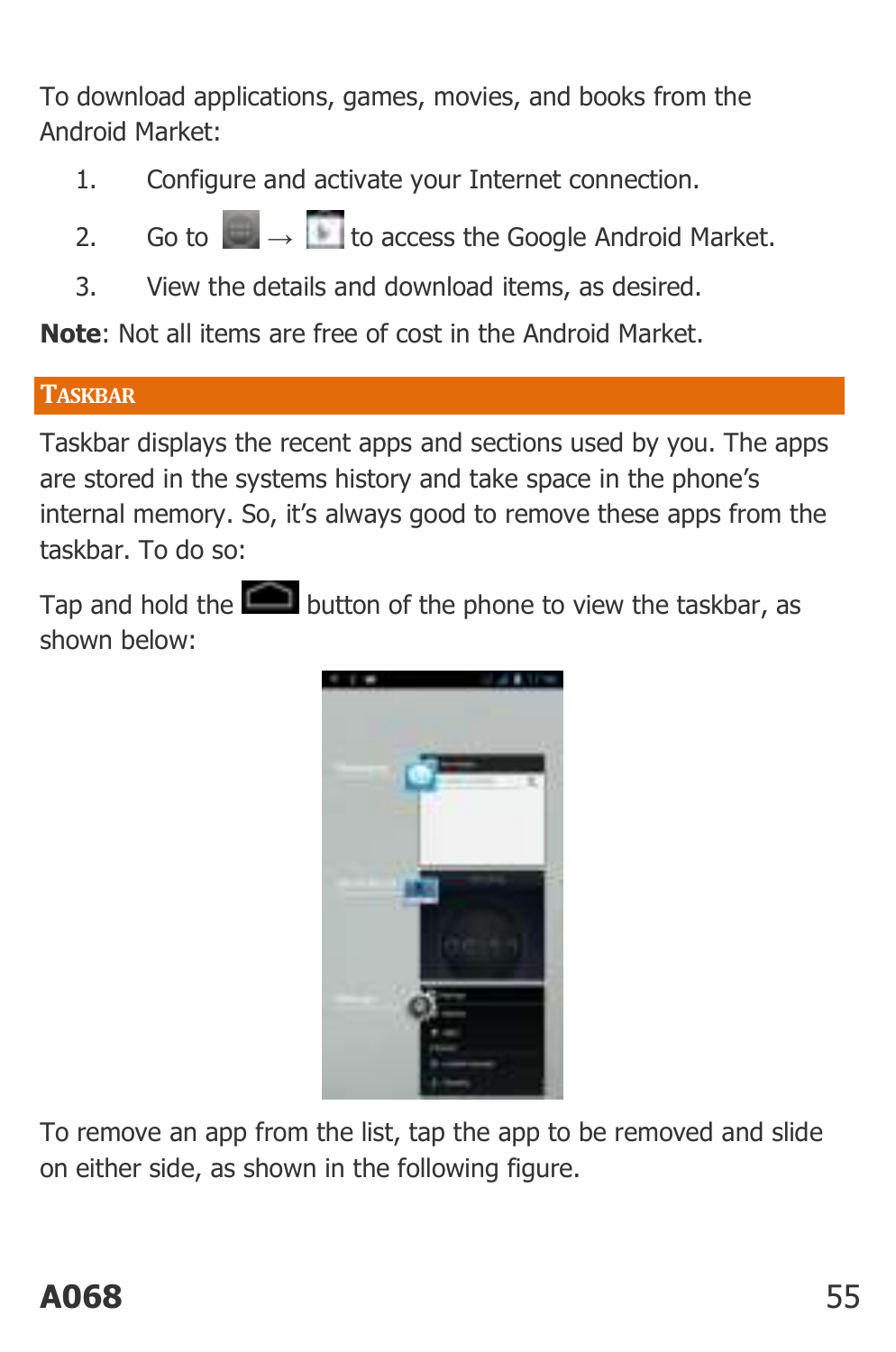

Or you may also tap and hold the same and an option "**Remove**  from list" will appear. Tap the option and the app will be removed.

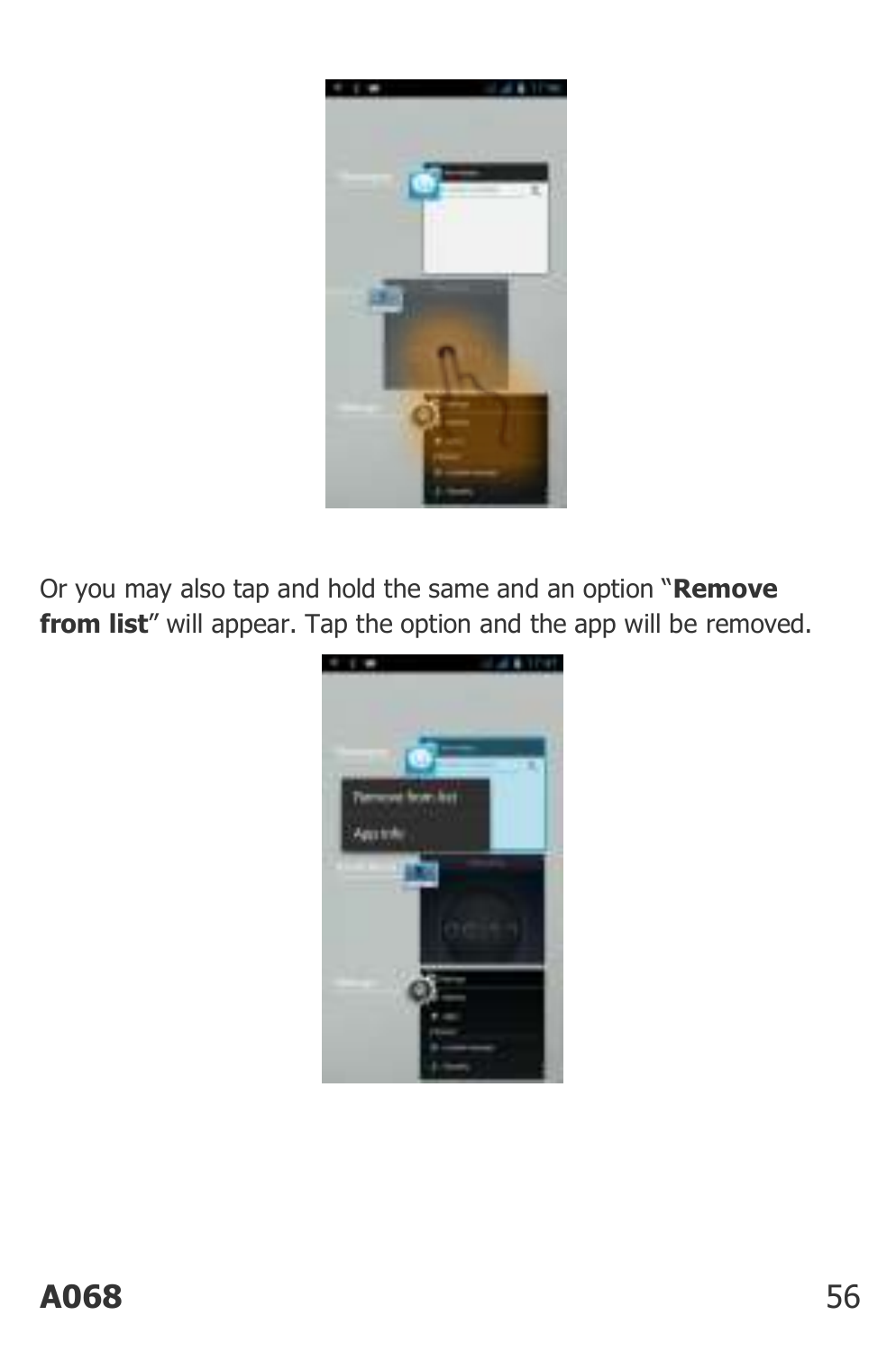# <span id="page-56-0"></span>**SAFETY PRECAUTIONS**



Remember to comply with legal requirements and local restrictions when using the phone.



Your Phone's radio waves may interfere with inadequately shielded medical devices. Consult a physician or manufacturer of the medical device to know whether they are adequately shielded from external Radio Frequency. Switch off your device when regulations require you to do so.



Always keep the phone and accessories out of reach of small children. Small parts such as the SIM card, dust cap, lens ring and lens cap as well as the microSD card can be dismantled and swallowed by small children.



Do not place the phone near electromagnetic data carriers such as credit/Debit cards. Information stored on them could be lost.



Permanent hearing loss may occur if you use earphones at high volume for prolonged periods. Set your volume to a safe level. If you experience discomfort in your ears, reduce the volume or discontinue the use of your earphones.



Ring tones, info tones and hands-free talking are reproduced through the loudspeaker. Do not hold the phone to the ear when it rings or when you have switched on the hands-free function.



The mains voltage (V) specified on the power supply unit must not be exceeded to prevent damage to the charging device. The power supply must be plugged into an easily accessible AC power socket when charging the battery.



You may only open the phone to replace the battery, SIM and micro SD card. You must not open the battery under any circumstances. All other changes to this device are strictly prohibited and will invalidate the warranty.

The phone may cause interference in the vicinity of TV sets, radios and PCs.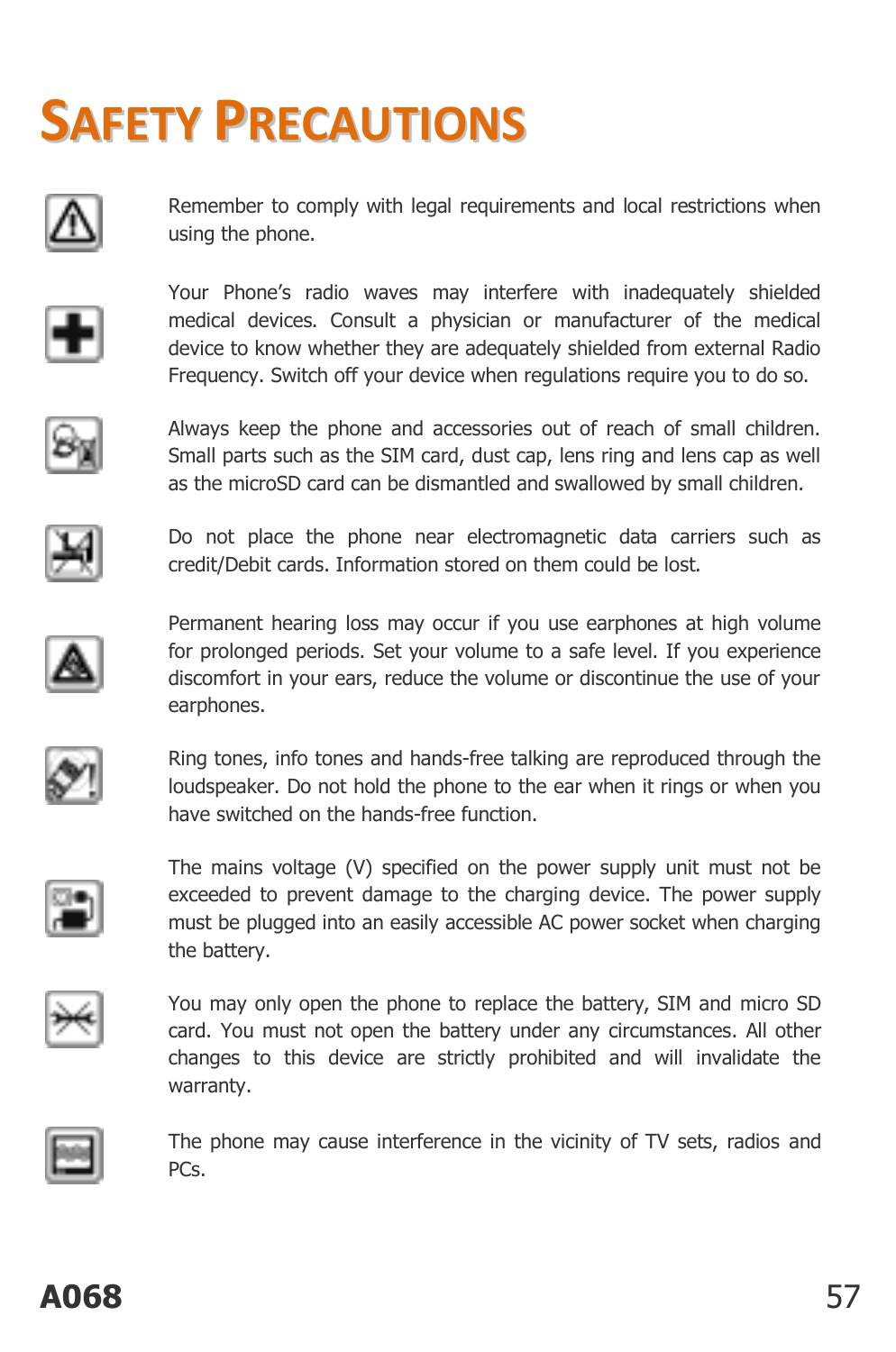Only use Micromax specified batteries and charging devices.



All batteries can cause property damage, injury or burns if a conductive material Tap the exposed terminals. Exercise care in handling any charged battery, particularly when placing it inside your pocket, purse or other container with metal objects. Do not dispose of batteries in fire as they may explode.

Do not use the phone while driving. When you have to use the phone, please use the personal hands-free kit\$.

Please put the phone safely in the phone stand. Do not put it onto any passenger seat or any place from which it may fall down in case of vehicular collision or emergency braking.



Flight is influenced by interference caused by the phone. It is illegal to use a phone on the airplane. Please turn off your phone during a flight.



Professional service: The phone must be installed or repaired by Micromax authorized personnel. You are likely to suffer a huge risk when you install or repair this phone by yourself, which also goes against the warranty rules.

# <span id="page-57-0"></span>**TAKING CARE OF YOUR DEVICE**

Your device is a product of superior design and craftsmanship and should be handled with care. The following suggestions will help you protect your phone.

- Keep the device dry. Precipitation, humidity, and all types of liquids or moisture can rust the electronic circuits. If your device gets wet, remove the battery, wipe it with a dry cloth and take it to an authorized service center.
- Do not store the device in high or cold temperature. High temperatures can shorten the life of electronic devices and damage batteries.
- Do not use or store the device in dusty, dirty areas. Its moving parts and electronic components can get damaged.
- Do not attempt to open the device other than as instructed in this quide. Repairing this phone by yourself other than our authorized service agents/centers goes against the warranty rules.
- Do not drop, knock, or shake the device. Rough handling can break internal circuit boards and fine mechanics.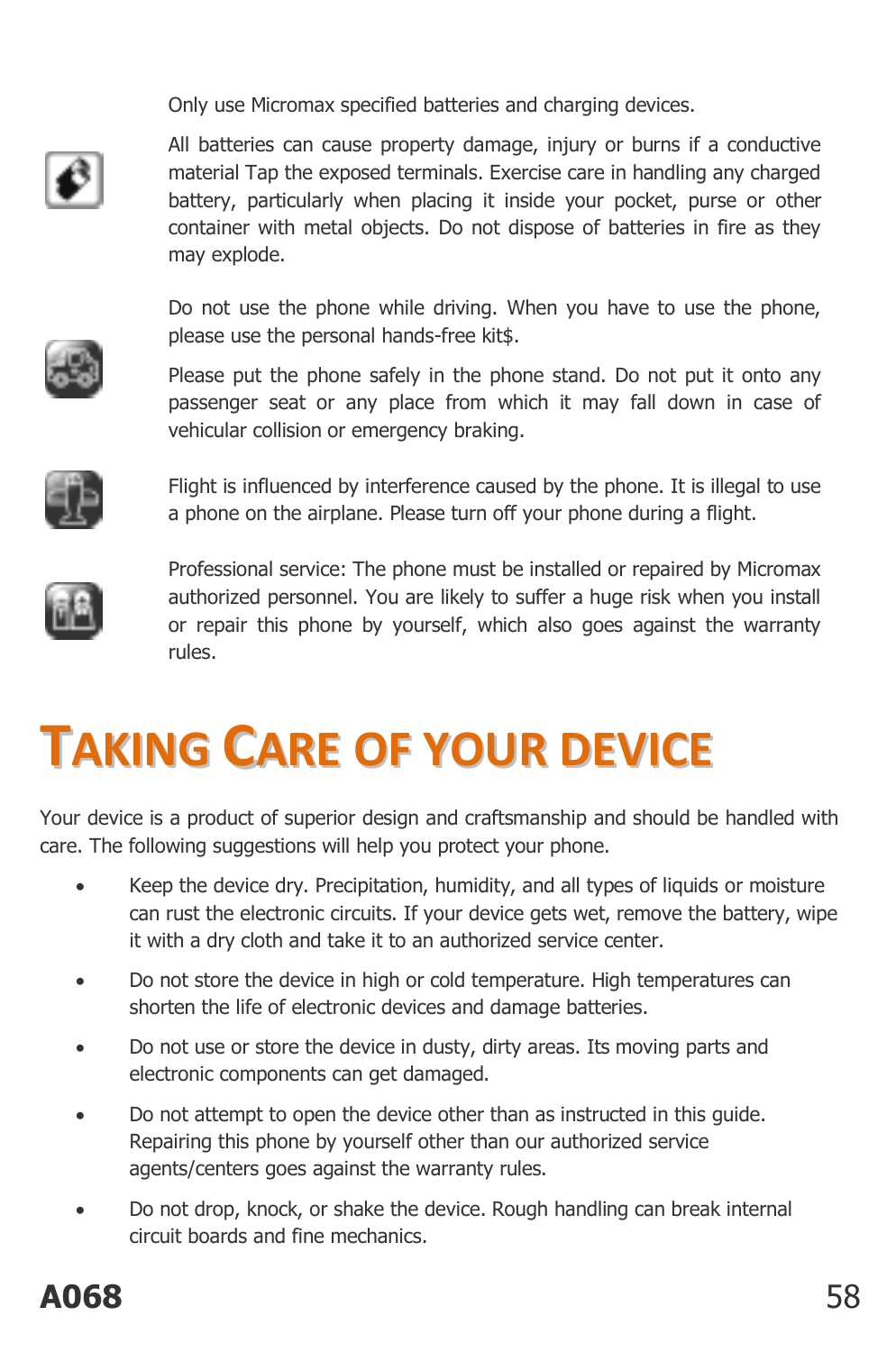- Do not use harsh chemicals, cleaning solvents, or strong detergents to clean the device. Only use a soft, clean, dry cloth to clean the surface of the device.
- Do not store your device near magnetic fields or allow your device to come in contact with magnetic fields for extended period of time.

#### <span id="page-58-0"></span>**BATTERY RECOMMENDATIONS**

- Please put the battery in a cool and well-ventilated place out of direct sunlight. We recommend you to charge the battery at room temperature range.
- Batteries have life cycles. If the time that the battery powers equipment becomes much shorter than usual, the battery life is at an end. Replace the battery with a new battery of the same make and specification.
- Use manufacturer approved batteries, chargers, accessories and supplies. Micromax will not be held responsible for user's safety when using unapproved accessories or supplies.
- Do not discard the battery with household trash. Please dispose of used battery according to your local environmental laws and guidelines.

#### <span id="page-58-1"></span>**RECYCLE YOUR PHONE**



The WEEE logo (shown at the left) appears on the product (battery, handset, and charger) to indicate that this product must not be disposed off or dumped with your other household wastes. You are liable to dispose of all your electronic or electrical waste equipment by relocating over to the specified collection point for recycling of such hazardous

waste.

Collection and proper recovery of your electronic waste equipments at the time of disposal will allow us to help preserve the environment. Recycling of the electronic waste equipment will ensure safety of human health and environment. For more information on best practices for disposal of electronic and electrical waste, please visit to our web site: [www.micromaxinfo.com/weee.php](http://www.micromaxinfo.com/weee.php).

**Note:** Micromax will not bear any responsibility for any incompliance with the above mentioned guidelines or improper usage of the mobile phone.

# <span id="page-58-2"></span>**COPYRIGHT**

All rights reserved. Reproduction, transfer, distribution or storage of part or all of the contents in this document in any form without the prior written permission of Micromax is